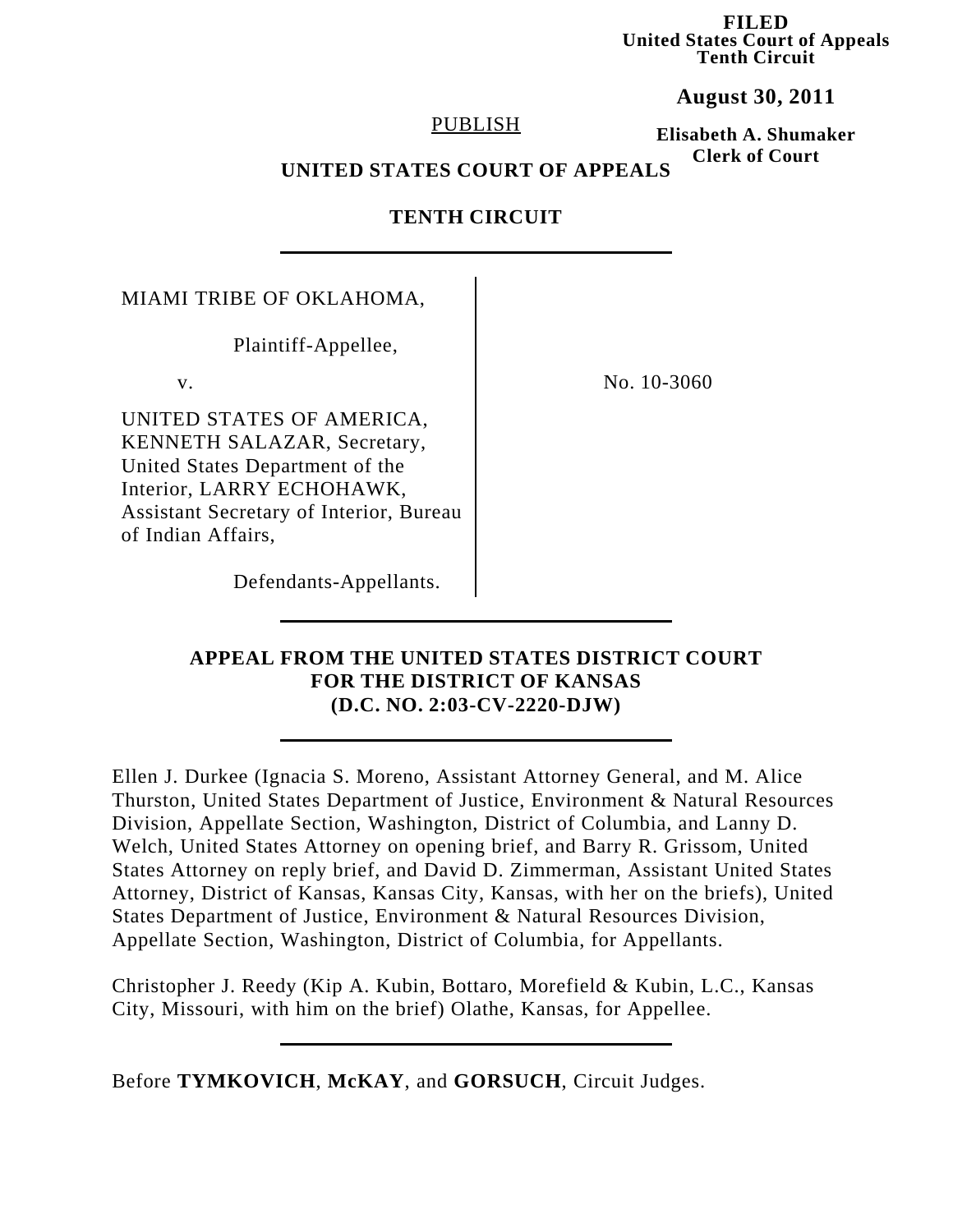**TYMKOVICH**, Circuit Judge.

This appeal requires us to consider whether the Bureau of Indian Affairs (BIA) properly exercised its discretion to reject a gift of property by a member of the Miami Tribe of Oklahoma to the tribe.

James Smith wanted to transfer to the tribe a portion of his property interest in the Maria Christiana Reserve No. 35, located southwest of Kansas City, where the tribe has plans to develop gaming facilities. Federal law and restrictions on Smith's fee interest required the BIA to approve any transfer. Citing concerns regarding fractionation of the land interests in the Reserve as well as the longrange best interests of Reserve landowners, the BIA denied Smith's application to transfer the land. Miami Tribe challenges that decision. We hold the BIA properly exercised its discretion in denying the application.

This appeal also raises a novel jurisdictional question regarding our review of administrative decisions following a remand from district court. In this case, we conclude the government has not abandoned its right to challenge the district court's remand order, even though the government substantially prevailed in the district court's final judgment.

For the reasons set forth below, we find the district court erred in its remand order reversing the BIA's denial of Smith's application. Therefore we VACATE the district court's final judgment and its order reversing the BIA, and

-2-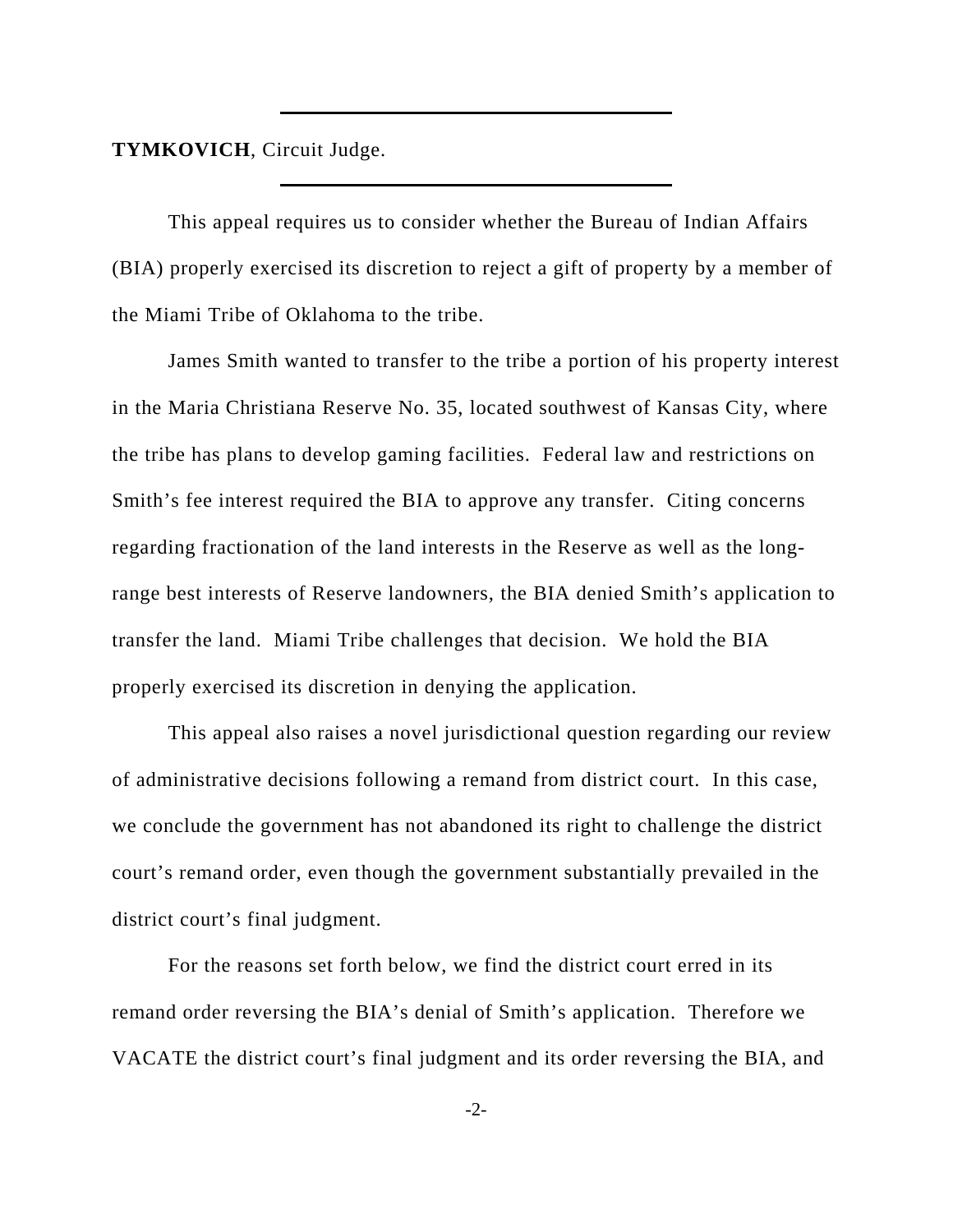we REMAND for further consideration of Smith's application consistent with this opinion.

#### **I. Background**

The Maria Christiana Reserve No. 35 (Reserve)<sup>1</sup> is a 35-acre parcel of land located in Miami County, Kansas. It is approximately 180 miles from Miami Tribe's current land-base in Ottawa County, Oklahoma. Because it bears on the merits of this appeal, we review the relevant portions of the complicated history of Miami Tribe's emigration to, and eventual departure from, the Reserve.<sup>2</sup>

#### A. History of the Reserve

The origins of the Reserve trace back to 1838. Through a treaty with Miami Tribe, the United States set aside land west of the Mississippi River with the implied understanding that the tribe, then located in Indiana, would emigrate there. *See* Treaty with the Miamies, 7 Stat. 569, 571 (Nov. 6, 1838). In 1840, the tribe ceded all its land in Indiana and agreed to move to land in Kansas, which the United States Senate had designated. *See* Treaty with the Miamies, 7 Stat. 582, 582–85 (Nov. 28, 1840).

<sup>&</sup>lt;sup>1</sup> The Reserve is variously known as the Maria Christiana allotment, Miami Reserve No. 35, Miami 35, Allotment No. 35, and Maria Christiana Miami Reserve No. 35. We consider all to refer to the same 35-acre parcel of land in Miami County, Kansas.

 $2$  Additional details on the history of the Reserve can be found in a thorough district court opinion from a separate case involving Miami Tribe and the Reserve. *See Miami Tribe of Okla. v. United States*, 927 F. Supp. 1419, 1424–26 (D. Kan. 1996).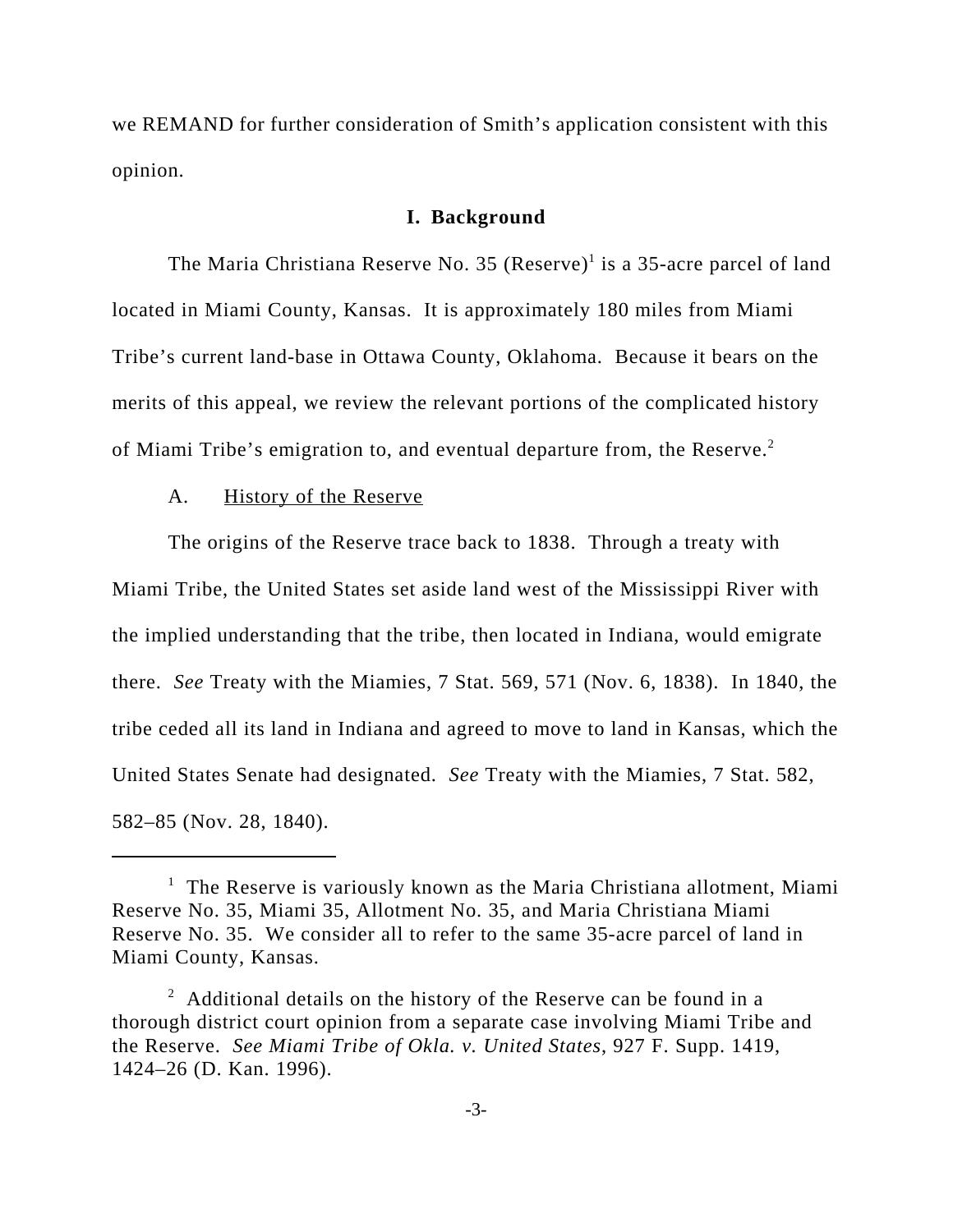The tribe moved to the land in Kansas in 1846, but a large number of tribal members remained in Indiana and severed their relationship with the tribe. *See Miami Tribe of Okla. v. United States*, 281 F.2d 202, 213 (Ct. Cl. 1960); 17 Op. Att'y Gen. 410, 411–12 (1882). The Miami Tribe was split into two groups: (1) the Western Miamis, who emigrated to Kansas and were considered part of Miami Tribe, and (2) the Indiana Miamis, who remained in Indiana and were no longer members of the tribe. *See* 12 Op. Att'y Gen. 236, 239 (1867).

In 1854, the Western Miamis ceded all but 70,640 acres of their land in Kansas to the United States in return for payments to the tribe and other investments. *See* Treaty with the Miami Indians, 10 Stat. 1093, 1093 (June 5, 1854). The 1854 treaty acknowledged the division of Miami Tribe into two groups—Western Miamis and Indiana Miamis—after its move to Kansas and excluded the Indiana Miamis from receiving payment for the ceded Kansas lands. *Id.* at 1094–95. The 1854 treaty, however, did divide up payments still owed to the Western and Indiana Miamis from the 1840 treaty. *Id.* at 1095. Only Indiana Miamis who were on an agreed-upon list, which could be modified only with the consent of the Indiana Miamis, would receive payment. *Id.* at 1099.

In 1858, several families, including that of Maria Christiana DeRome, petitioned Congress to be included on the list of Indiana Miamis who would receive payments under the 1840 treaty. The DeRome family were excluded from the 1854 list because they were not considered of Miami blood. *Miami Tribe of*

-4-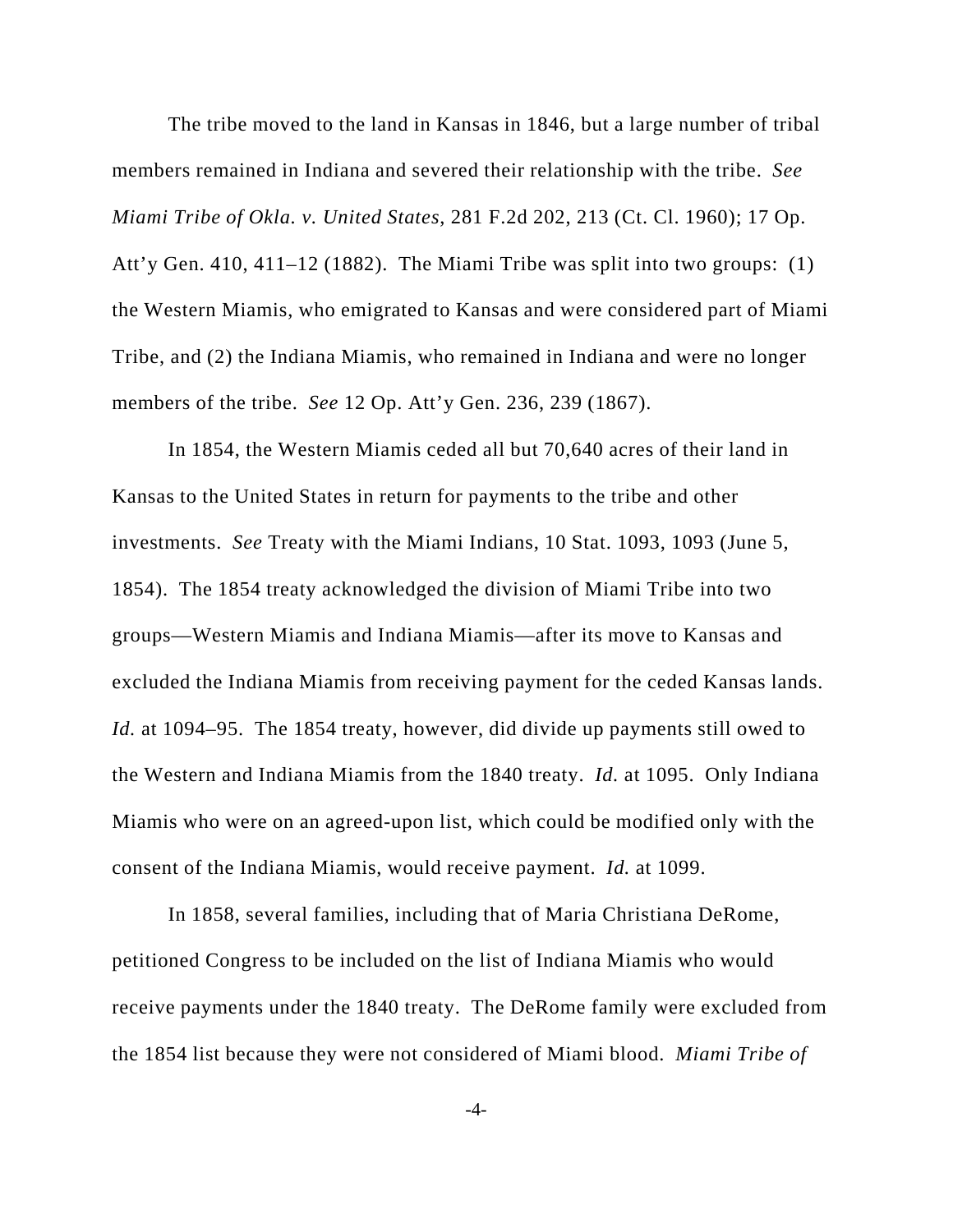*Okla*. *v. United States*, 927 F. Supp. 1419, 1424 (D. Kan. 1996) (citing H.R. Exec. Doc. No. 23, 49th Cong., 1st Sess. 1, 6 (1886)). In a unilateral decision, Congress added the petitioners to the list.<sup>3</sup> See Act of June 12, 1858, 11 Stat. 329, 332. Congress also directed that each individual receive a portion of the unpaid annuity payments and be allotted 200 acres of land from the 70,640 retained by the tribe in Kansas. *Id.* That is, these individuals were given land retained by the Western Miamis even though the individuals were not Western Miamis, or even considered of Miami blood.In 1859, the Reserve was patented as a restricted Indian allotment of 200 acres.<sup>4</sup> It was from this allotment that the Maria Christiana Reserve No. 35 was created.

 $3$  By 1867, the names added by Congress in 1858 had been removed from the list. *See Miami Tribe of Okla.*, 927 F. Supp. at 1425 n.4; 12 Op. Att'y Gen. 236, 244 (Sept. 20, 1867).

<sup>&</sup>lt;sup>4</sup> There are two types of allotments: (1) a "trust allotment," which is "a parcel of land owned by the United States in trust for an Indian," or (2) a "restricted allotment," which is "owned by an Indian subject to a restriction on alienation in the United States or its officials." COHEN'S HANDBOOK OF FEDERAL INDIAN LAW § 16.03[1] (2005 ed.). A trust allotment is conveyed through a trust patent, under which the United States holds the land for a designated period in trust for the sole use and benefit of the allottee and conveys the land in unrestricted fee at the end of the trust period. *See United States v. Bowling*, 256 U.S. 484, 486–87 (1921). A restricted allotment, similarly, is conveyed through a land patent, under which the allottee holds the land in fee with a restriction on alienation. *See id.* at 487. The Reserve's land patent for the restricted allotment provided the land "shall never be sold or conveyed by the grantee or her heirs without the consent of the Secretary of the Interior, for the time being." *See Miami Tribe of Okla. v. United States*, 679 F. Supp. 2d 1269, 1278 (D. Kan. 2010).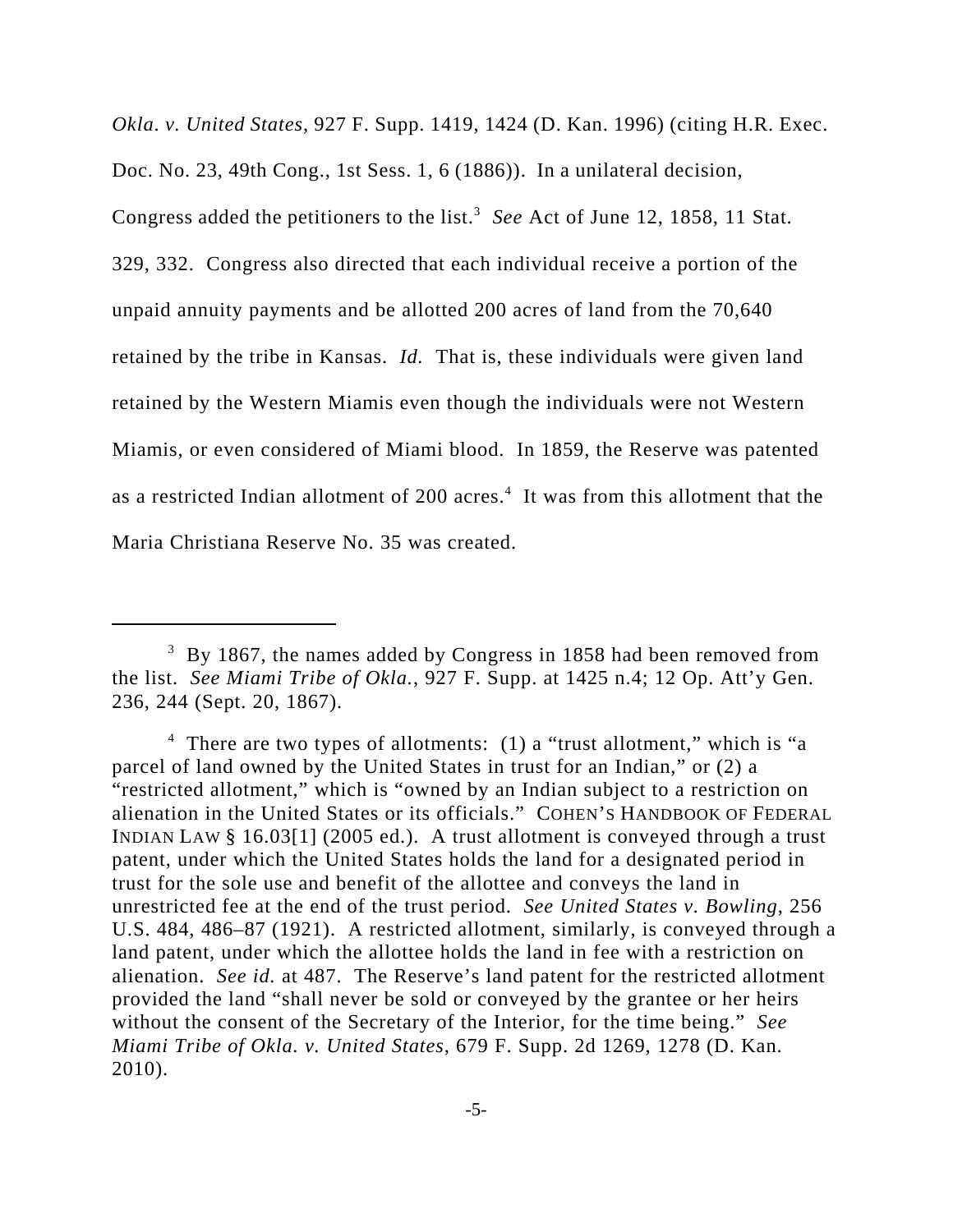Several years later the Miami Tribe, now consisting only of the Western Miamis, entered into a treaty encouraging it to move from Kansas to Oklahoma. *See* Treaty with the Peorias, Kaskaskias, et. al., 15 Stat. 513, 520 (Feb. 23, 1867). Congress agreed to purchase the Western Miami's unallotted lands in Kansas if the tribe signified its interest in selling, which it did. *See* Act of Mar. 3, 1873, 17 Stat. 631, 631. Those who remained in Kansas could, meeting certain requirements, become United States citizens, but would end their membership in the tribe. *Id.* at 632. Those members who moved to Oklahoma retained their tribal membership. *Id.* 

Through that same 1873 legislation, Congress directed the Secretary of the Interior to take a census of the Western Miamis and determine who was entitled to the lands and monies set aside for the Western Miamis from the sale of their land in Kansas through the 1854 treaty. *Id.* In compiling this census, the individuals added by Congress in 1858 to the list of Miami Indians were not included. *Id.* at 632–33. These Miami Indians were not considered members of the Western Miamis and only Western Miamis were entitled to payment under the 1854 treaty. *See* 17 Op. Att'y Gen. 410, 414–15 (July 7, 1882). Those not on the census were not entitled to share in the proceeds from the lands sold under the 1873 legislation or from the annuities in the 1854 treaty. *Id.* Again, the legislation reinforced that individuals, such as Maria Christiana DeRome, were

-6-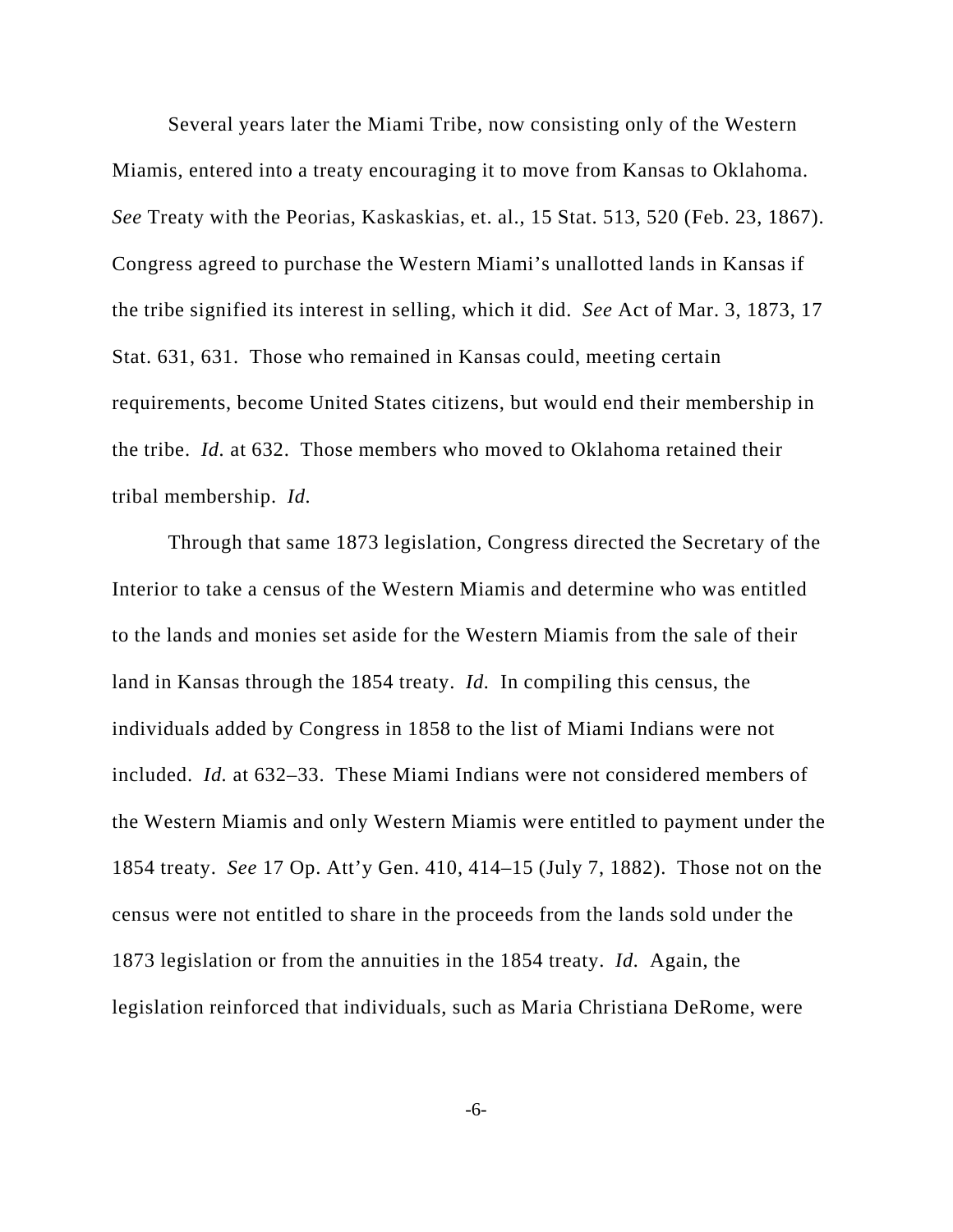not part of the Western Miamis, who had settled in Kansas and eventually moved to Oklahoma.

In 1891, after a petition to Congress and an action before the Court of Claims, the United States reimbursed the Western Miamis for the money erroneously paid as back annuities to the individuals erroneously added in 1858 as well as for the value of the land allotted to them. *See Miami Tribe of Okla.,* 281 F.2d at 212. Fast forwarding to 1960, the Western Miamis again brought suit in the Court of Claims, seeking interest on the payments made in 1891. The court awarded interest from the time of the erroneous payments (1858) and allotments (1859) until 1891. *Id.*

For this appeal, the most important fact is that Maria Christiana DeRome was not a member of the Western Miamis and should not have received the allotment of land that became the Reserve. In fact, Miami Tribe was reimbursed by the United States for the land improperly allotted to non-members—including the Reserve allotted to Maria Christiana DeRome.

B. Smith's Gift Transfer

Smith holds a 3/38 undivided restricted fee interest in the 35-acre Reserve.<sup>5</sup> While the Department of the Interior has found it "not entirely clear" how

<sup>&</sup>lt;sup>5</sup> Over time, the original 200-acre allotment dwindled to its current size of 35 acres. After Maria Christiana DeRome's death in 1860, her family sold 120 acres. In 1986, based on a claim of adverse possession, a court partitioned the remaining 80 acres, granting 45 acres to Midwest Investment Properties, Inc. and leaving 35 acres to the Indian landowners in restricted fee. *See* Aple. App. at 4.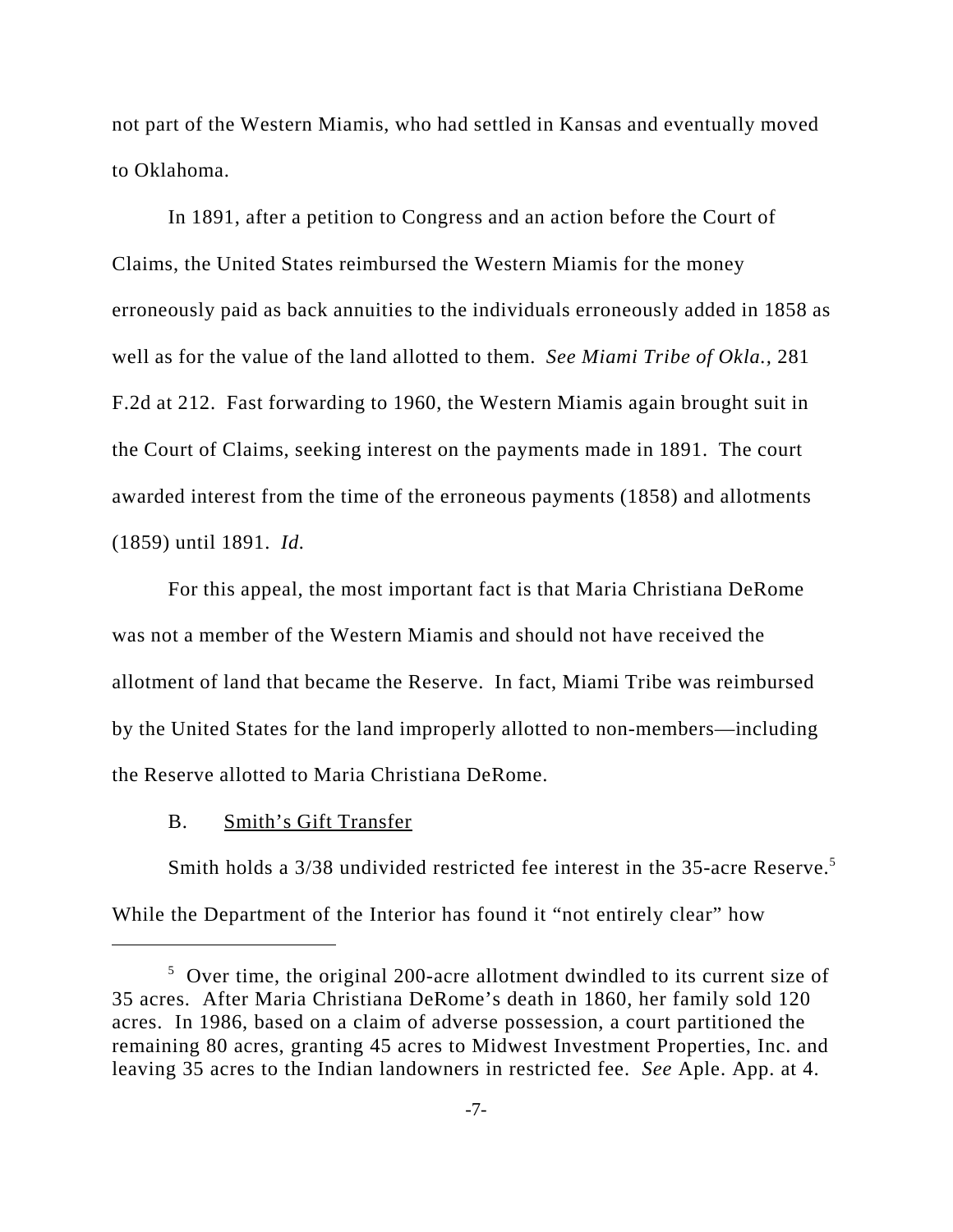interests in the Reserve descended to the many heirs of Maria Christiana DeRome, it is undisputed that Smith inherited his interest as an heir of DeRome and shares his interest with over 20 other landowners.<sup>6</sup> Aplt. App. at 149–50; *see also id.* at 171–78 (June 2009 BIA Title Status Report listing current interest-holders in the Reserve).

Smith is also a member of Miami Tribe. In 1996, to strengthen its connection with the Reserve, the tribe amended its constitution and adopted all current Reserve landowners, enlisting them as tribal members. Then, in 2001, Smith decided to give a portion of his interest to the tribe, ostensibly as a benefit to the tribe and its members. Because the land was held in restricted fee, as we describe in greater detail below, federal law required the BIA to approve the transfer. Smith applied to the BIA for approval to convey by gift 1/3 of his 3/38 undivided interest (i.e. 1/38 interest) in the Reserve to Miami Tribe.

The BIA denied Smith's application for two reasons. It found the transfer (1) was not in the long-range best interests of Smith or other Reserve landowners, and (2) conflicted with the federal government's policy of avoiding further fractionation of interests in Indian lands. Smith appealed to the Interior Board of

<sup>&</sup>lt;sup>6</sup> While not at issue in this appeal, Smith also holds a 3/19 restricted beneficial life estate interest in the Reserve. Aplt. App. at 170. Smith acquired this interest in 2007 through a probate proceeding upon the death of his aunt, Earline Smith Downs. *Id.* at 169–70. Miami Tribe holds the remainder interest in Smith's life estate. *Id.* at 169.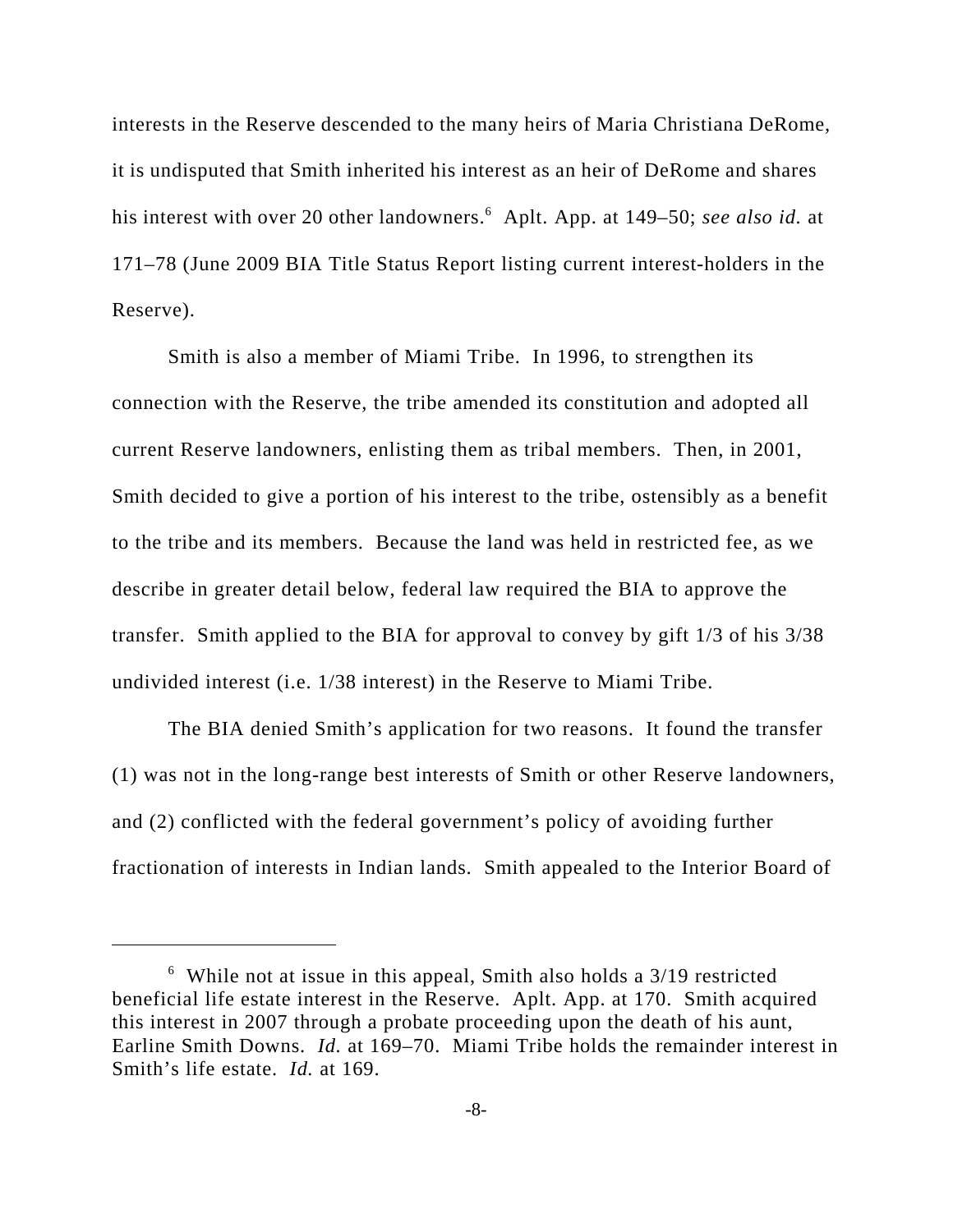Indian Appeals (IBIA) of the United States Department of the Interior, which affirmed the BIA's decision.

## C. Federal Court Proceedings

Miami Tribe brought suit in federal district court challenging the BIA's denial of Smith's application on various statutory and constitutional grounds.<sup>7</sup> The primary challenge was under the Administrative Procedures Act (APA), which was bifurcated from the other claims so it could be addressed first.

 Following bifurcation, the district court issued an order (2005 Order) with respect to the APA claim and reversed the BIA's decision. The district court found the BIA's decision was arbitrary and capricious, and contrary to law, because (1) Smith, as a tribal member, possessed a special relationship with Miami Tribe, (2) the BIA failed to consider the long-range best interests of the tribe, and (3) Miami Tribe exercised jurisdiction over the Reserve, which brought the gift within the federal government's policy encouraging such transfers. The court remanded the matter to the BIA with instructions to approve Smith's application, while acknowledging other claims still remained pending before the district court.

 $\frac{7}{1}$  Miami Tribe has been involved in myriad litigation regarding the Reserve. *See Miami Tribe of Okla. v. United States*, 927 F. Supp. 1419 (D. Kan. 1996); *Miami Tribe of Okla. v. United States*, 5 F. Supp. 2d 1213 (D. Kan. 1998); *Kansas ex rel. Graves v. United States*, 86 F. Supp. 2d 1094 (D. Kan. 2000); *Kansas v. United States*, 249 F.3d 1213 (10th Cir. 2001).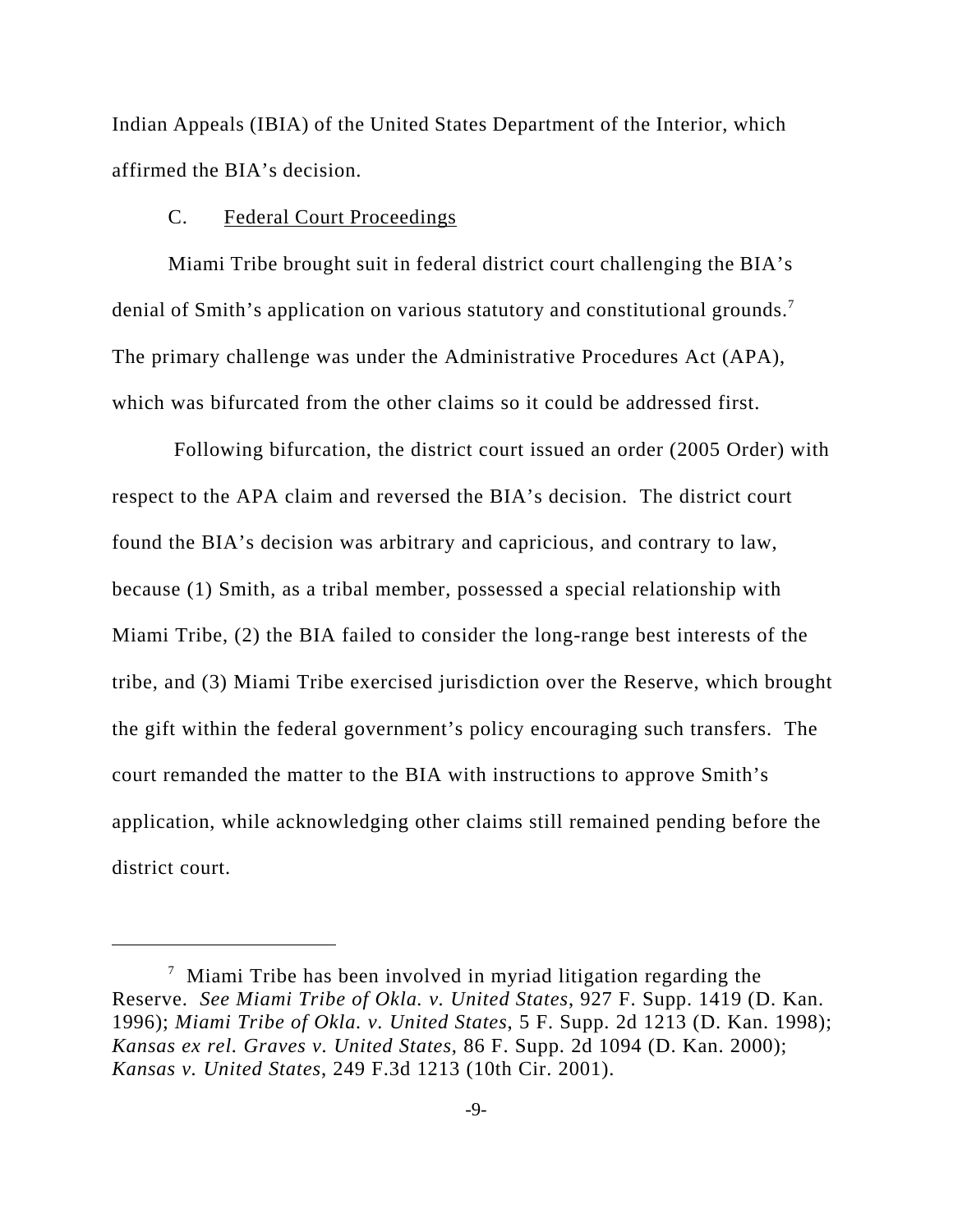The BIA objected and filed a motion requesting the district court reconsider its decision and affirm the BIA's decision. In the alternative, the government requested the court remand the matter to the BIA for its consideration, rather than outright reversing the BIA with instructions to approve Smith's application.

The district court granted in part and denied in part the government's motion and modified its 2005 Order. Rather than mandate the BIA approve Smith's application on remand, the court remanded the case to the BIA for further proceedings "consistent" with the 2005 Order. Specifically, the court remanded the case for the BIA to consider the long-term impact of Smith's proposed transfer on the further fractionation of the Reserve.

Given the procedural posture it faced, the BIA filed a notice of appeal seeking our review of the 2005 Order and the order on reconsideration. Before any briefing, however, the BIA shifted gears and moved to voluntarily dismiss the appeal. It conceded

[T]hat significant questions could be raised with respect to the appealability of the [2005 Order] in its present form. We want to ensure that any appeal is focused on the merits of this action rather than on issues of appellate jurisdiction . . . . Accordingly, federal defendants intend to seek a Rule 54(b) judgment in district court and, if granted, file a new notice of appeal.

Amended Motion to Voluntarily Dismiss Appeal at 1, *Miami Tribe of Okla. v.*

*United States*, No. 06-3037 (10th Cir. Apr. 24, 2006).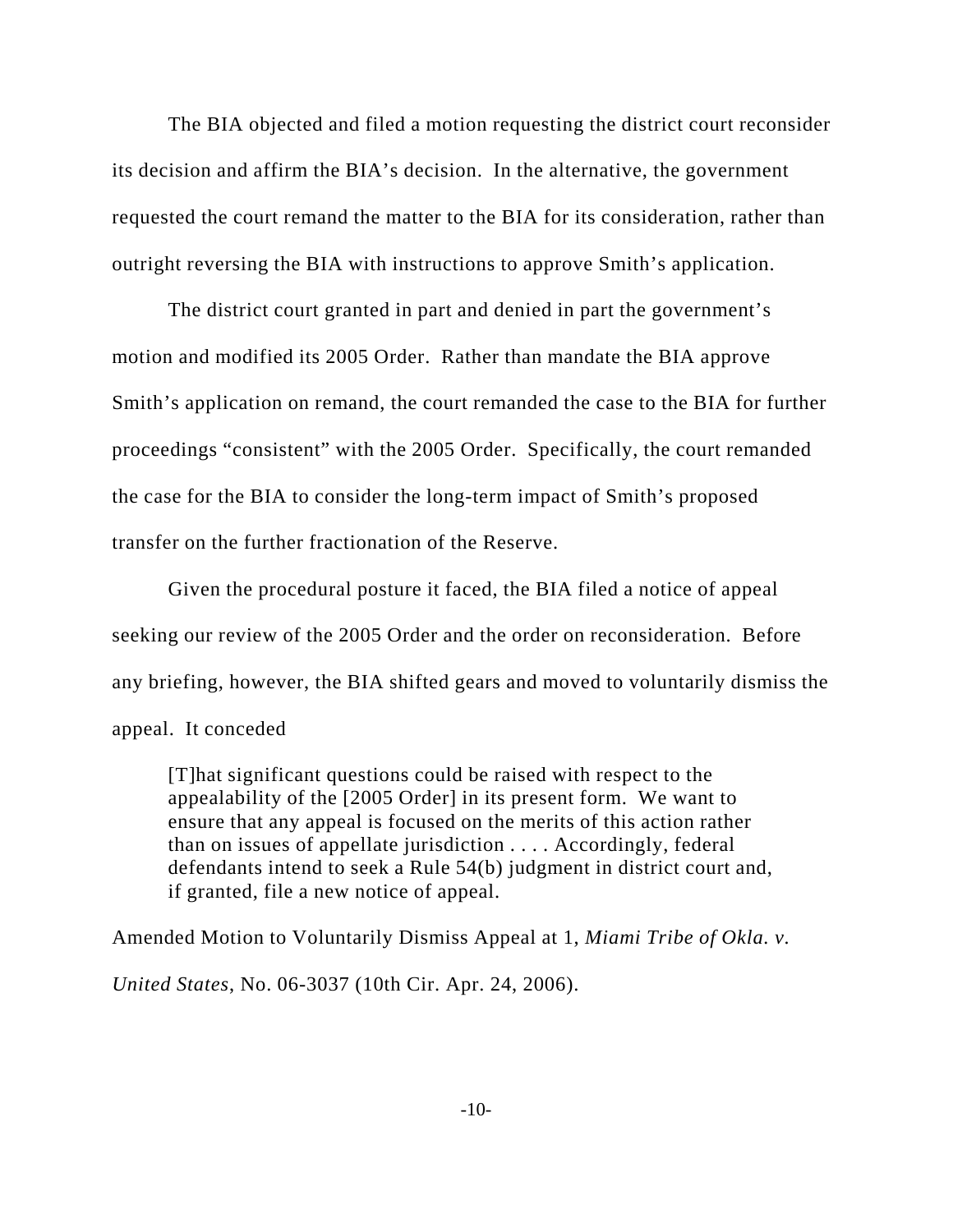After dismissal of the appeal, the district court stayed the remaining two counts pending the BIA's disposition on remand. The court determined resolution of the issue on remand would simplify the remaining issues before the court and promote judicial economy. At this point, the BIA requested a Rule 54(b) judgment as to the 2005 Order from which the government could take an immediate appeal. The BIA argued the district court had already decided to stay the remaining counts and resolve the APA count to simplify the issues and promote judicial economy. Any potential harm from piecemeal litigation, it contended, would be outweighed by resolving the APA claim on the merits first. The tribe opposed the motion, asserting the 2005 Order was not a final decision and the government's request was untimely.

The district court denied the government's request for several reasons. The court, first, found the 2005 Order was not an ultimate disposition of a claim and the remand order "fully contemplates further proceedings once the BIA issues its decision upon remand." Aplt. App. at 78. Second, the 2005 Order was not distinct and separable from the two unresolved claims, and the BIA's decision on remand would likely affect future determination of those claims. Third, denying the motion follows the general rule that administrative-remand orders are ordinarily not appealable because they are non-final decisions. The district court found the exceptions to this rule did not apply because the government failed to show either that the 2005 Order resolved a serious and unsettled question or that

-11-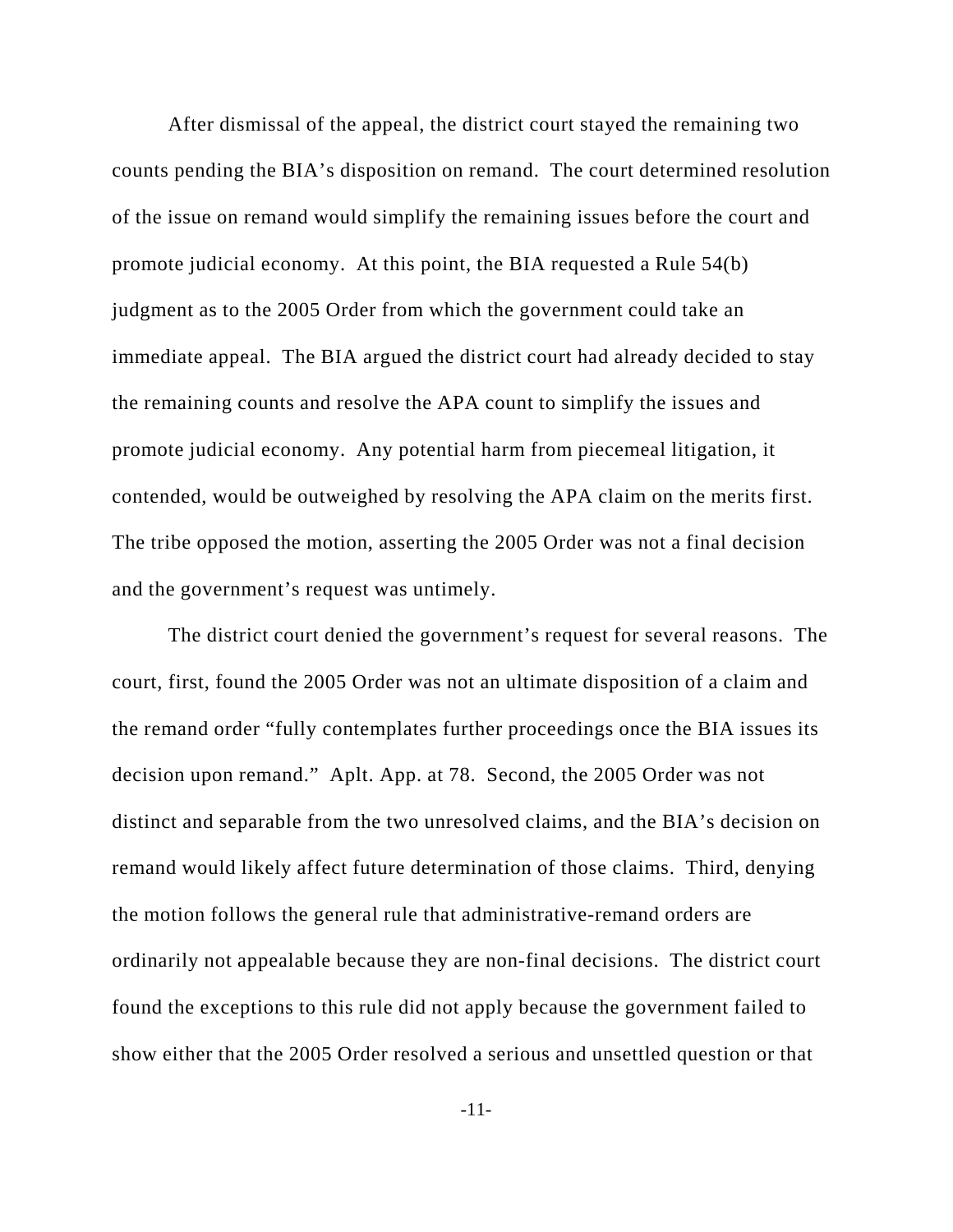it was foreclosed from future appellate review of the issues. Finally, the government's motion was filed ten months after the 2005 Order was issued and the court found this excessive delay justified its denial. The BIA did not seek to appeal this order.

 On remand, the BIA approved Smith's application but denied his request to convey the land in trust status because Smith held the land in restricted fee, not trust.<sup>8</sup> The BIA stated the tribe needed to submit a fee-to-trust application, which it had not, before the BIA would accept the land in trust status for the tribe. *See generally* 25 C.F.R. part 151. The IBIA affirmed the BIA's decision.

Miami Tribe returned to federal court to challenge this decision. The tribe filed a two-count amended complaint alleging the BIA's refusal to transfer Smith's interest in trust (1) violated the Indian Land Consolidation Act (ILCA), and (2) was a breach of trust. The district court affirmed the BIA's order and dismissed the tribe's breach of trust claim. *See Miami Tribe of Okla. v. United States*, 679 F. Supp. 2d 1269 (D. Kan. 2010).

 With the entry of a final judgment, the government filed a notice of appeal seeking review of the district court's 2005 Order reversing the BIA's initial denial of Smith's application.

<sup>&</sup>lt;sup>8</sup> Whether land is held in restricted fee or trust can determine whether the land is eligible for gaming under federal Indian gaming laws. *See* G. William Rice, *Some Thoughts on the Future of Indian Gaming*, 42 ARIZ. ST. L. J. 219, 241–44 (2010).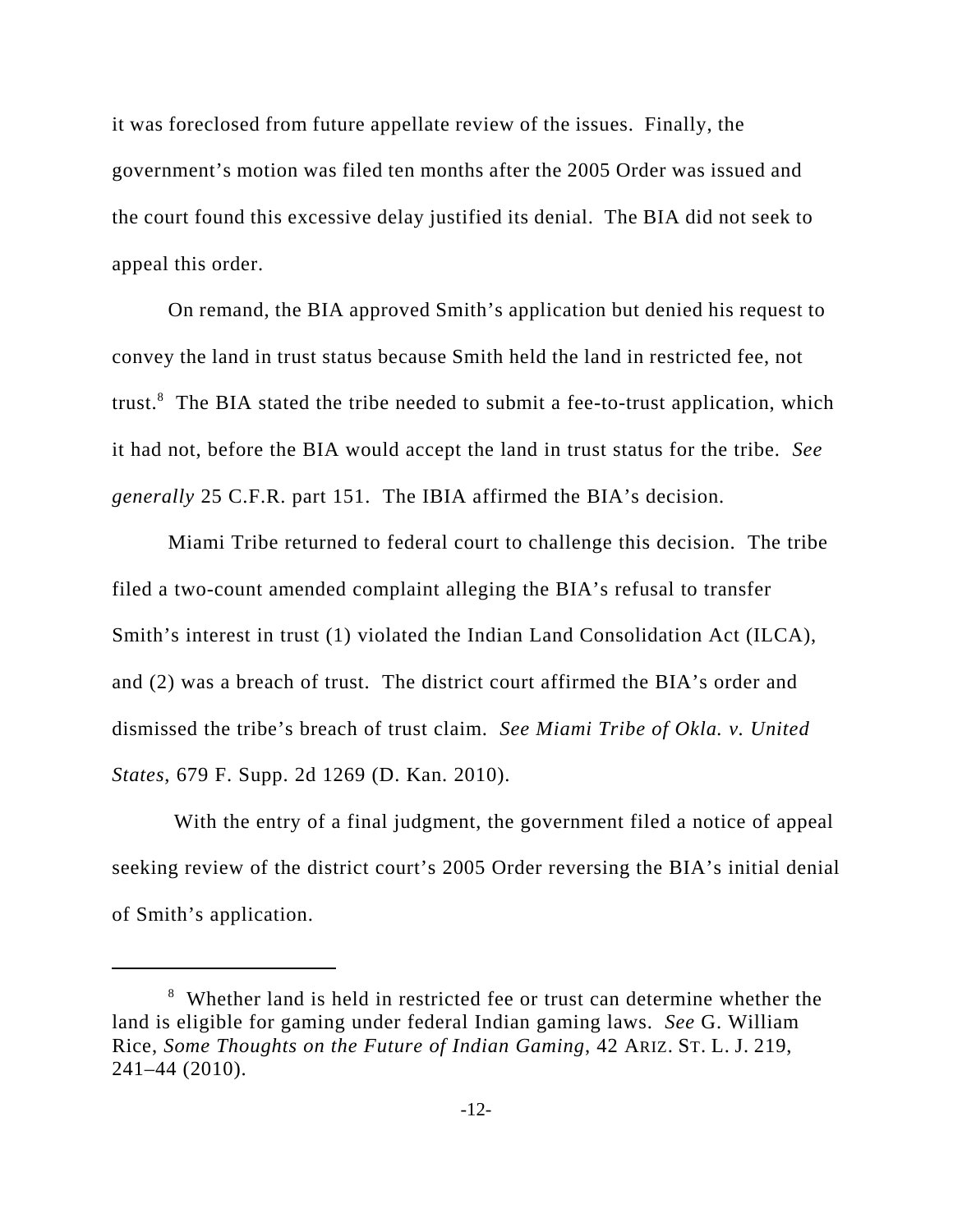#### **II. Discussion**

The BIA urges us to reverse the 2005 Order because the BIA's decision to deny Smith's application was properly within its discretion. It also argues the tribe lacks jurisdiction over the Reserve, and further, that denying Smith's transfer does not conflict with federal government policy promoting consolidation of tribal lands.

The tribe in turn argues we lack jurisdiction because the BIA cannot appeal the district court's decision affirming the BIA's own determination. It also contends the 2005 Order was correct because the tribe has jurisdiction over the Reserve and the BIA's fractionation concerns were unfounded.

First we consider our appellate jurisdiction before turning to the merits.

#### A. Appellate Jurisdiction

Miami Tribe claims we lack jurisdiction because the government's appeal of the district court's final judgment affirming the BIA's decision presents no case or controversy.

The government responds that we have jurisdiction for several reasons. First, the government appeals from the first and only *final* judgment of the district court. Throughout the remand and subsequent district court proceedings, the government was clear it intended to appeal the 2005 Order. In its view, the final judgment of the district court on appeal here, even though it affirms the BIA's

-13-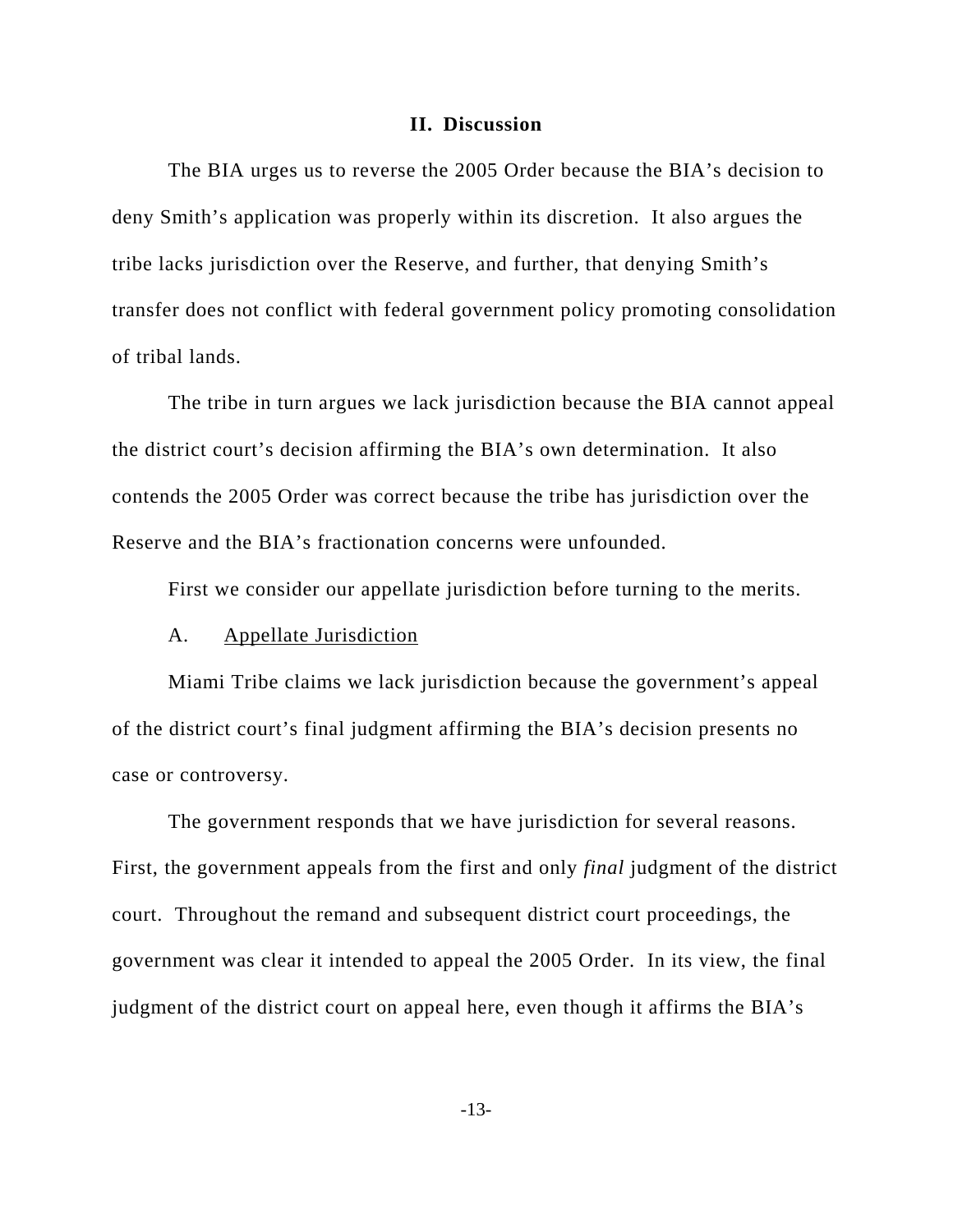decision on remand, is a direct and natural consequence of the unfavorable 2005 Order that controlled the BIA's decision on remand.

Second and relatedly, the government argues it could not appeal the 2005 Order any earlier. It notes administrative-remand orders—such as the 2005 Order—are generally not immediately appealable because they are non-final judgments. The government acknowledges the limited exception to this rule, which permits an immediate appeal when an agency is likely foreclosed from seeking future appellate review, but argues the exception does not apply here.

From this procedural posture, two jurisdictional questions present themselves. The first is whether the government—even after the BIA approved Smith's application on remand—has standing to challenge the 2005 Order. The government prevailed in the district court after remand because the court affirmed the BIA's approval of Smith's application. But the government claims the 2005 Order circumscribed its discretion, which made the outcome on remand inevitable, and therefore has standing to challenge the order now. So we must consider whether the government can appeal in these circumstances.

The second question is whether the government should have taken an immediate, interlocutory appeal of the 2005 Order, and whether the government's decision not to pursue an earlier appeal precludes its present challenge to the order.

We address each question in turn.

-14-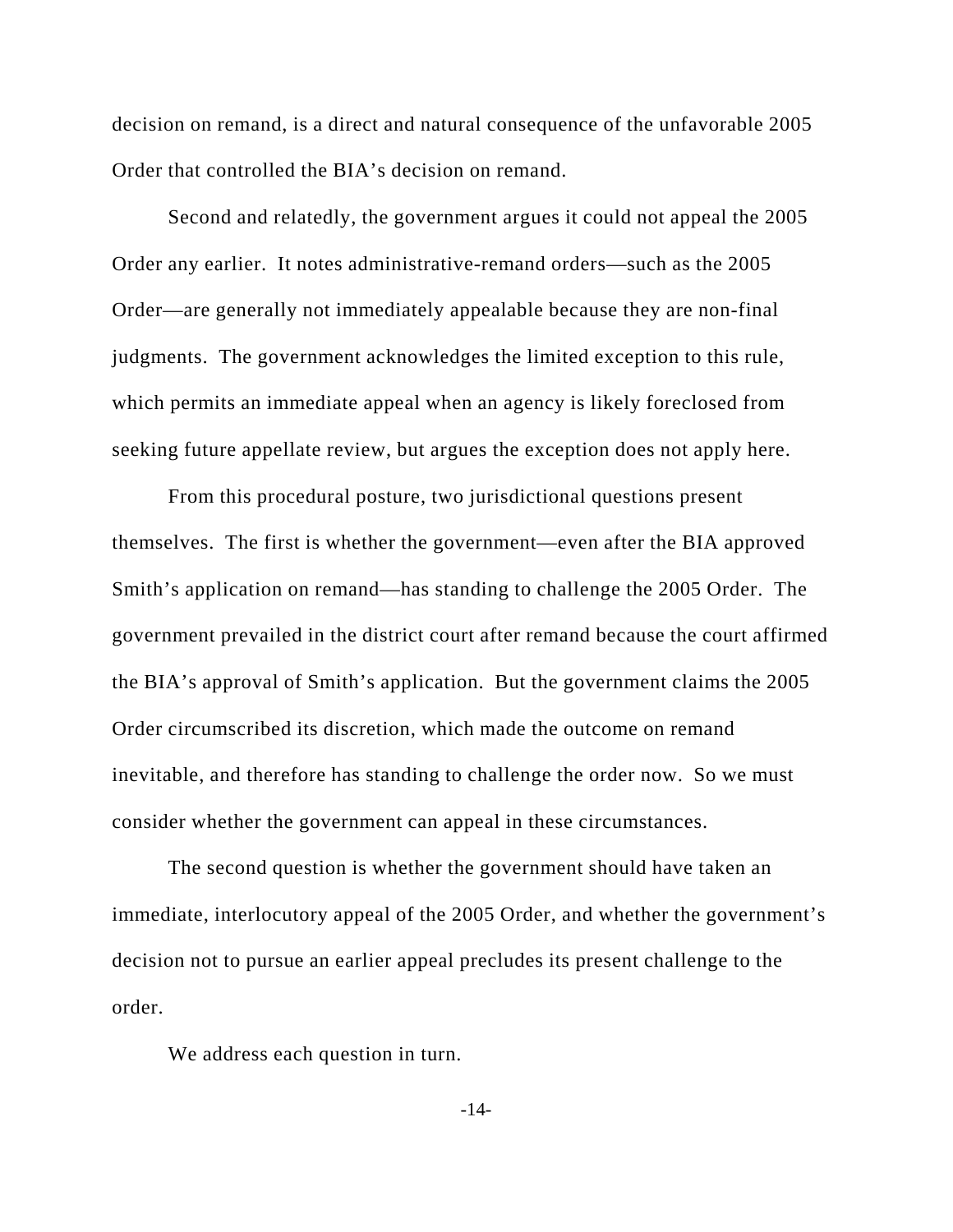#### 1. BIA Appeal of the 2005 Order

We first consider whether the BIA has standing to challenge the 2005 Order through an appeal from the district court's final judgment.

It is bedrock law that we have jurisdiction over all final decisions of federal district courts under 28 U.S.C. § 1291. This jurisdiction is generally contingent upon "the existence of a decision by the District Court that ends the litigation on the merits and leaves nothing for the court to do but execute the judgment." *Coopers & Lybrand v. Livesay*, 437 U.S. 463, 467 (1978) (quotations omitted). With a final judgment from a district court, "a notice of appeal which names the final judgment is sufficient to support review of all earlier orders that merge in the final judgment." *McBride v. CITGO Petroleum Corp*., 281 F.3d 1099, 1104 (10th Cir. 2002). "[I]t is a general rule that all earlier interlocutory orders merge into final orders and judgments except when the final order is a dismissal for failure to prosecute." *Id.* (citing 16A Wright & Miller, FEDERAL PRACTICE & PROCEDURE § 3949.4 (3d ed. 1999  $&$  Supp. 2001)). Through an appeal of a final judgment, a party can obtain appellate review of both the final judgment and any interlocutory orders.

Generally, "only a party aggrieved by a judgment or order of a district court may exercise the statutory right to appeal," and thus a "party who receives all that he has sought generally is not aggrieved by the judgment affording the relief and cannot appeal from it." *Deposit Guaranty Nat'l Bank v. Roper*, 445

-15-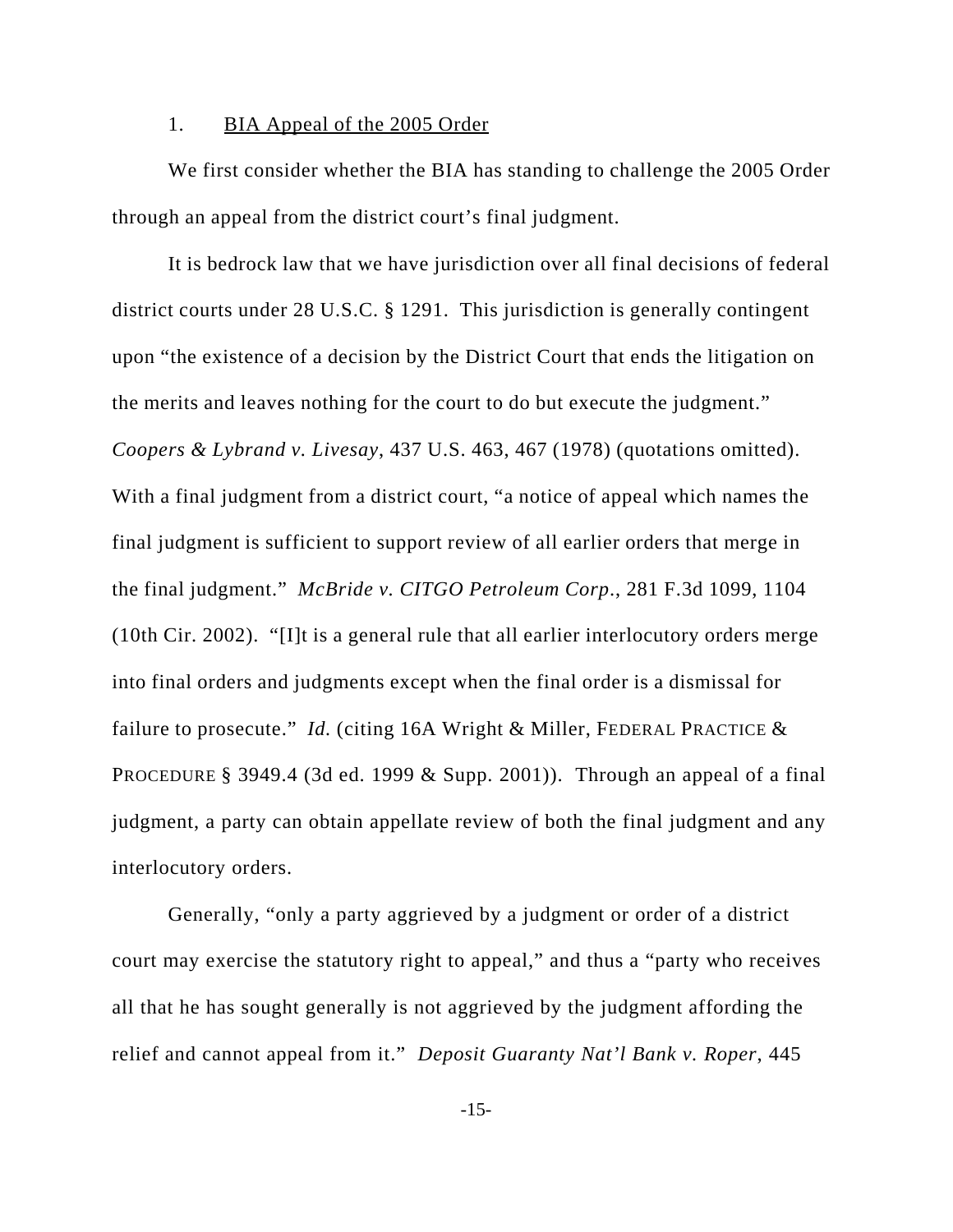U.S. 326, 333 (1980). But in certain cases, an "appeal may be permitted from an adverse ruling collateral to the judgment on the merits at the behest of the party who has prevailed on the merits, so long as that party retains a stake in the appeal satisfying the requirements of Art. III." *Id.* at 334; *see also Amazon, Inc. v. Dirt Camp, Inc*., 273 F.3d 1271, 1275 (10th Cir. 2001) ("[A] prevailing party is aggrieved and ordinarily can appeal a decision granting in part and denying in part the remedy requested." (quotation omitted)). Thus, if a party prevails in the final judgment of a district court, but has sustained an adverse ruling in a district court's prior interlocutory order, the party may still have standing to appeal under Article III.

A recent Supreme Court case is instructive. In *Camreta v. Greene*, 131 S. Ct. 2020 (2011), the Court considered an appeal by a prevailing party in the context of qualified immunity and Section 1983 suits for money damages. There, government officials were permitted to challenge a lower court's ruling that their conduct violated the Constitution, even though the Court also determined the officials were protected from liability by qualified immunity. *Id.* at 2029–30. The Court noted in certain circumstances it has "recognized that an appeal brought by a prevailing party may satisfy Article III's case-or-controversy requirement." *Id.* at 2028–29 (citing *Deposit Guaranty Nat'l Bank v. Roper*, 445 U.S. 326 (1980); *Elec. Fittings Corp. v. Thomas & Betts Co.*, 307 U.S. 241 (1939)). In such a situation, the "critical question under Article III" is whether a

-16-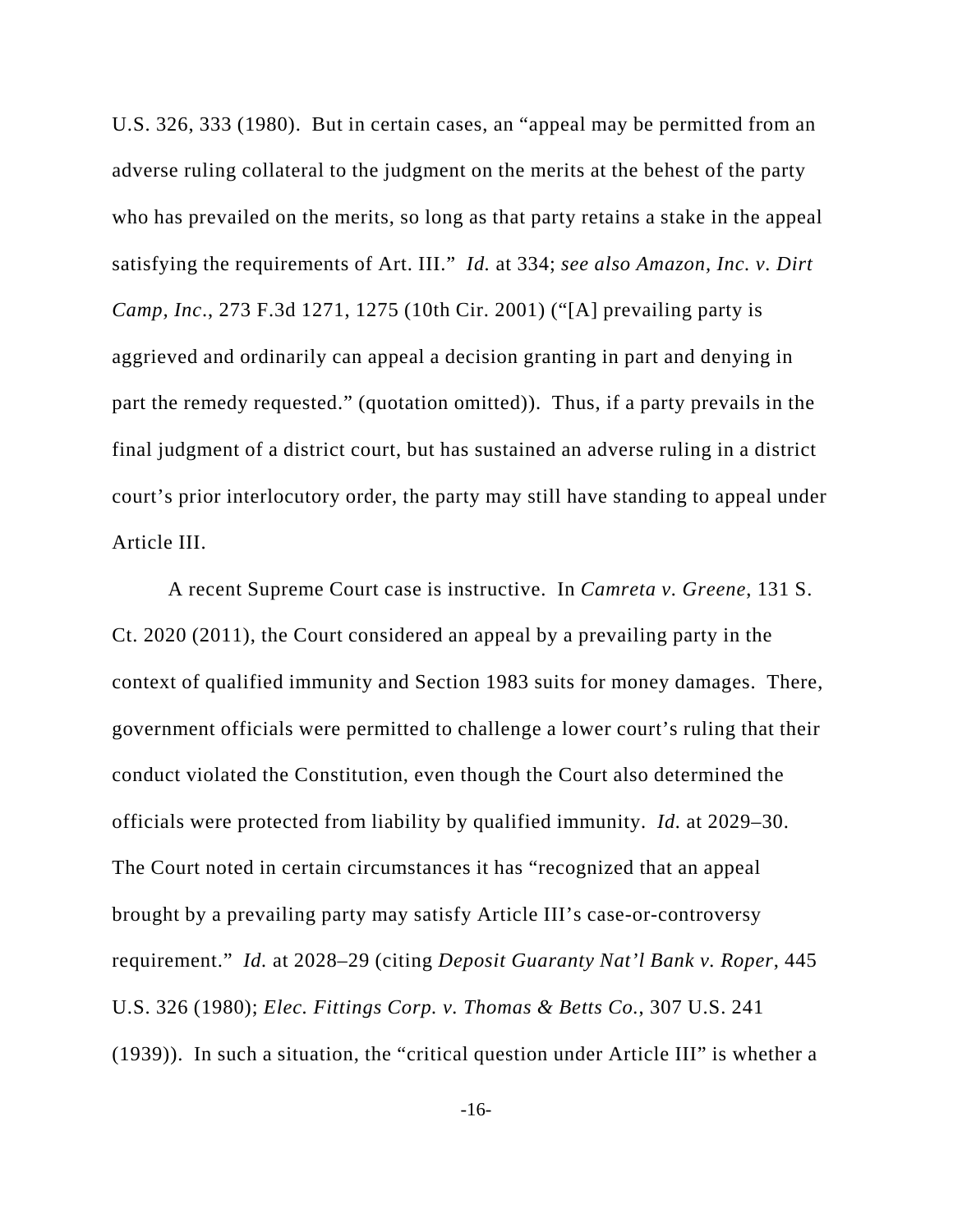party can demonstrate injury, causation, and redressability and therefore, despite being nominally the prevailing party, "retains the necessary personal stake in the appeal." *Camreta*, 131 S. Ct. at 2029.<sup>9</sup> The BIA meets these requirements in this appeal.

A central inquiry in assessing the BIA's continuing interest in an appeal challenging the 2005 Order is whether the order limited the BIA's discretion on remand.

"When an administrative agency has made an error of law, the duty of the Court is to correct the error of law committed by that body, and, after doing so to remand the case to the [agency] so as to afford it the opportunity of examining the evidence and finding the facts as required by law." *NLRB v. Enter. Ass'n of Pipefitters Local 638*, 429 U.S. 507, 522 (1977) (quotation omitted). Under the law of the case doctrine, on remand, an agency must abide by a district court's remand order. *See Poppa v. Astrue*, 569 F.3d 1167, 1170 (10th Cir. 2009). We have stated that

[A]lthough primarily applicable between courts of different levels, the doctrine [of law of the case] and the mandate rule apply to judicial review of administrative decisions, and require the administrative agency, on remand from a court, to conform its further

<sup>&</sup>lt;sup>9</sup> Even though it could hear an appeal by a prevailing party under Article III, the Court noted it generally declines to hear such appeals as "a matter of practice and prudence." *Camreta*, 130 S. Ct. at 2030. It chose to consider the appeal in *Camreta* in order to clarify a question of constitutional law guiding the conduct of government officials. *Id.* at 2032.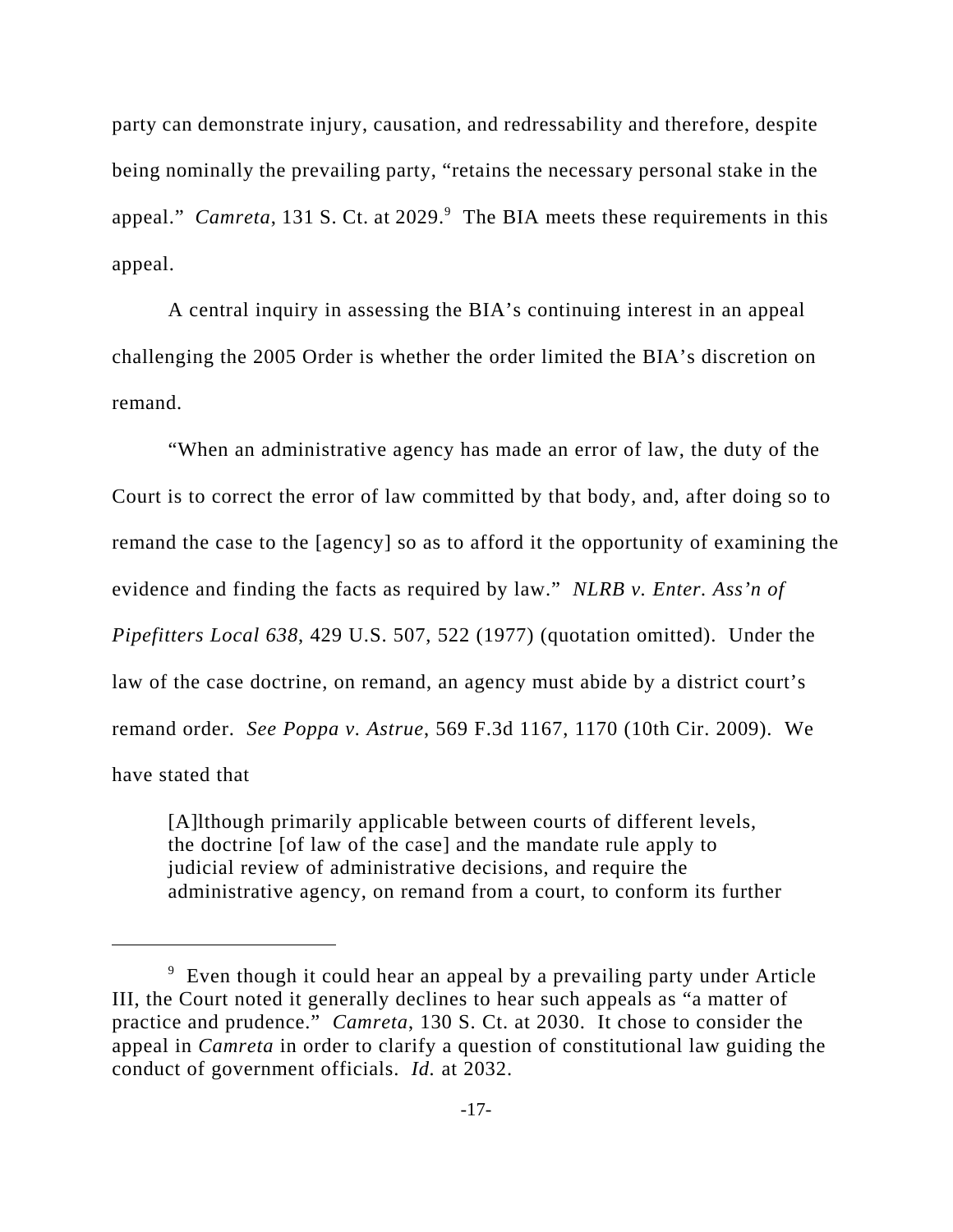proceedings in the case to the principles set forth in the judicial decision, unless there is a compelling reason to depart.

*Copart, Inc. v. Admin. Review Bd., U.S. Dep't of Labor*, 495 F.3d 1197, 1201 (10th Cir. 2007) (quotation omitted); *see also* 3 ADMIN. L. & PRAC. § 8:31 (3d ed.) ("The 'law of the case' doctrine applies on remand and the agency is bound by findings and conclusions from the reviewing court if properly within judicial authority."). An agency may depart from the law of the case on remand under only a few narrow exceptions, none of which apply here. *See Grigsby v. Barnhart*, 294 F.3d 1215, 1219 n.4 (10th Cir. 2002) ("There are three 'exceptionally narrow' reasons to depart from the law of the case: (1) when the evidence in a subsequent trial is substantially different; (2) when controlling authority has subsequently made a contrary decision of the law applicable to such issues; or (3) when the decision was clearly erroneous and would work a manifest injustice." (quotation omitted)).

Here, the law of the case doctrine required the BIA to conform its proceedings on remand to the 2005 Order. While the BIA failed to reference the 2005 Order in its decision on remand, neither party disputes the BIA had to comply with the legal standards it set forth. In doing so, the BIA in particular had to follow the order's directive to consider certain factors on remand. And although the district court amended its initial order—removing its mandate to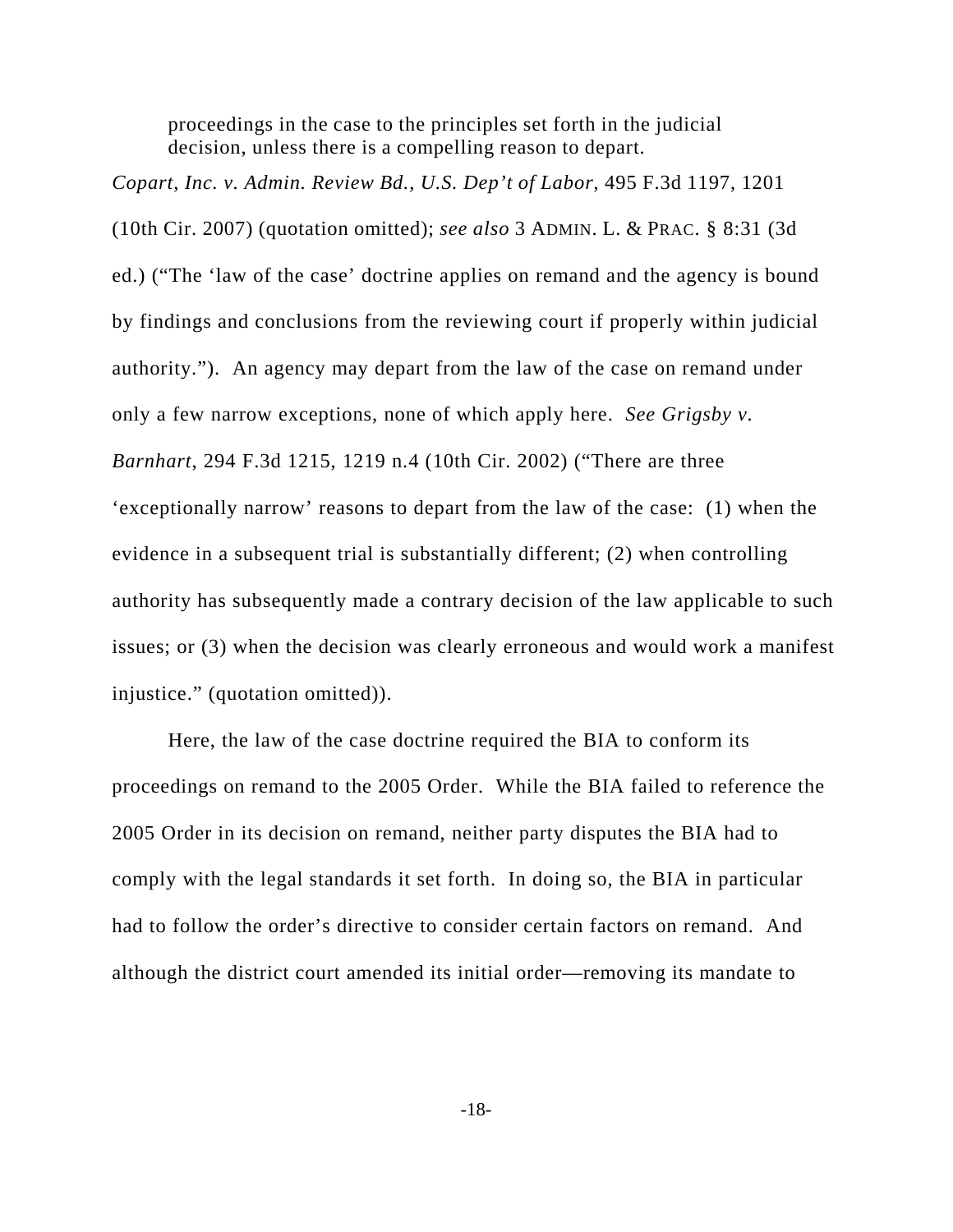approve Smith's application<sup>10</sup>—it made clear the court understood the law required BIA approval of Smith's application. In this way, the BIA's discretion on remand was channeled through the limitations of the 2005 Order.

This case is not a situation where an agency exercised uncircumscribed discretion on remand and simply changed its mind. In such a case, the new decision would be solely due to the agency's discretionary action, not a court order. In contrast, here the BIA operated under the district court's interpretation of the law governing the BIA's approval process as set forth in the 2005 Order. While the BIA has discretion to approve land transfers—and arguably retained discretion on pain of contempt to deny the gift on remand<sup>11</sup>—it was bound by the district court's ruling that Miami Tribe had jurisdiction (which we discuss below) over the Reserve for the purposes of the ILCA. This finding required the BIA to

 $10$  Despite removing its command to approve the application, the district court expected the BIA's actions on remand to be "consistent" with the 2005 Order.

 $11$  At oral argument, the tribe asserted the BIA should have denied the conveyance a second time if it disagreed with the 2005 Order and then challenged the order through a contempt proceeding. We look unfavorably on forcing an agency to suffer a contempt citation as a vehicle for an appellate challenge to a district court's administrative-remand order. *See Occidental Petroleum Corp. v. S.E.C.*, 873 F.2d 325, 332 (D.C. Cir. 1989) ("[I]f the SEC is not permitted to appeal the district court's order now, it will be bound to proceed under the legal standard imposed by the district court. (Its only other choice would be to violate the court's order and risk contempt, which we do not think Congress, in enacting § 1291, intended to encourage, and which the SEC has not intimated it will do.)"); 15B Wright & Miller, FEDERAL PRACTICE & PROCEDURE § 3914.32 (2d ed.) ("[C]ourts also note the unseemliness of forcing a government agency to act in contempt so as to force an opportunity for immediate appeal.").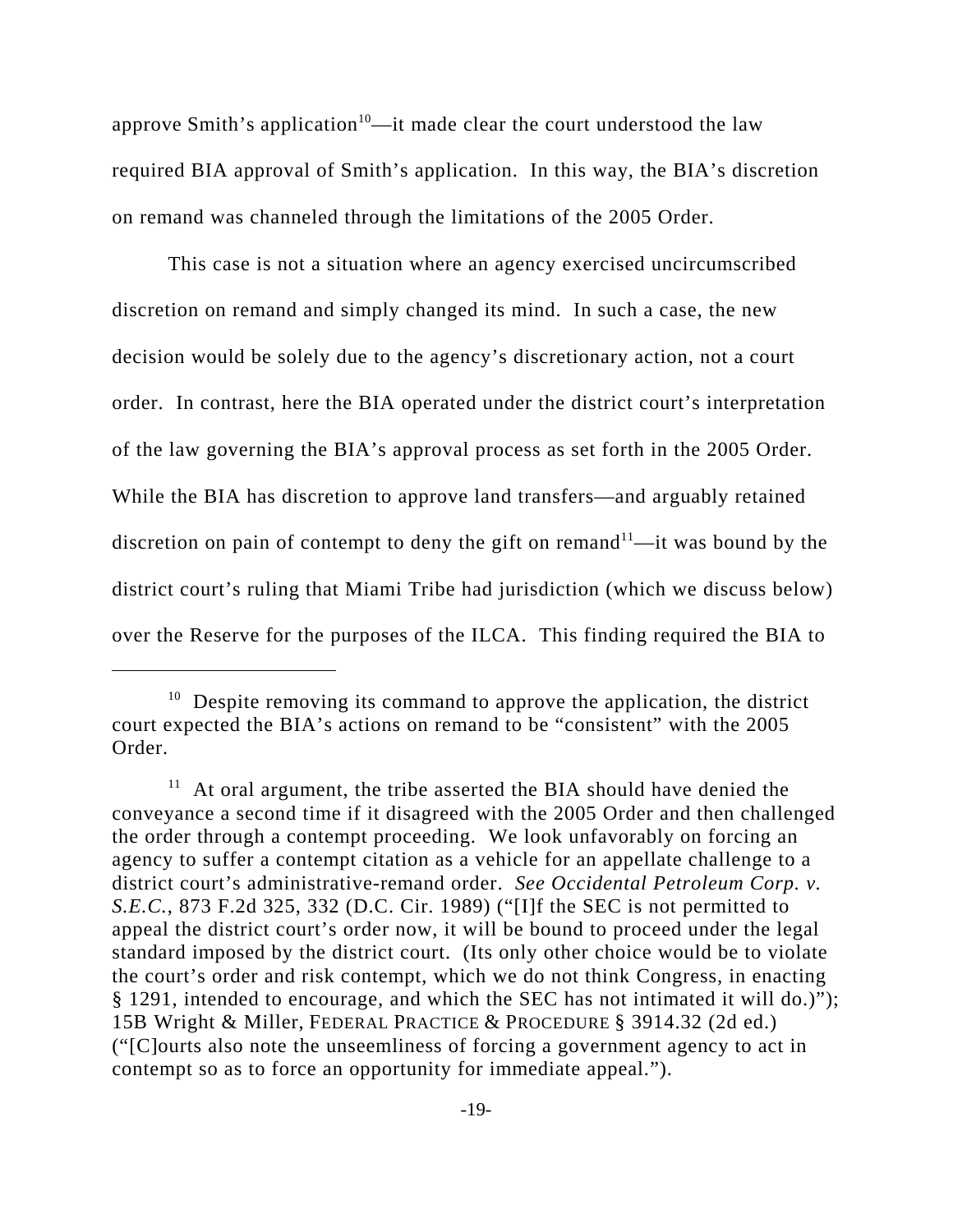further a statutory preference expressed in 25 U.S.C. § 2216(a)—encouraging the consolidation of lands between Indians and tribes "that exercise[] jurisdiction over the land." That policy preference directly affected the BIA's calculus on remand.

The 2005 Order constrained the BIA's discretion on remand. Given these circumstances, the BIA retains a personal stake in the adverse, interlocutory 2005 Order to confer standing to appeal, even though the government nominally prevailed in the district court's final judgment.

#### 2. Interlocutory Appeal

The government initially sought an interlocutory appeal of the 2005 Order, and at first, this may appear to be the more prudent solution to the BIA's dilemma. But, under § 1291, a "remand by a district court to an administrative agency for further proceedings is ordinarily not appealable because it is not a final decision." *Bender v. Clark*, 744 F.2d 1424, 1426–27 (10th Cir. 1984).12 Nonetheless, this "administrative-remand rule" is not without exception, and in certain circumstances an immediate appeal is possible. *Baca-Prieto v. Guigni*, 95 F.3d 1006, 1008 (10th Cir. 1996).

<sup>&</sup>lt;sup>12</sup> Nor did the district court issue a Rule  $54(b)$  order certifying its partial ruling as a final judgment.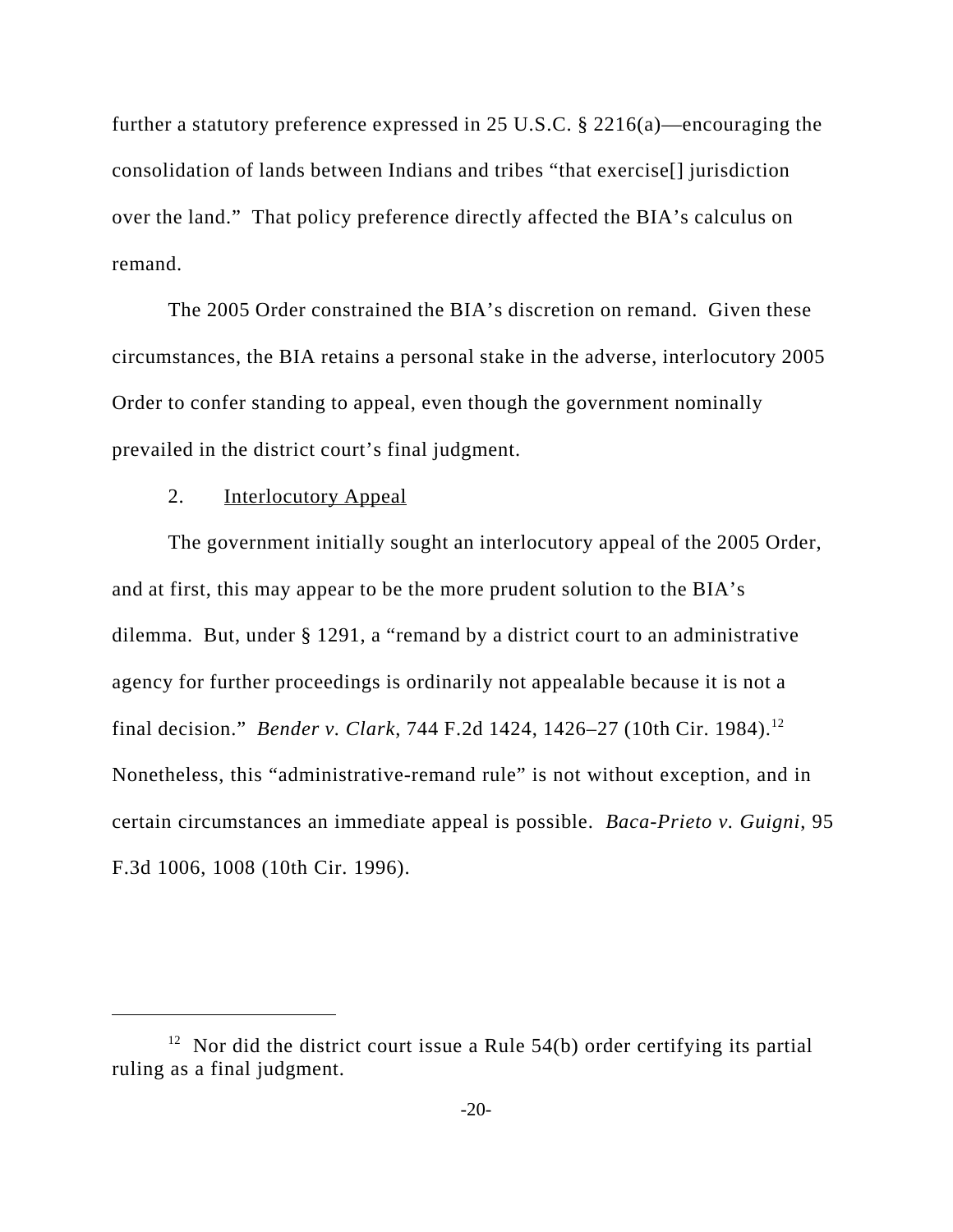We have recognized a "practical finality rule" that operates as an important caveat to the general limitation on appeals from an administrative-remand order.<sup>13</sup> *Graham v. Hartford Life & Accident Ins. Co.*, 501 F.3d 1153, 1157 (10th Cir. 2007); *see also Baca-Prieto*, 95 F.3d at 1009 (noting the *Bender* line of cases is a "prudential limitation on the administrative-remand rule"). "The practical finality rule may be invoked when the lack of immediate review of an order for an administrative remand would violate basic judicial principles," *Graham*, 501 F.3d at 1157 (quotation omitted), namely issues that are both "urgent and important." *Trout Unlimited v. U.S. Dep't. of Agric*., 441 F.3d 1214, 1218 (10th Cir. 2006). "If these two conditions are met, this court will apply a balancing test and assert jurisdiction if 'the danger of injustice by delaying appellate review outweighs the inconvenience and costs of piecemeal review.'" *Id.* (quoting *Bender*, 744 F.2d at 1427).

In practice, we have applied the practical finality rule "when it is necessary to ensure that we can review important legal questions which a remand may make effectively unreviewable, because administrative agencies may be barred from seeking district court (and thus circuit court) review of their own administrative decisions." *Graham*, 501 F.3d at 1158 (quotation omitted); *see also Baca-Prieto*,

 $13$  The practical finality rule "borrows some concepts from the collateral order doctrine" but is broader and more practical in its application. *Graham v. Hartford Life & Accident Ins. Co.*, 501 F.3d 1153, 1158 n.3 (10th Cir. 2007); *see id.* ("We have contrasted the balancing test of the practical finality rule with the mechanical analysis of the collateral order doctrine.") (quotations omitted).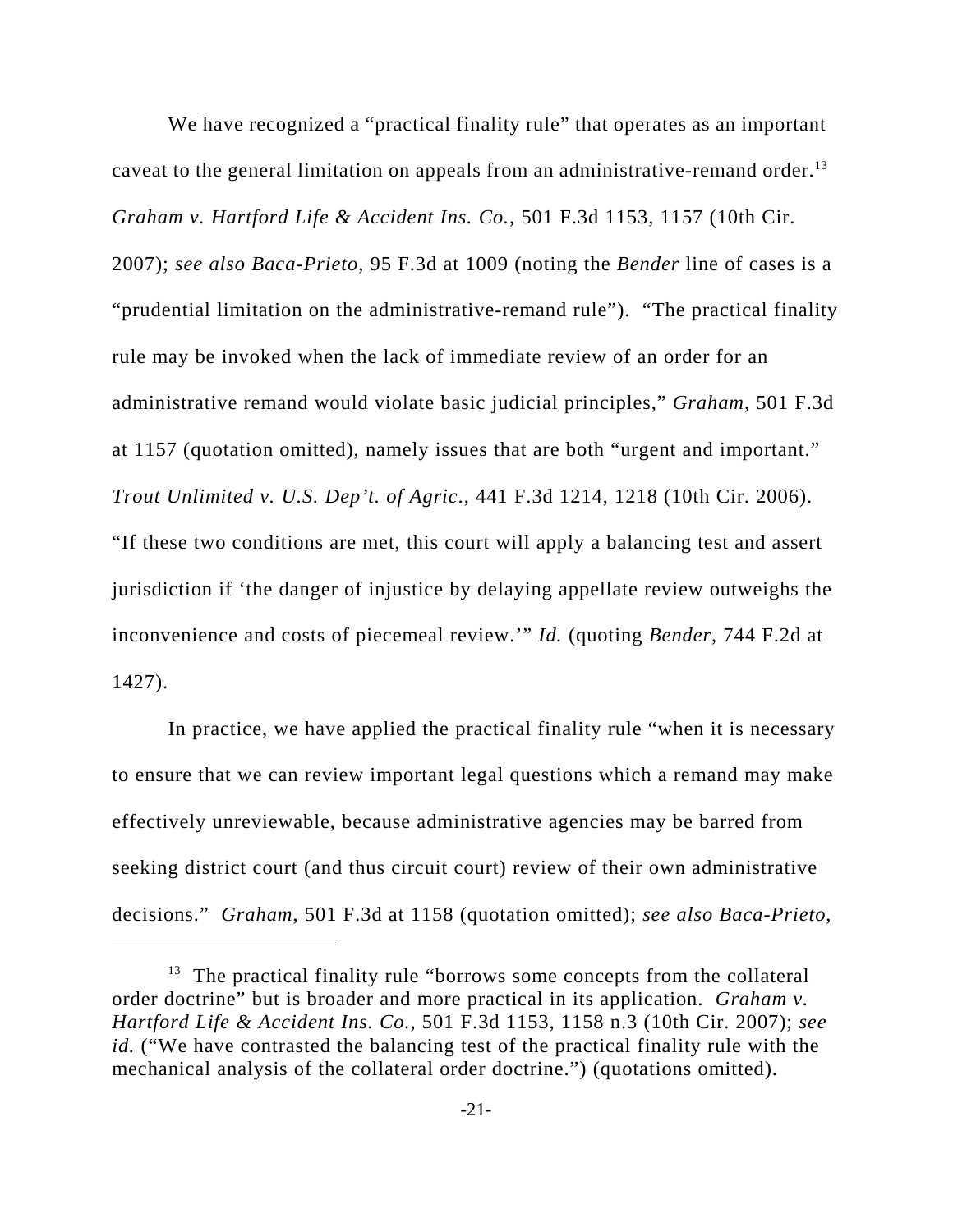95 F.3d at 1010 (finding the remand order decided an important issue regarding INS exclusion jurisdiction and directed the decision on remand from which the INS would have no appeal); *Cotton Petroleum v. U.S. Dep't of Interior*, 870 F.2d 1515, 1521–22 (10th Cir. 1989) (noting the district court remand order resolved "threshold legal issues" and we based our decision both on the importance of the issue and the fact "delay in review . . . would likely result in further disputes and litigation, confusion and danger of injustice"). In cases where we determined we lacked jurisdiction, we found the issues insignificant or subject to future appellate review. *See Trout Unlimited*, 441 F.3d at 1219 (finding no reason compelling "urgent or immediate judicial consideration" because "delayed review will not [cause] injustice," and will not cause additional disputes and litigation).<sup>14</sup>

When we have heard interlocutory appeals under the practical finality rule, central to our analysis was a concern the agency likely would be foreclosed from future appellate review. That was not the case here. At the time of the 2005 Order, two counts of Miami Tribe's complaint remained pending before the

 $14$  Similarly, we have declined jurisdiction over appeals involving private litigants seeking immediate appeal of remand orders because the issues presented would be reviewable upon conclusion of the remand proceedings. *See Mesa Oil, Inc. v. United States*, 467 F.3d 1252, 1256 (10th Cir. 2006) ("[Abatement of financial] penalty decision is reviewable upon conclusion of the remanded proceedings irrespective of who prevails upon the [collection of] payment issue . . ."); *Trout Unlimited*, 441 F.3d at 1219 ("If the Forest Service's decision on remand is not satisfactory, Defendant-Intervenors can pursue administrative remedies and, if necessary, seek review in the district and appellate courts at a later stage in the proceedings.").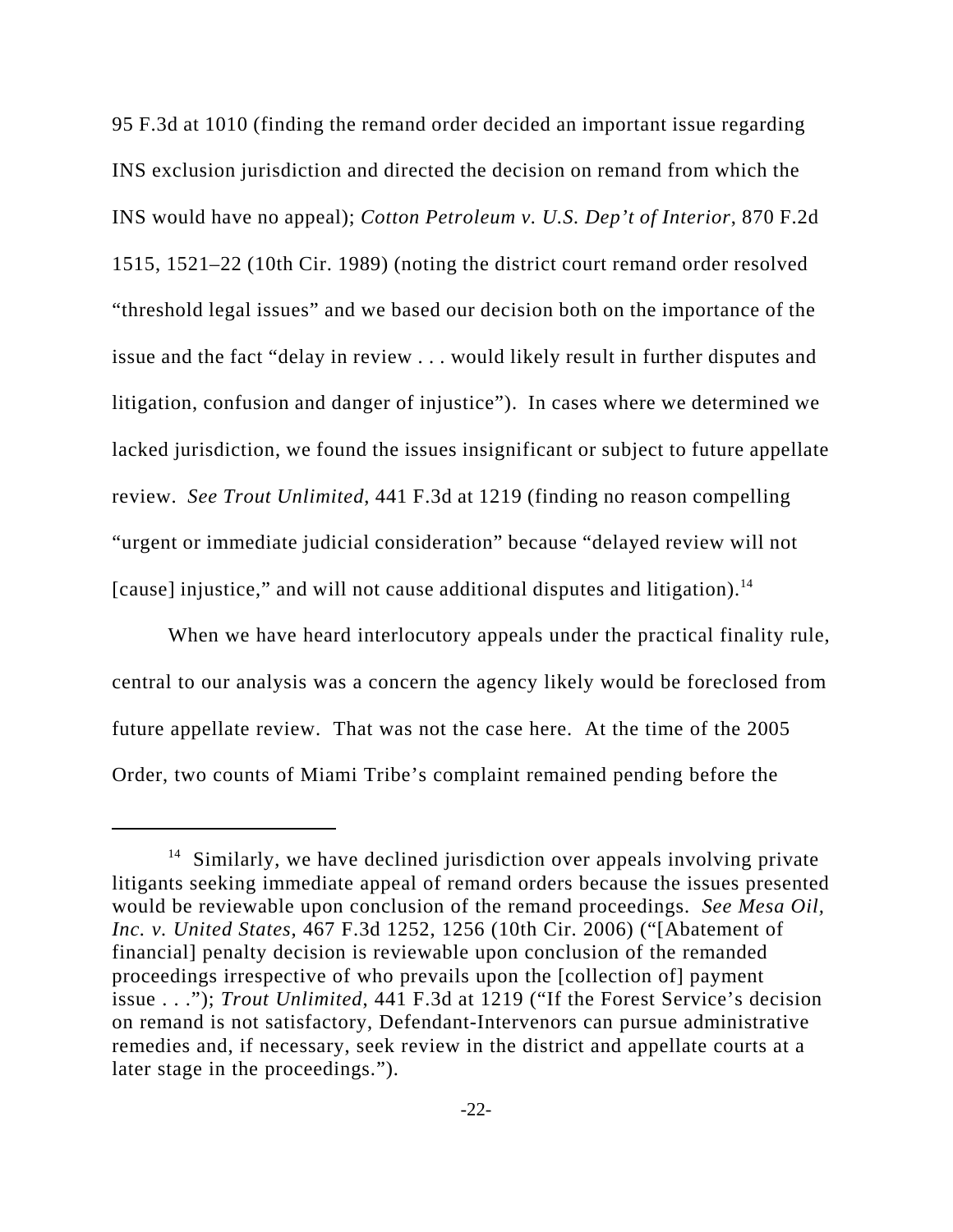district court and had been stayed for further proceedings before the agency.<sup>15</sup> Future appellate review likely was *not* foreclosed and the government's immediate appeal likely would not have fallen within the practical finality exception.

As a general matter, if additional proceedings in a district court are contemplated after remand to an agency—as here—we think the better rule is for the government to wait until a final judgment is entered. This comports with the final judgment rule's preference for a single appeal, even if the agency prevails on some of the claims on remand. The rule, moreover, avoids the perverse incentive encouraging an agency to seek an immediate appeal of a remand order (even if it was unlikely the case fell within the practical finality exception) if the agency had a whiff that we would take jurisdiction over the interlocutory appeal.

We have located one case, *Viraj Group, Ltd. v. United States*, 343 F.3d 1371 (Fed. Cir. 2003), with a similar procedural posture to that presented here. It also examined whether the government had standing to appeal when it prevailed

 $15$  The two outstanding, unresolved counts pending before the district court distinguish this case from the practical finality line of cases. In those cases, where we asserted jurisdiction and reviewed administrative-remand orders under the practical finality exception, all outstanding issues had been resolved by the district court. *See Baca-Prieto*, 95 F.3d at 1008; *Cotton Petroleum*, 870 F.2d at 1521. When denying the government's request for a Rule 54(b) judgment, the district court here noted there would be further proceedings and stated the unresolved counts would likely be affected by the BIA's decision on remand.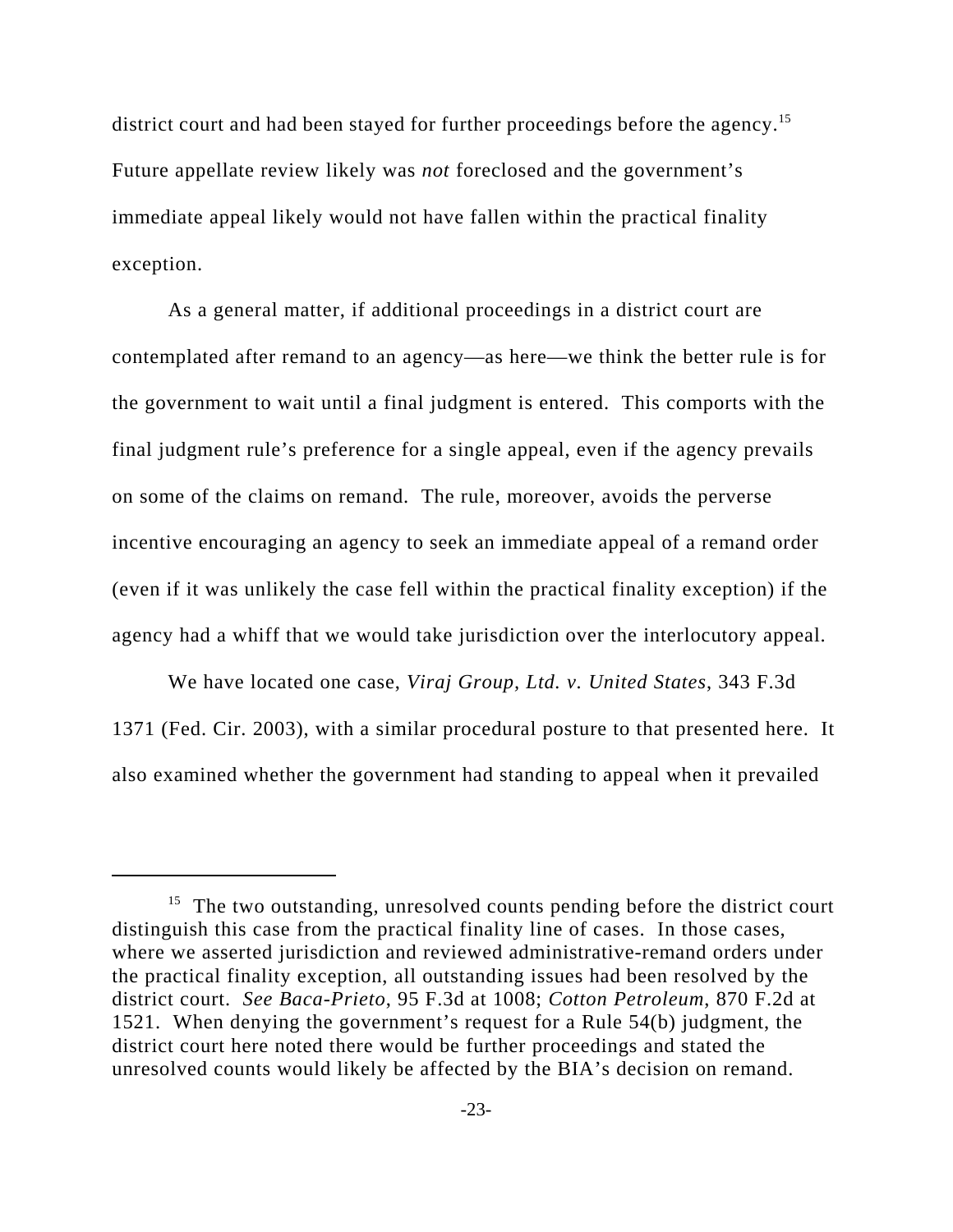in the lower court's final judgment, but had previously sustained adverse interlocutory orders remanding to the agency. The court observed the

[A]ppeal comes to us in a strange posture: The government has appealed from the court's decision *affirming* the government agency's determination; in other words, the winner has appealed because its determination was affirmed by the trial court only on the basis of reasoning with which it disagrees.

*Id.* at 1375. The government asserted it had standing to appeal—even though it was the prevailing party—because it could not appeal from the earlier remand decisions based on the general rule that administrative-remand decisions are not final judgments. Like here, *Viraj* raised the question of "whether the government . . . should have appealed from one of the [lower court]'s earlier decisions, and whether its failure to do so deprives it of standing in this appeal." *Id.* at 1376. Addressing the government's situation, the court noted

The fact that the government perhaps could have appealed from one of the court's earlier decisions creates a circular dilemma. To hold that the government could have appealed sooner, we must necessarily find that it cannot bring this appeal; and to hold that it cannot bring this appeal, we must find that it could have appealed sooner.

# *Id.* The court went on to conclude that

Rather than bootstrap our reasoning to reach those two conclusions we believe that the better course is to hold that the government has sufficient standing to bring this appeal. Even though technically the prevailing party under the [lower court]'s final decision, the government prevailed only because it acquiesced and abandoned its original position, which it had zealously advocated, and adopted under protest a contrary position forced upon it by the court. Thus, in substance, the government is truly the non-prevailing party in this case. To hold otherwise would exalt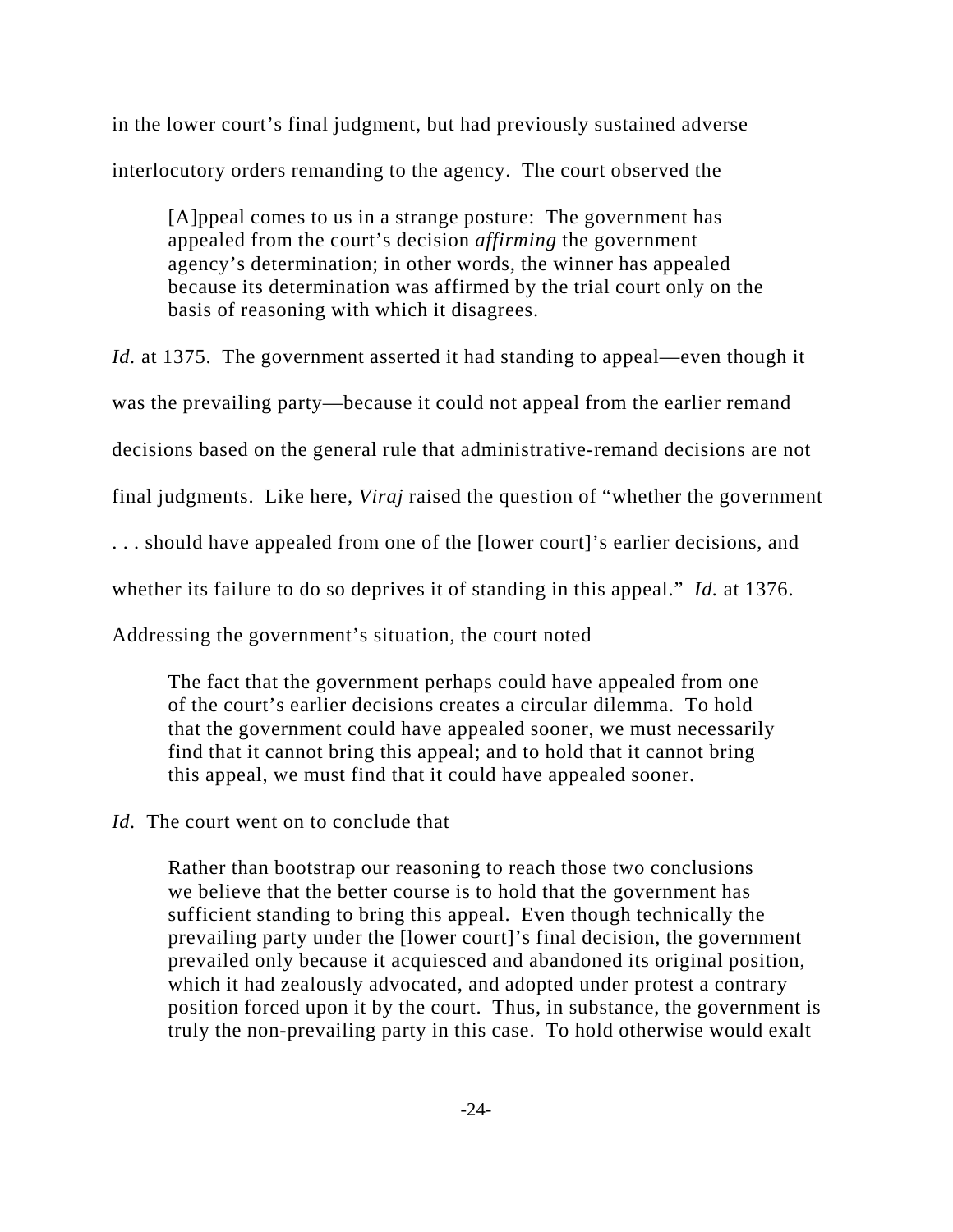form over substance. We therefore are satisfied that this appeal presents a case or controversy that we can address on the merits.

*Id.*

We find this reasoning persuasive and applicable. Given the procedural posture of this case, and the district court's inherent limitations on remand, the government is "truly the non-prevailing party" on the core issue of its statutory discretion and Miami Tribe's jurisdiction over the Reserve. We conclude we have jurisdiction to hear the government's challenge to the 2005 Order through its appeal from the district court's final judgment.

#### B. Merits

Having assured ourselves we have jurisdiction to hear the government's appeal, we turn to the merits of the BIA's challenge to the 2005 Order.

Smith owned a 3/38 undivided restricted interest in the Reserve and applied to give 1/3 of his interest (i.e. 1/38 interest) to Miami Tribe. He wanted to make the gift because of his "desire to do something for the benefit of the Miami Tribe and its members." Aplt. App. at 132. The BIA denied Smith's application because (1) the gift transfer was not in Smith's or other Reserve landowners' long-range best interests, and (2) the transfer would conflict with the government's policy regarding fractionated interests in Indian land. In its 2005 Order, the district court reversed the BIA's decision, finding it arbitrary and capricious, and contrary to law. We disagree with this conclusion, finding the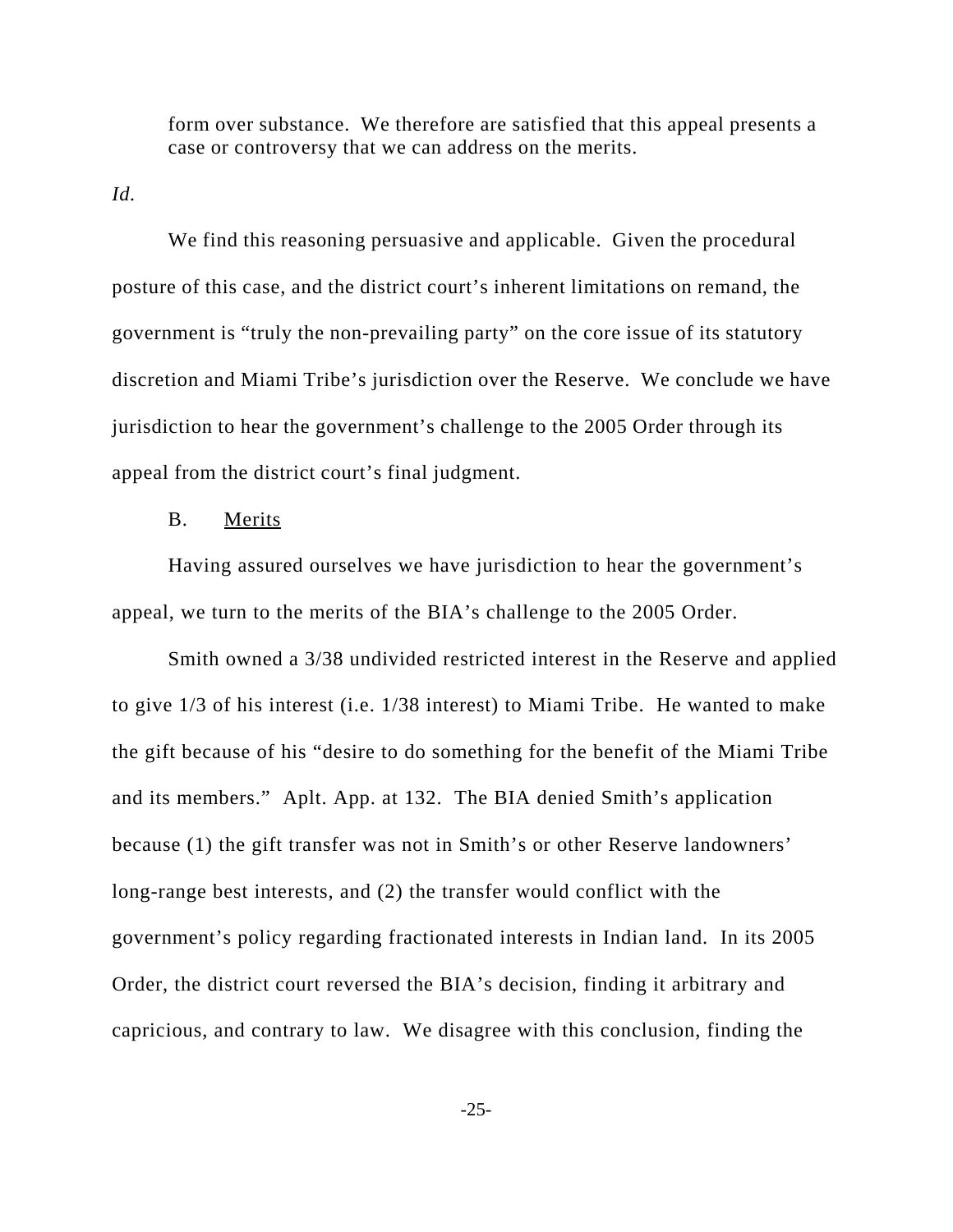BIA properly applied the applicable statutes and regulations when it denied Smith's application.

We review the district court's 2005 Order reversing the BIA de novo, and we will set aside agency action "only if we conclude that it was 'arbitrary, capricious, an abuse of discretion, or otherwise not in accordance with law.'" *McKeen v. U.S. Forest Serv.*, 615 F.3d 1244, 1253 (10th Cir. 2010) (quoting 5 U.S.C. § 706(2)(A)). Agency action is arbitrary and capricious if it "entirely failed to consider an important aspect of the problem, offered an explanation for its decision that runs counter to the evidence before the agency, or is so implausible that it could not be ascribed to a difference in view or the product of agency expertise." *United Keetoowah Band of Cherokee Indians of Okla. v. U.S. Dept. of Hous. & Urban Dev.*, 567 F.3d 1235, 1239 (10th Cir. 2009) (quoting *Motor Vehicle Mfrs. Ass'n v. State Farm Mut. Auto. Ins. Co.*, 463 U.S. 29, 43  $(1983)$ ).

When reviewing an agency's interpretation of a statute, "[i]f Congress has spoken directly to the issue, that is the end of the matter; the court, as well as the agency, must give effect to Congress's unambiguously expressed intent." *United Keetoowah Band,* 567 F.3d at 1240 (citing *Chevron U.S.A., Inc. v. Natural Res. Def. Council*, 467 U.S. 837, 842–43 (1984)). "If the statute is silent or ambiguous, we proceed to . . . ask 'whether the agency's answer is based on a permissible construction of the statute.'" *Id.* (quoting *Chevron*, 467 U.S. at 843).

-26-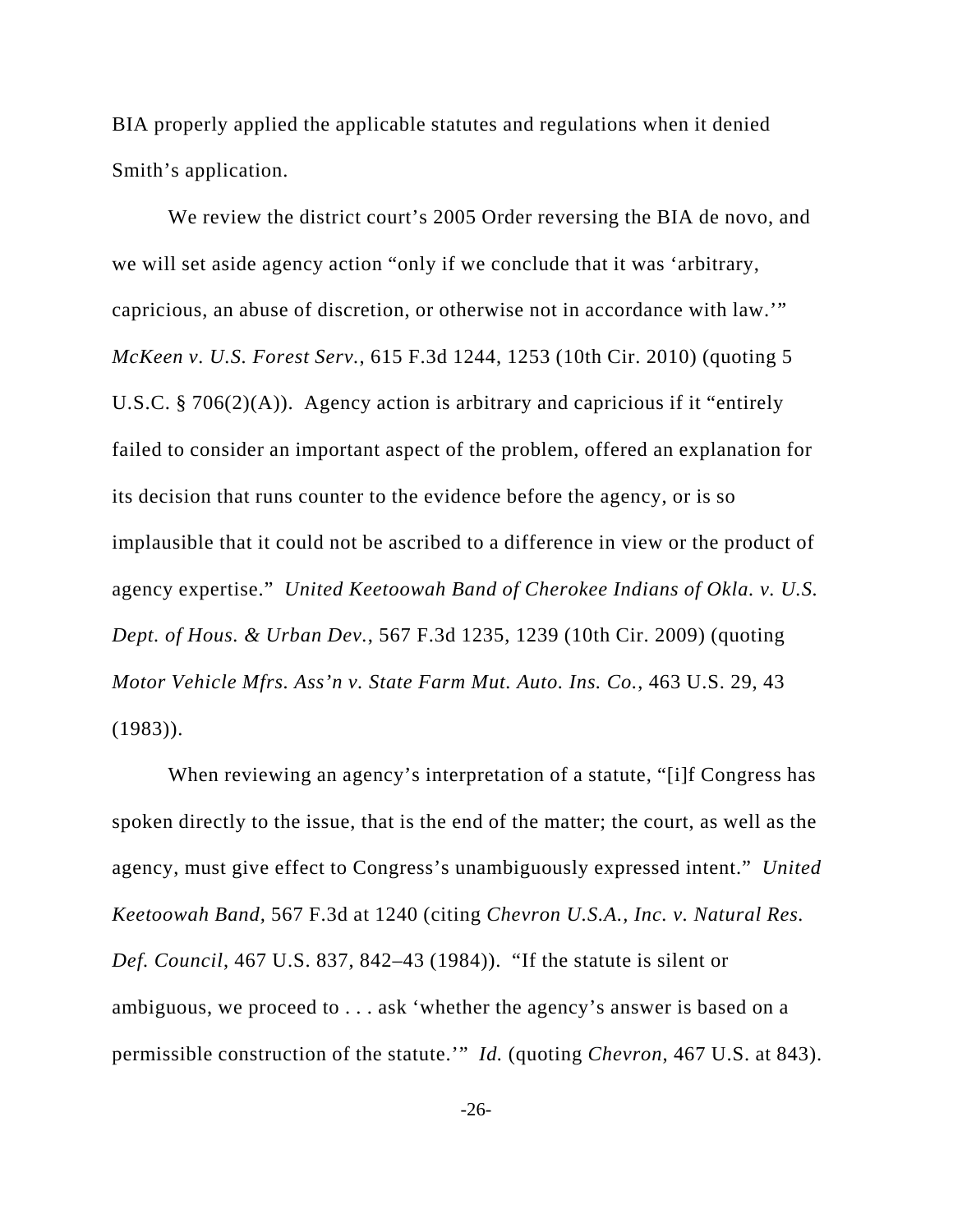When answering that question, we "afford considerable deference to agencies" interpreting ambiguities in statutes that Congress has delegated to their care." *Hydro Res., Inc. v. EPA*, 608 F.3d 1131, 1145 (10th Cir. 2010) (en banc). "Deference is especially due when an agency's interpretation of a statute rests upon its considered judgment, a product of its unique expertise." *Qwest Commc'n Int'l., Inc. v. FCC*, 398 F.3d 1222, 1230 (10th Cir. 2005).

When considering agency action made pursuant to its own regulations, we do not "decide which among several competing interpretations best serves the regulatory purpose," but rather "give substantial deference to an agency's interpretation of its own regulations." *Morris v. U.S. Nuclear Regulatory Comm'n*, 598 F.3d 677, 684 (10th Cir. 2010). The agency's interpretation will control "unless 'plainly erroneous or inconsistent with the regulation.'" *Plateau Mining Corp. v. Fed. Mine Safety & Health Review Comm'n*, 519 F.3d 1176, 1192 (10th Cir. 2008) (quoting *Auer v. Robbins*, 519 U.S. 452, 461, (1997)).

At the outset, we also note the overarching regulatory framework governing a gift of Indian land. In the Indian Land Consolidation Act (ILCA), the United States stated its policy of encouraging the consolidation of Indian land ownership and preventing further fractionation of Indian lands. *See* 25 U.S.C. §§ 2201 note,  $2216(a)$ . Under the ILCA, the Secretary of the Department of the Interior "is authorized in his discretion, and upon application of the Indian owners . . . to approve conveyances, with respect to lands or interests in lands held by individual

-27-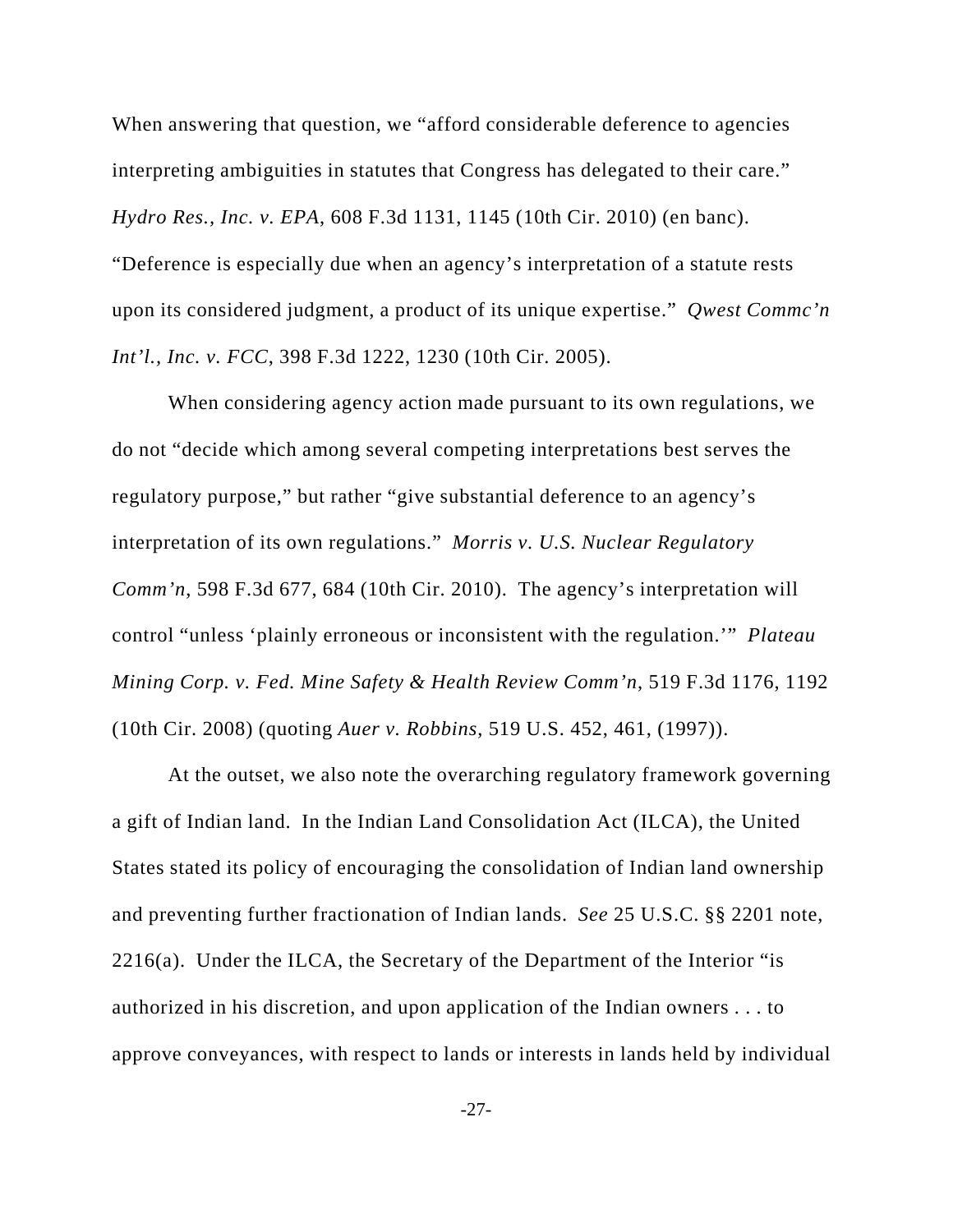Indians." *Id.* § 483. An Indian may give an interest in land to a tribe "for an amount less than the fair market value of that interest." *Id.* § 2216(b). Such a gift is a two-part transaction consisting of the disposal and acquisition of the land. *See* 25 C.F.R. parts 151 (acquisitions) & 152 (disposal). Our focus in this case is the disposal of Indian land, specifically Smith's gift of a restricted interest in the Reserve to Miami Tribe. The BIA has promulgated regulations—applicable here, 25 C.F.R. §§ 152.23 and 152.25(d)—addressing the sale, exchange, and conveyance of Indian trust or restricted lands.

Before addressing the BIA's decision applying these regulations, we must consider whether the tribe has jurisdiction over the Reserve and the ILCA encourages approval of Smith's application.

#### 1. Miami Tribe's Jurisdiction Over the Reserve

The tribe's jurisdiction over the Reserve is a key threshold issue. The ILCA policy encouraging land consolidation between Indians and Indian tribes applies *only* to land the tribe has jurisdiction over. *See* 25 U.S.C. § 2216(a)(2) (encouraging consolidation of land ownership "between Indians and the tribal government *that exercises jurisdiction over the land*") (emphasis added). If the Miami Tribe exercises jurisdiction over the Reserve, the ILCA's policy would apply and substantially change the calculus of the BIA's decision.

The tribe argues it has jurisdiction over the Reserve and the congressional directive to facilitate consolidation applies to Smith's gift to the tribe. The BIA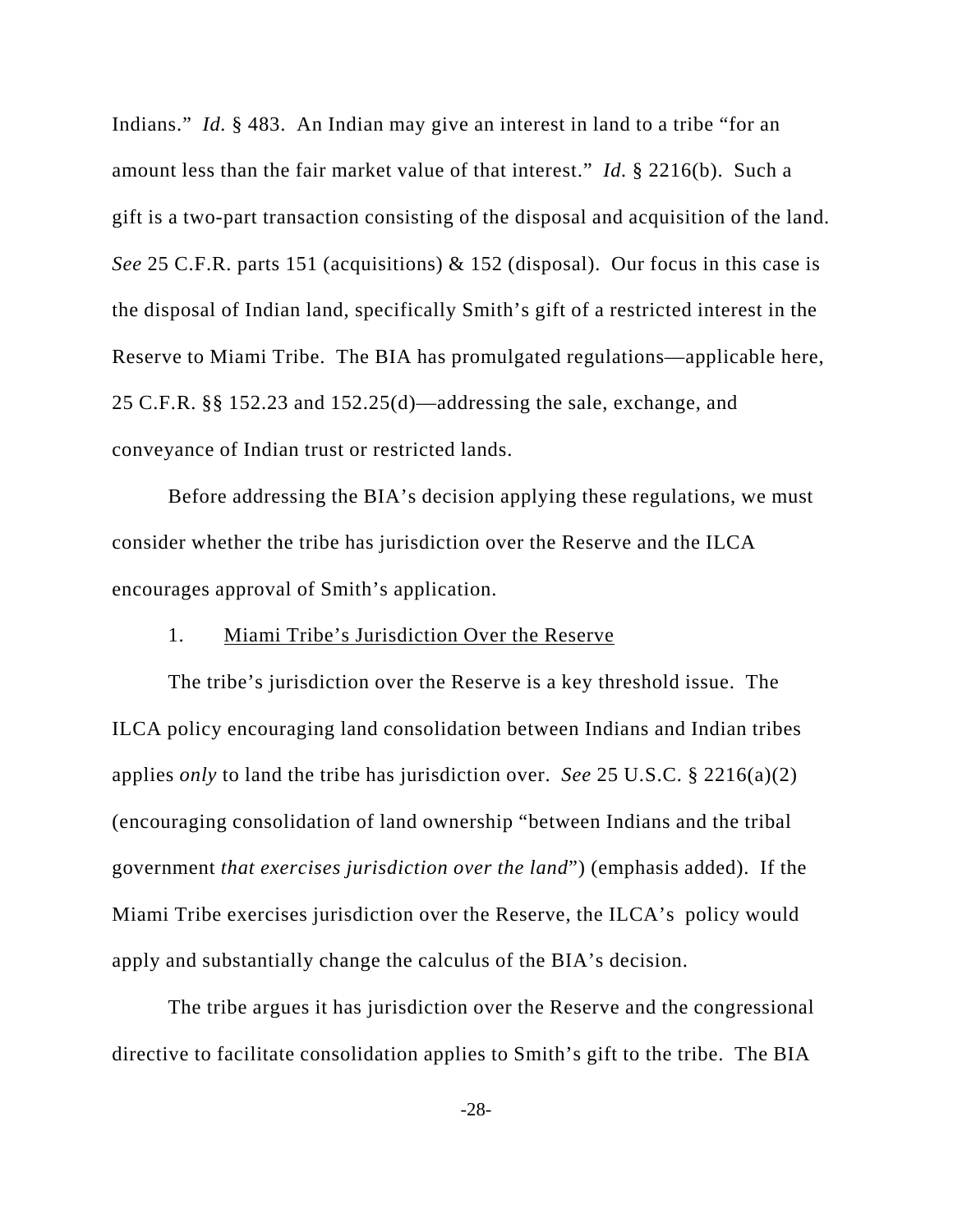did not apply this policy preference at first because it contends the tribe does not exercise jurisdiction over the Reserve. But, in the 2005 Order, the district court concluded the tribe had jurisdiction and therefore the policy preference in § 2216(a) served as the backdrop to the BIA's decision on remand.

In our review of the BIA's decision, we consider the tribe's jurisdiction over the Reserve, first, to determine whether the BIA should have started with this policy preference or simply a clean slate with nothing tilting the decision either way. After a careful review of the history, applicable law, and our previous cases reviewing the tribe's connection to the Reserve, we can safely conclude the tribe does not have jurisdiction over the Reserve and therefore does not exercise jurisdiction for the purposes of § 2216(a).

Congress passed the ILCA to address the problem of increasingly fractionated interests of Indian lands as well as to govern land conveyances between Indians and their tribes. In the ILCA, Congress stated

It is the *policy of the United States to encourage and assist the consolidation of land ownership through transactions*–

(1) involving individual Indians;

(2) between Indians and the tribal government that *exercises jurisdiction over the land*; or

(3) between individuals who own an interest in trust and restricted land who wish to convey that interest to an Indian or the tribal government that exercises jurisdiction over the parcel of land involved . . . .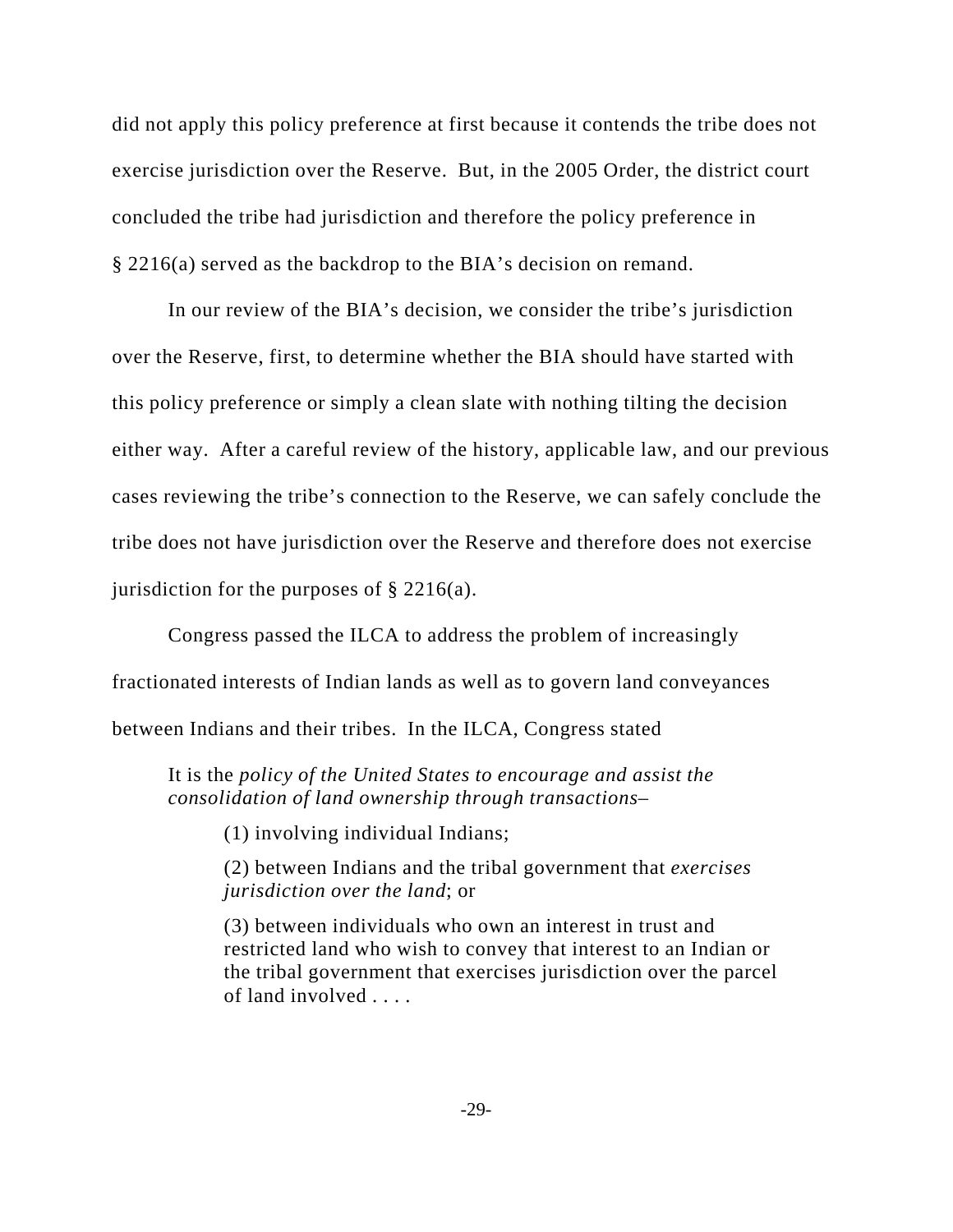25 U.S.C. § 2216(a) (emphasis added). To remedy the fractionation problem, the federal government favors consolidation of lands between Indians and tribes, but only regarding land where a tribe exercises jurisdiction.

The ILCA does not define when a tribe "exercises jurisdiction over the land." The district court found the tribe exercised jurisdiction over the Reserve for the purposes of the ILCA and therefore the policy encouraging land consolidation applied to Smith's gift. But the BIA argues we previously resolved the issue in *Kansas v. United States*, 249 F.3d 1213 (10th Cir. 2001) (*Miami IV*), finding the tribe lacked jurisdiction over the Reserve.

In *Miami IV*, Kansas sought injunctive relief from a National Indian Gaming Commission (NIGC) determination that the Reserve's 35-acre parcel constituted "Indian lands" under the Indian Gaming Regulatory Act (IGRA). 249 F.3d 1213, 1220 (10th Cir. 2001); *see* 25 U.S.C. § 2703(4) (defining "Indian lands" as all lands within an Indian reservation or restricted fee land held by a tribe or Indian "over which an Indian tribe exercises governmental power"). The district court concluded the NIGC's decision ignored the threshold question of whether the tribe exercised jurisdiction over the Reserve and granted a preliminary injunction against all gaming related activities on the Reserve.

On appeal, we determined the NIGC "put the cart before the horse" when it decided Miami Tribe exercised "governmental power" over the Reserve without, first, determining whether the tribe had jurisdiction over the Reserve. *Miami IV*,

-30-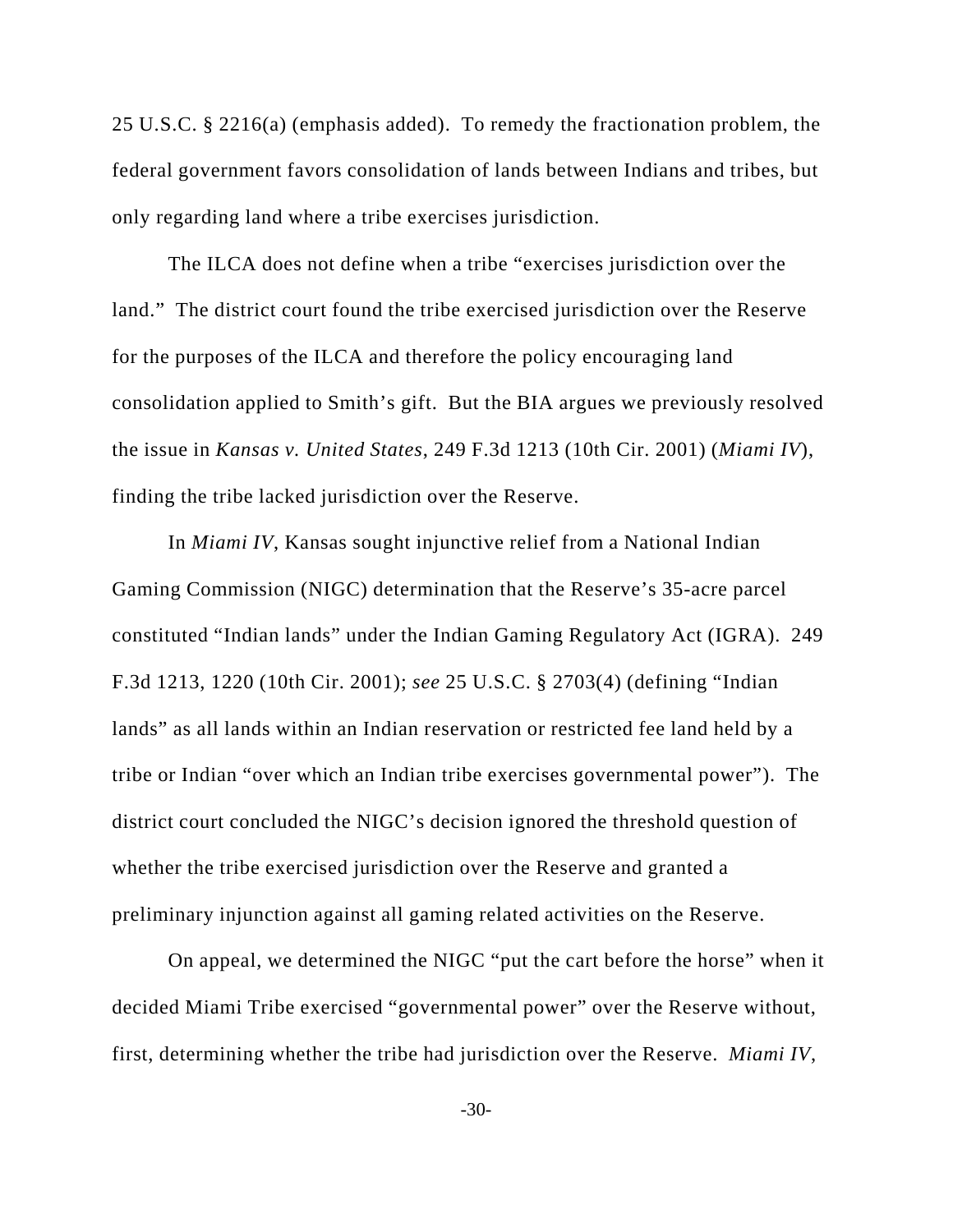249 F.3d at 1229. We reasoned "before a sovereign may exercise governmental power over land, the sovereign, in its sovereign capacity, must have jurisdiction over that land." *Id.* Any analysis of "Indian lands" under the IGRA must begin with the "threshold question of the Tribe's jurisdiction, . . . [which] focuses principally on congressional intent and purpose, rather than recent unilateral actions of the Miami Tribe." *Id.* The tribe could not exercise governmental power over the Reserve without first having jurisdiction over the Reserve.

Considering the jurisdiction issue, we found the "most probative evidence of congressional intent and purpose . . . is the language of the legislation and treaties" regarding Miami Tribe and the Reserve. *Id.* The district court in *Miami IV* had already "thoroughly analyzed the question" of the tribe's jurisdiction over the Reserve and "concluded that no lawful basis existed to suggest the Tribe presently had jurisdiction over the tract." *Id.* at 1230 (citing *Miami Tribe of Okla. v. United States*, 927 F. Supp. 1419, 1424–27 (D. Kan. 1996) (*Miami I*)). We agreed, finding "Congress years ago '*unambiguously* intended to abrogate the Tribe's authority of its lands in Kansas and move the Tribe to new lands in Oklahoma.'" *Id.* (quoting *Miami I*, 927 F. Supp. at 1426). Among other events, in 1873, the tribe agreed to sell its land in Kansas and Congress expressly abrogated the tribe's jurisdiction over those Kansas lands.

The tribe did not appeal the district court's findings regarding jurisdiction over the Reserve, and in *Miami IV* we found those conclusions to be res judicata.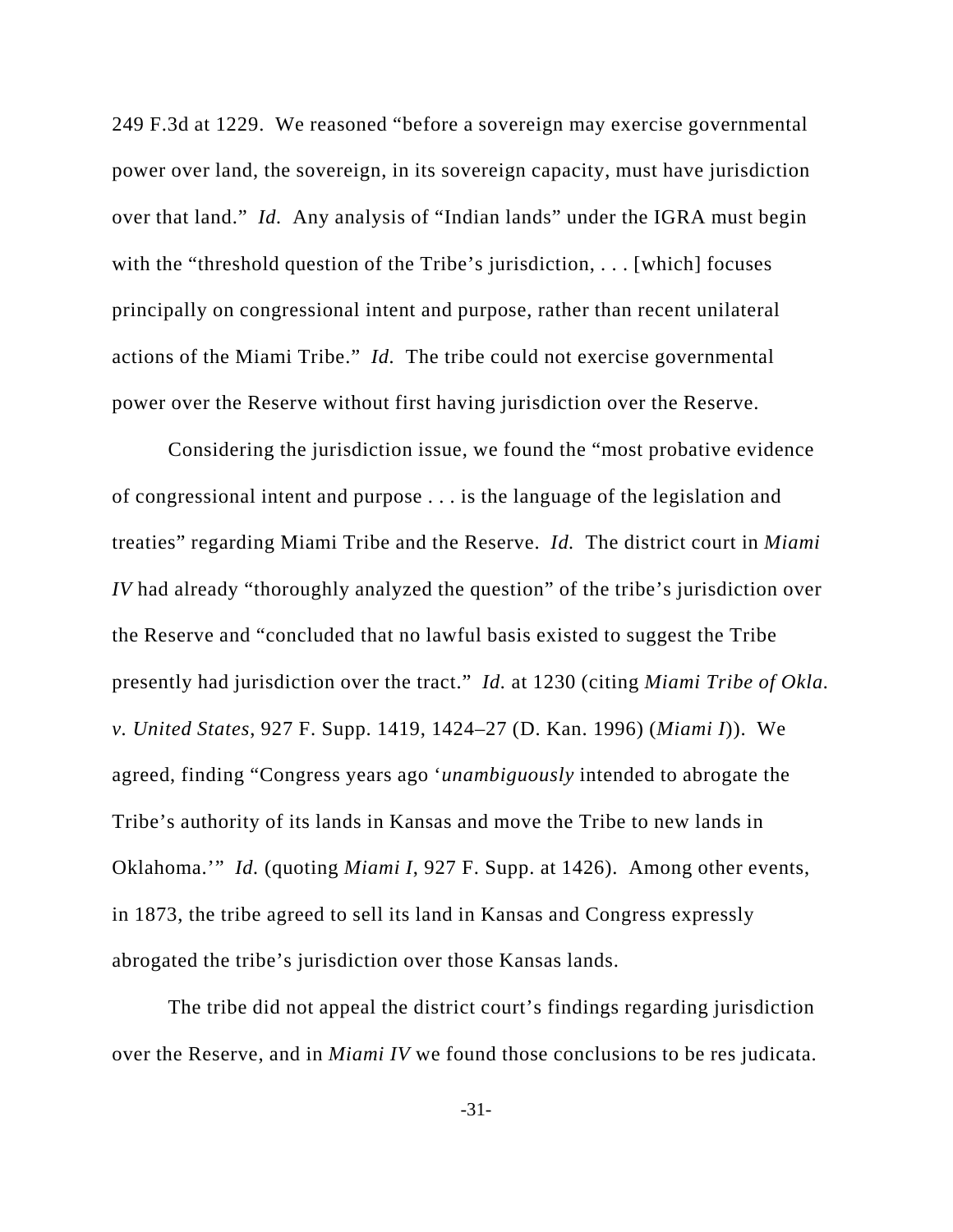Rather than challenge the district court's conclusions, Miami Tribe also asserted its recent activities on the Reserve supported its claim for jurisdiction.We rejected this argument, finding that the tribe's recent connections to the Reserve (by adopting landowners as tribal members) did nothing to alter the fact that Congress had abrogated the tribe's jurisdiction over the Reserve long ago.

The same analysis is true here. Congress abrogated Miami Tribe's jurisdiction over the Reserve over a century ago. Nothing changes the fact that "in 1873, Congress expressly abrogated the Tribe's jurisdiction [over its former lands in Kansas], which was effective no later than 1924 when any members of the Tribe remaining in Kansas—and their heirs—became naturalized citizens." *Miami IV*, 249 F.3d at 1230 (quoting *Kansas ex rel. Graves v. United States*, 86 F. Supp. 2d 1094, 1096 (D. Kan. 2000) (*Miami III*)). In addition to this clear abrogation by Congress, the Reserve was originally allotted to Maria Christiana DeRome, who was not a member of the Western Miamis. In fact, Miami Tribe was reimbursed by the United States for the value of the Reserve precisely because the land was erroneously taken from the tribe and allotted to a nonmember.

To be sure, the tribe is actively connected to the Reserve. For example, it has among other things (1) adopted the Reserve landowners as members of the tribe, (2) received consent from the Reserve landowners to assert tribal jurisdiction pursuant to a lease, and (3) developed the Reserve, including

-32-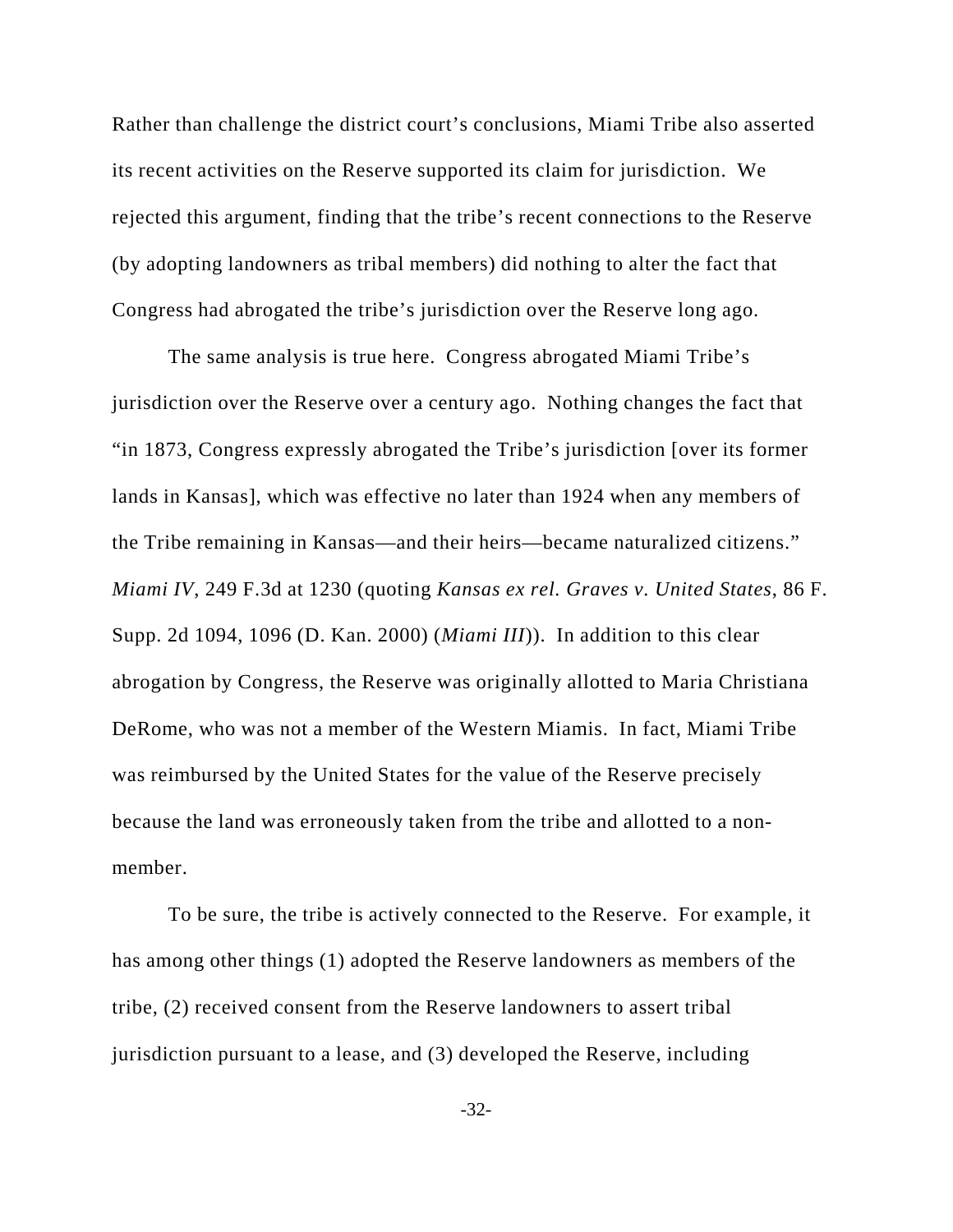regularly maintaining it and providing security. The tribe contends these actions demonstrate it exercises jurisdiction over the Reserve.

But these are the same activities we rejected as a basis for the tribe's claim of jurisdiction over the Reserve in *Miami IV*. *Compare Miami IV,* 249 F.3d at 1230–31 *with Miami I*, 374 F. Supp. 2d at 945. In *Miami IV*, we examined the tribe's recent activity within the Reserve, including the adoption of landowners as members, but stated

None of these recent events, however, alters the conclusion that Congress abrogated the Tribe's jurisdiction over the tract long ago, and has done nothing since to change the status of the tract. An Indian tribe's jurisdiction derives from the will of Congress, not from the consent of fee owners pursuant to a lease under which the lessee acts.

*Miami IV*, 249 F.3d at 1230–31. Similarly, here, Miami Tribe cannot "exercise

jurisdiction" under § 2216(a) without a Congressional grant of jurisdiction over

the Reserve.16

In sum, the tribe lacks jurisdiction over the Reserve as required by the

ILCA. Accordingly, the statutory policy in § 2216(a) encouraging consolidation

does not apply to Smith's gift. Without that preference weighing in the tribe's

<sup>&</sup>lt;sup>16</sup> Even if *Miami IV* were not on point, the case law does not support the proposition that adoption of a landowner by a tribe confers jurisdiction. *See United States v. Mazurie*, 419 U.S. 544 (1975). The tribe cannot create Indian reservation lands ex nihilo by adopting landowners into the tribe and claiming all of the new member's property.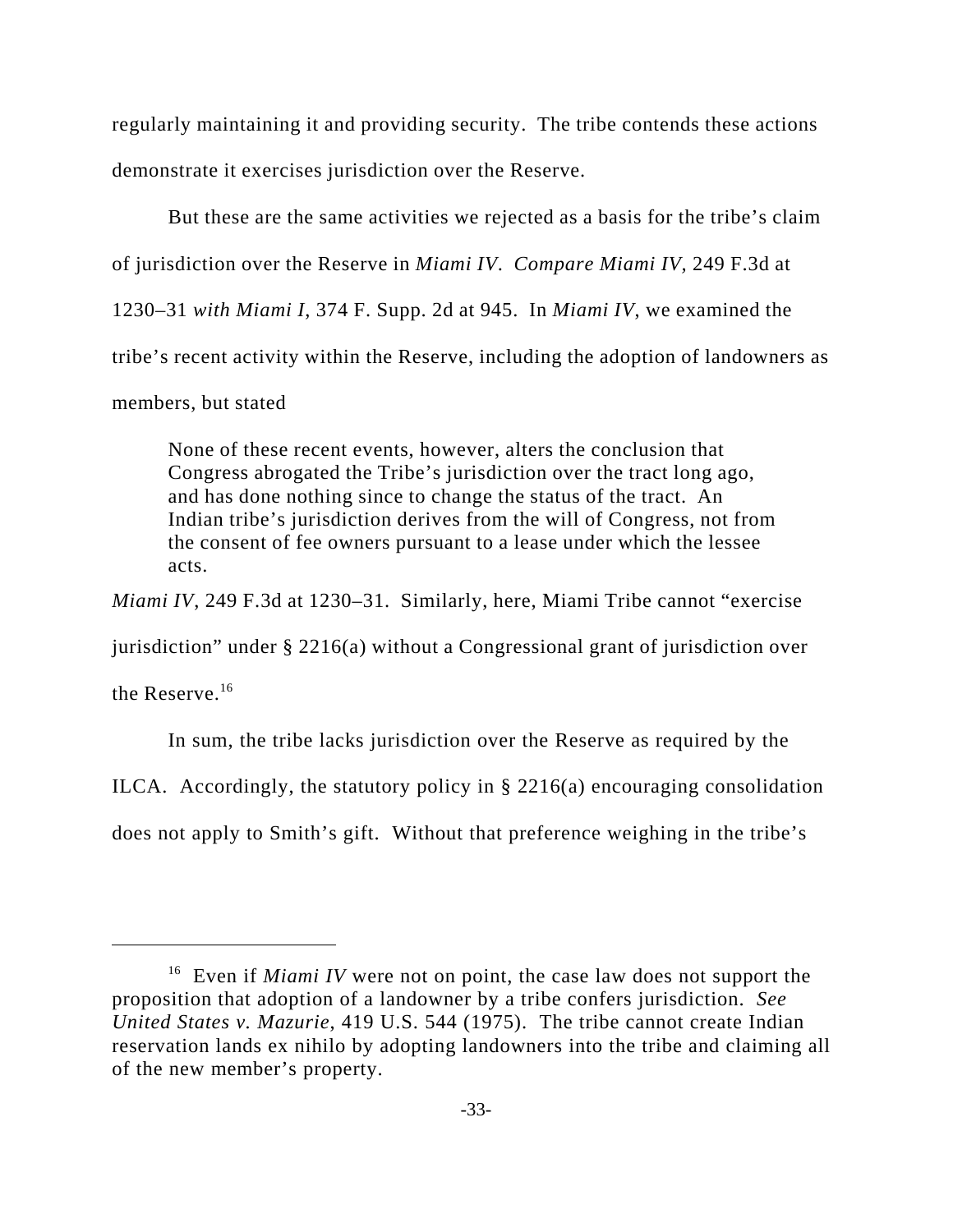favor, the decision to approve Smith's gift rests squarely within the BIA's discretion.<sup>17</sup>

## 2. The BIA's Decision

Having settled the issue of the tribe's jurisdiction, we now consider the BIA's two reasons for deciding, in its discretion, to deny Smith's application: (1) the gift was not in Smith's or other Reserve landowners' long-range best interests, and (2) the transfer would conflict with the federal government's fractionation policy.

## *Long-Range Best Interests*

The BIA denied Smith's application, first, because it determined the gift was not in the long-range best interests of Smith or other Reserve landowners. When the BIA considers an application for a gift of restricted Indian land, the application "may be approved if, after careful examination of the circumstances in each case, the transaction appears to be *clearly justified in the light of the long-range best interest of the owner* or owners or as under conditions set out in § 152.25(d)." 25 C.F.R. § 152.23 (emphasis added). Section 152.25(d) governs

<sup>&</sup>lt;sup>17</sup> Even if we found § 2216(a) applied, the BIA would still retain its discretion to deny the application. In that situation, while a closer question, the BIA would properly be within its discretion if it denied Smith's application for any of the reasons articulated in its regulations. The policy preference in § 2216(a) encourages the consolidation of land ownership but does not mandate it.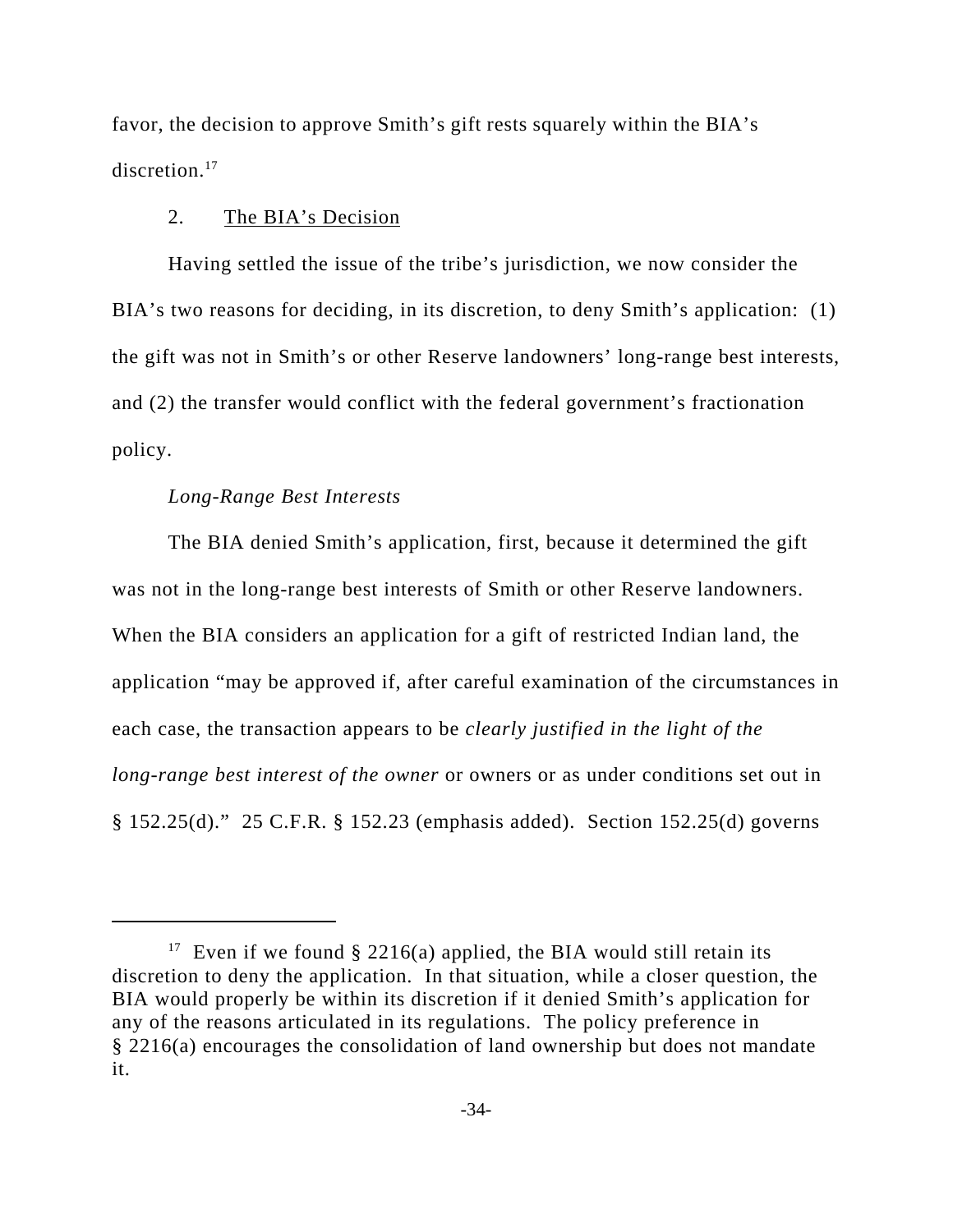"Gifts and conveyances for no consideration or less than the appraised fair market

value," and states

*With the approval of the Secretary, Indian owners may convey trust or restricted land, for less than the appraised fair market value or for no consideration* when the prospective grantee is the owner's spouse, brother, sister, lineal ancestor of Indian blood or lineal descendant, or *when some other special relationship exists between the grantor and grantee* or special circumstances exist that in the opinion of the Secretary warrant the approval of the conveyance.

*Id.* § 152.25(d) (emphasis added). Distilling these regulations, an Indian may

give an interest in restricted land if they have a special relationship with the

grantee, and the BIA may approve such a gift if it concludes the gift is in the

long-range best interests of the landowners.

In applying these regulations, the BIA has a duty to consider the donor's

best interest

In the case of a gift conveyance, it is BIA's duty to ensure that the prospective donor understands and intends the effect of his/her action. It is also BIA's duty to make a careful examination of the circumstances to determine whether the transaction is in the donor's best interest. BIA must refrain from approving a gift deed where there is any question as to the donor's intent or where the facts show the conveyance is not in the donor's best interest.

*Downs v. Acting Muskogee Area Dir*., 29 IBIA 94, 97 (1996) (citation omitted).

When deciding whether to approve a gift conveyance the "BIA owes a duty only

to the landowner(s) . . . [which] includes discerning the grantor's intent and

refraining from approving deeds where a question exists concerning that intent."

*LeCompte v. Acting Great Plains Reg'l Dir*., 45 IBIA 135, 143 (2007). The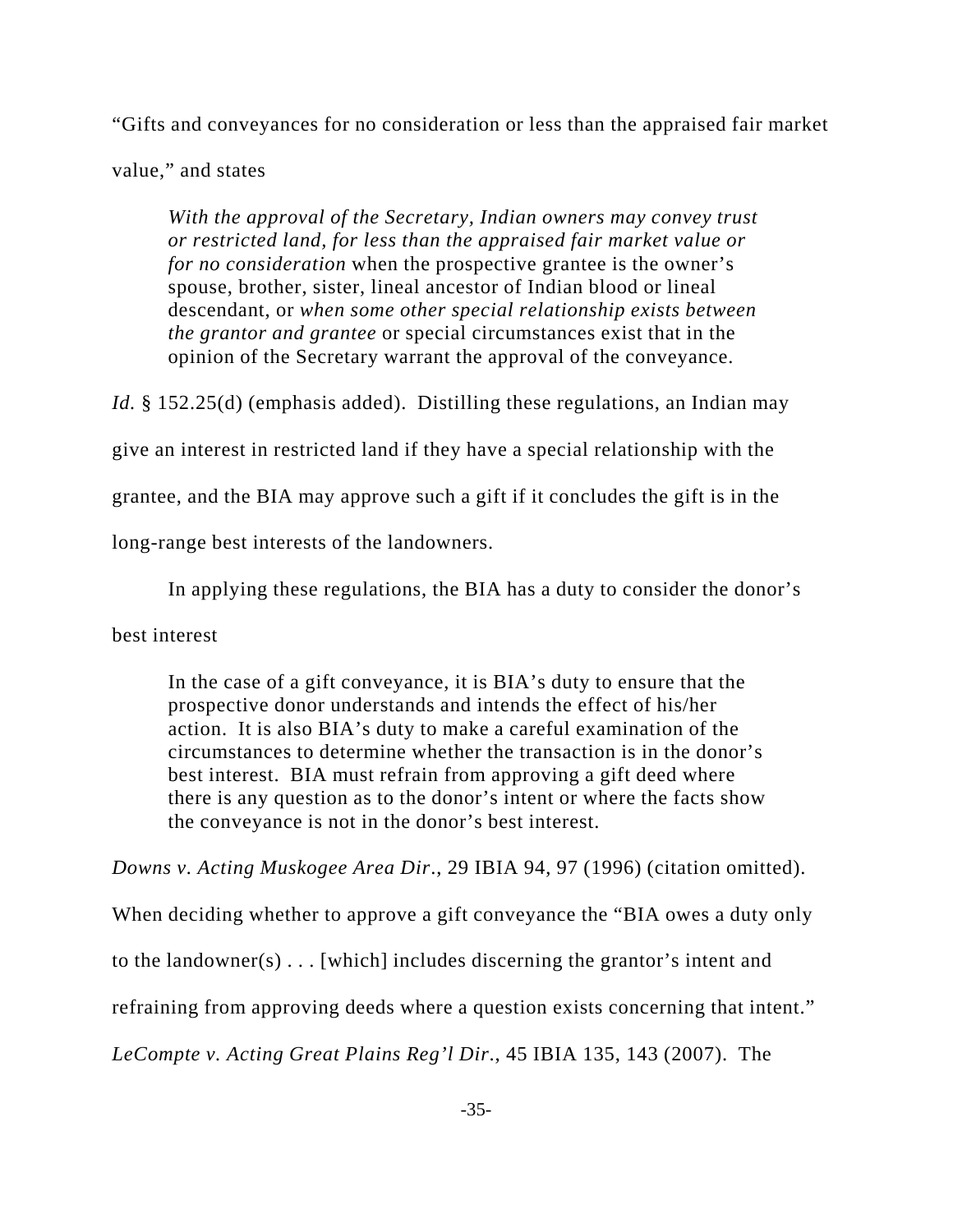actual determination of whether to approve a gift conveyance "is a matter within the discretion of BIA." *Id.* While perhaps these regulations reflect a paternalistic mindset, the simple fact is that applicable federal law vests substantial discretion with the BIA to approve or reject gift transfers by Indians.

Applying these regulations, the BIA acknowledged the special relationship between Smith and Miami Tribe—under § 152.25(d)—but found the partial transfer was still not in the long-range best interests of Smith or the other Reserve landowners—under § 152.23. In particular, the BIA found the transfer raised concerns regarding "tract management, competing interests between the tribe and the individual Indian landowners, and the potential for land use conflicts." *Id.*  Also, the recent history and gaming-related aspects of the Reserve "continue[d] to cause [BIA] concern over the propriety of such a transaction."18 *Id.* The BIA acknowledged Smith's desire to benefit the tribe, but stated "the existing business lease with the tribe will accomplish this" because the lease "gives the Tribe the necessary tool to undertake the development of a gaming facility and improve the potential for significant revenue for the Indian landowners." *Id.*

 $18$  The BIA received an opinion from a Realty Officer (RO) stating it could not recommend approval of Smith's gift conveyance because the transfer was not in Smith's or other individual landowners' long-range best interest or in compliance with the federal government's policy on fractionated interests. *See* Aplt. App. at 143–46. The RO provided detail regarding gaming activities and the Reserve. The RO was not convinced the transaction was one without the expectation of compensation due to the recent history and gaming implications of the Reserve.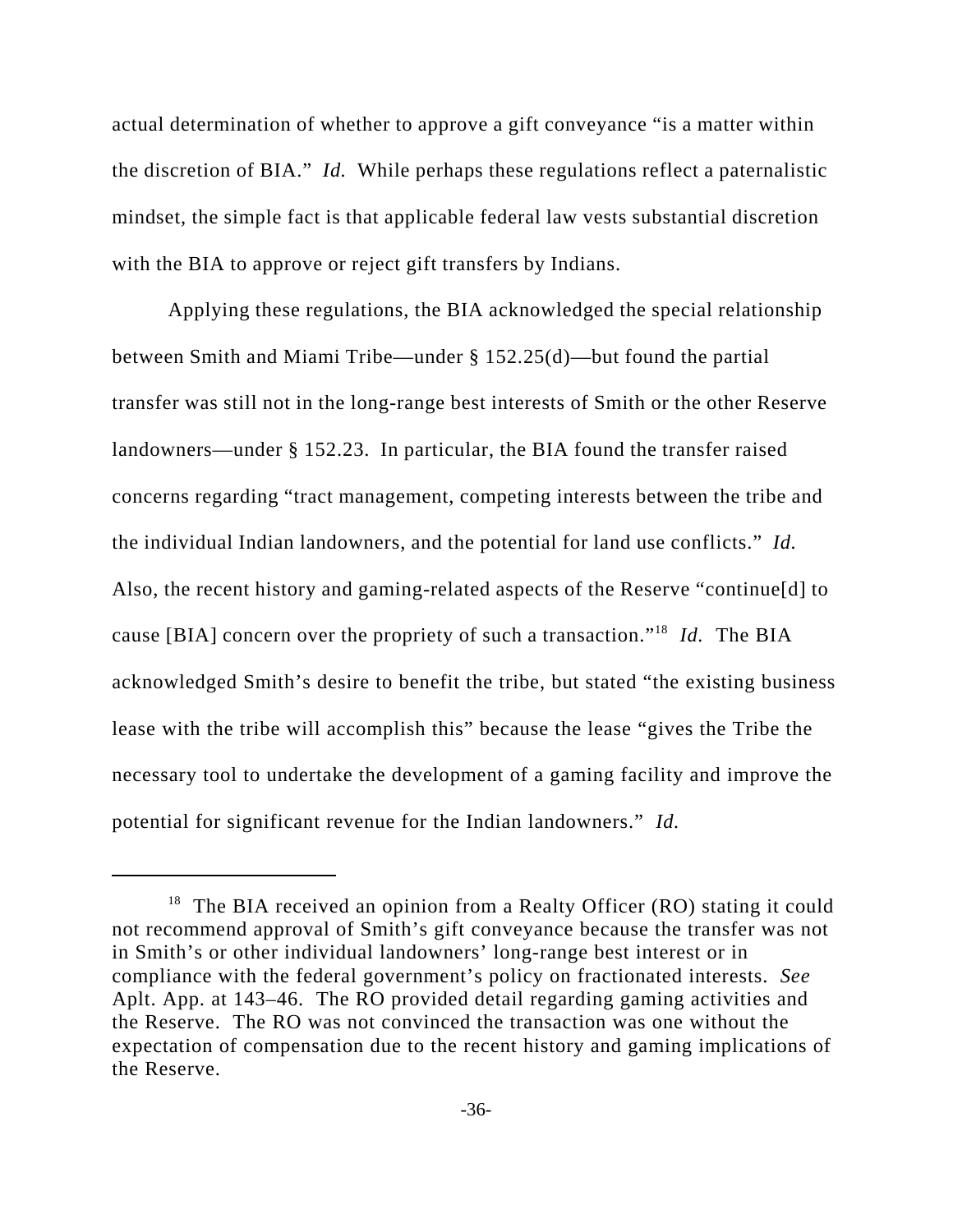The BIA also noted its position that Indian landowners should "receive at least fair market value when disposing of property" and that Indian tribes should pay fair market value for land purchases "unless special circumstances warrant otherwise." Aplt. App. at 133. While acknowledging the special relationship between Smith and the tribe, the BIA found there were no "special circumstances that would justify a gift of a portion of [Smith's] undivided interest to the Tribe" rather than a sale of the interest. *Id.*

In summary, the special relationship between Smith and the tribe did not overcome the BIA's finding that "the proposed gift conveyance [was] not in the long-range best interest of either [Smith] or the other Indian owners of the allotment." *Id.*

Our review under the APA's familiar arbitrary and capricious standard gives the BIA wide latitude to administer its duties under the regulatory scheme adopted by Congress. Our duty is "to ascertain whether the agency examined the relevant data and articulated a rational connection between the facts found and the decision made." *Citizens' Comm. to Save Our Canyons v. Krueger*, 513 F.3d 1169, 1176 (10th Cir. 2008) (quotation omitted). Therefore, "the ultimate standard of review is a narrow one [and we are] not empowered to substitute [our] judgment for that of the agency." *Utah Envtl. Congress v. Richmond*, 483 F.3d 1127, 1134 (10th Cir. 2007) (quoting *Citizens to Preserve Overton Park, Inc. v. Volpe*, 401 U.S. 402, 416 (1971)) (alteration in original). We may not second-

-37-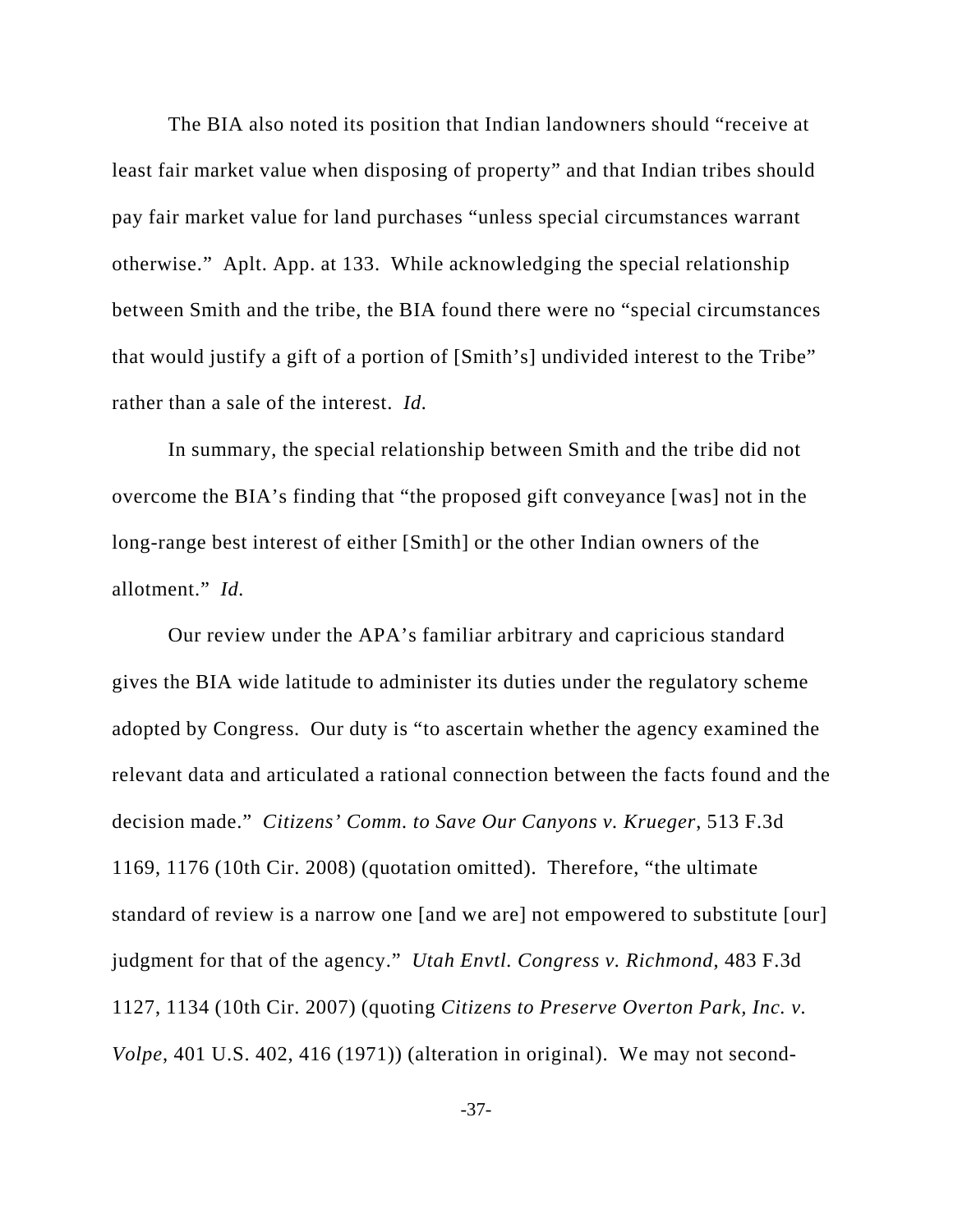guess the BIA so long as it acts within the boundaries set by Congress, and it has done so here.

Under these principles, the BIA properly interpreted and applied its own regulations, §§ 152.23 and 152.25(d), both of which afford discretion to approve a land transfer. The BIA recognized the special relationship between Smith and the tribe. But a special relationship permits a gift; it does not mandate it. *See* 25 C.F.R. § 152.25(d) ("Indian owners *may convey* . . . restricted land . . . when some other special relationship exists . . . .") (emphasis added). A gift conveyance also "may be approved" if after a "careful examination" of the circumstances the BIA determines the transfer is "clearly justified" as being in the long-range best interest of the landowners. *Id.* § 152.23. There are no explicit factors the BIA must consider when making its determination. Nevertheless, the BIA explained its rationale for denying Smith's application in some detail. Given those plausible grounds, we cannot substitute our judgment for the BIA's considered judgment.

The tribe claims the disjunctive "or" in § 152.23 requires the BIA to approve a gift when a special relationship exists under § 152.25(d) *without* performing a long-range best interests analysis. The government, in contrast, argues the BIA *must* review a gift for the long-range best interests, even when the gift falls within § 152.25(d). Section 152.25(d), itself, imposes no limits on the BIA's discretion to approve a gift. The BIA's discretion is limited only by the

-38-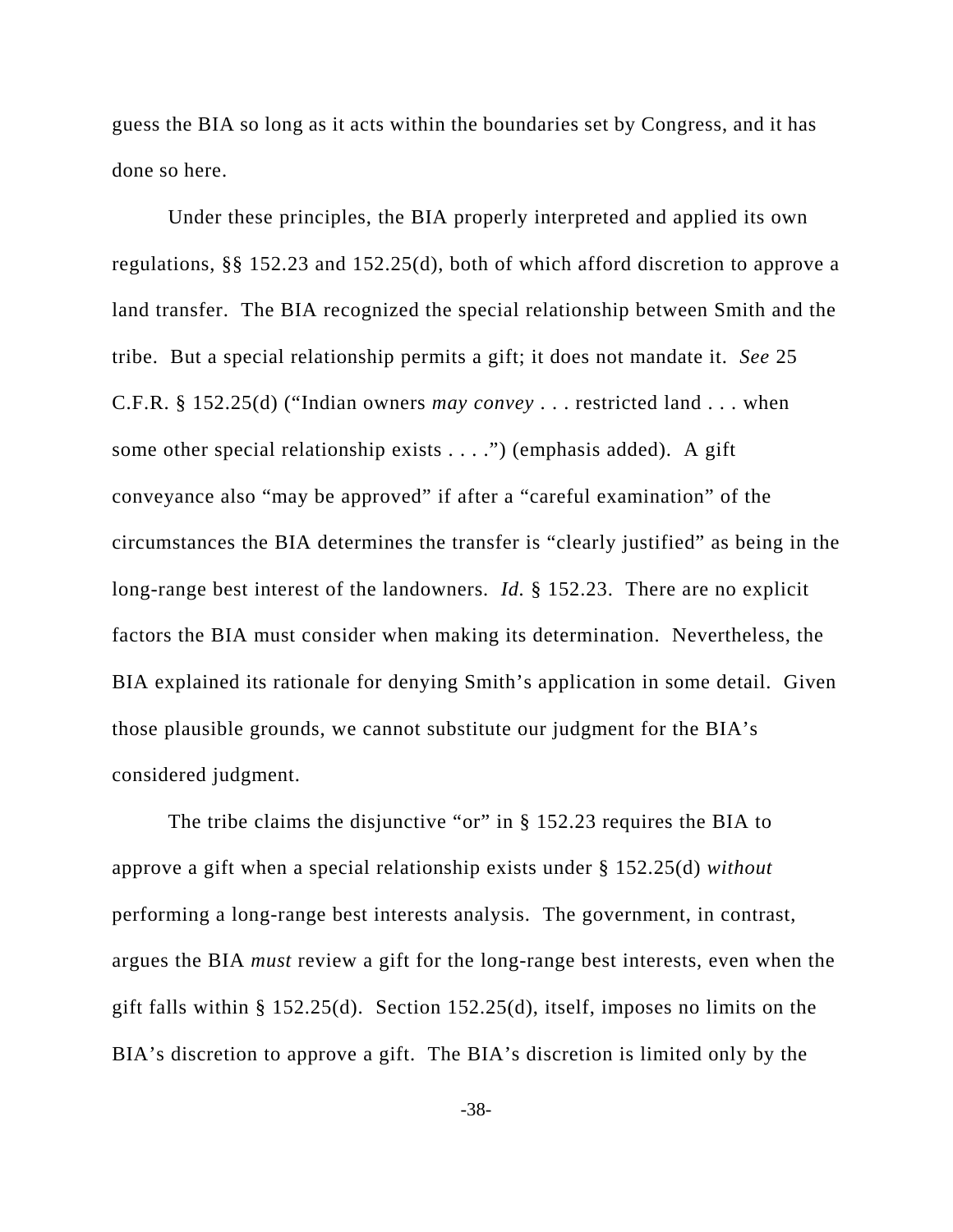general restriction that its decision not be arbitrary and capricious or contrary to law. Despite this, the BIA chooses to apply the long-range best interests analysis as a self-imposed limit to channel its discretion under § 152.25(d). That choice is neither plainly erroneous nor inconsistent with the regulation because it is a reasonable framework to guide the BIA's otherwise unfettered discretion. Therefore, we defer to the BIA's interpretation of its own regulation. *See Plateau Mining*, 519 F.3d at 1192.

The tribe also argues the consolidation policies set out in §§ 2216(a) and (b) of the ILCA reinforce the special relationship between Smith and the tribe is enough to compel approval of the transfer. But, as we discussed above, § 2216(a) does not apply because the tribe lacks jurisdiction over the Reserve. And § 2216(b) only provides that a gift "*may* be made" for less than fair market value if certain statutory conditions are met; not that it *must* occur. The decision is still within the discretion of the BIA and its consideration of the long-range best interests under § 152.23. If Congress intended to require the BIA to approve all transfers that qualified under §§ 2216(b) or 152.25(d) it certainly could have, but it did not.

In addition, the BIA's preference toward land transfers for fair market value does not run afoul of § 2216(b). Nothing in the statute abrogates the BIA's discretionary review of gift transfers or mandates their approval. If anything, the statute provides some protection to the agency by immunizing "approval of a

-39-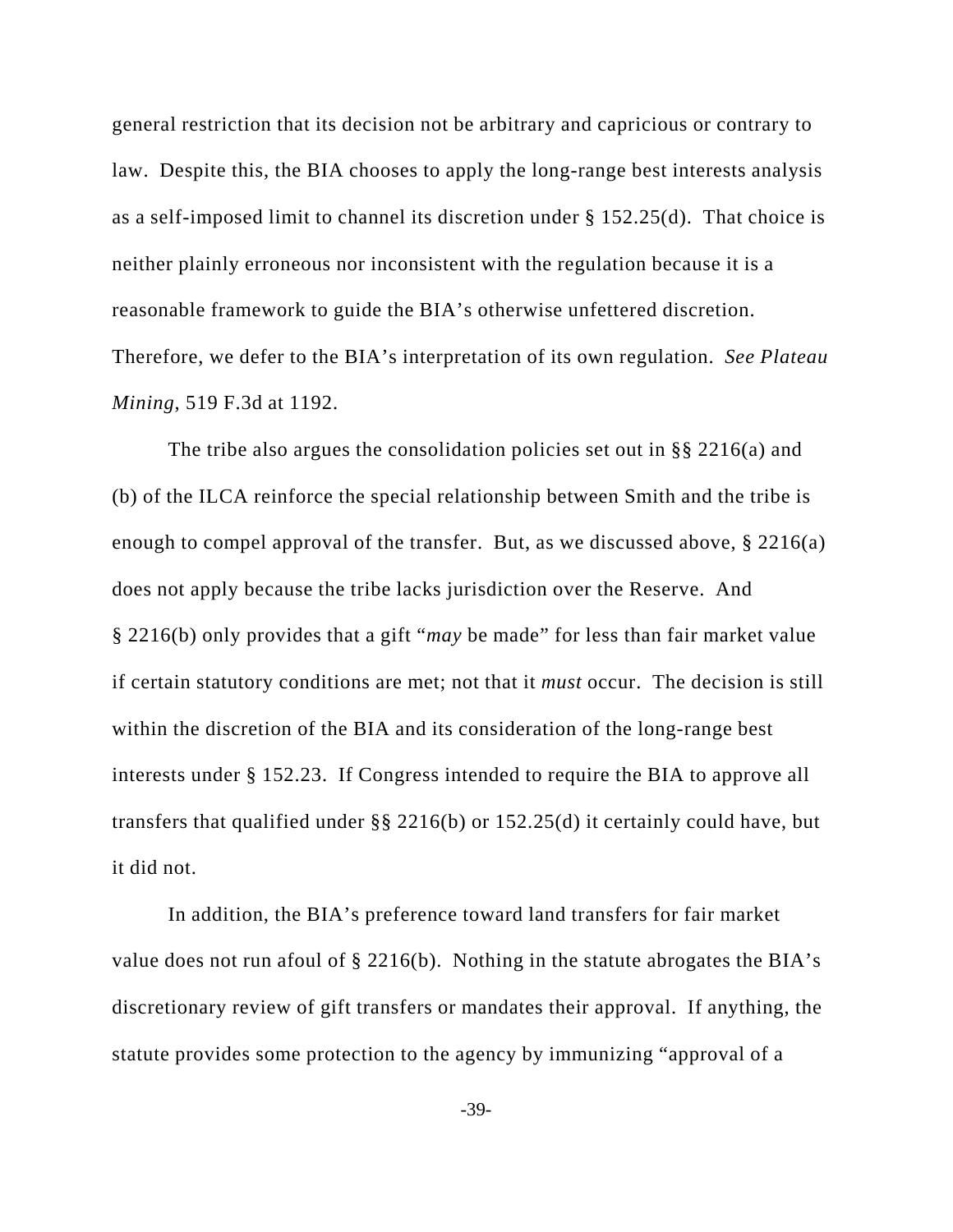transaction" from allegations of "breach of trust by the Secretary."  $§$  2216(b)(1)(A)(ii).

In short, the BIA's denial of Smith's application was a valid exercise of its administrative discretion. It was neither arbitrary nor capricious for the BIA to conclude the partial transfer of Smith's property interest to the tribe was not in his or other Reserve landowners' long-range best interests.

#### *Fractionation*

The BIA's second reason for denying the gift, dovetailing with its best interests conclusion, was that it conflicted with the federal government's policy opposing the creation of additional fractional interests in Indian lands.

Fractionation of Indian lands is an unintended consequence of the federal government's allotment policy, which allotted parcels of land to tribal members. As those members died, the land passed to their descendants and soon multiple owners took the place of the original allottee. *See Babbitt v. Youpee*, 519 U.S. 234, 237–39 (1997) (discussing the fractionation problem). Even though the allotment policy ended in 1934, the "consequences of that policy—fractional property interests—persists, and make a substantial amount of Indian land uneconomic." CONFERENCE OF WESTERN ATTORNEYS GENERAL, AMERICAN INDIAN LAW DESKBOOK 120 (4th ed. 2008); *see generally* Jessica A. Shoemaker, Comment, *Like Snow in the Spring Time: Allotment, Fractionation, and the*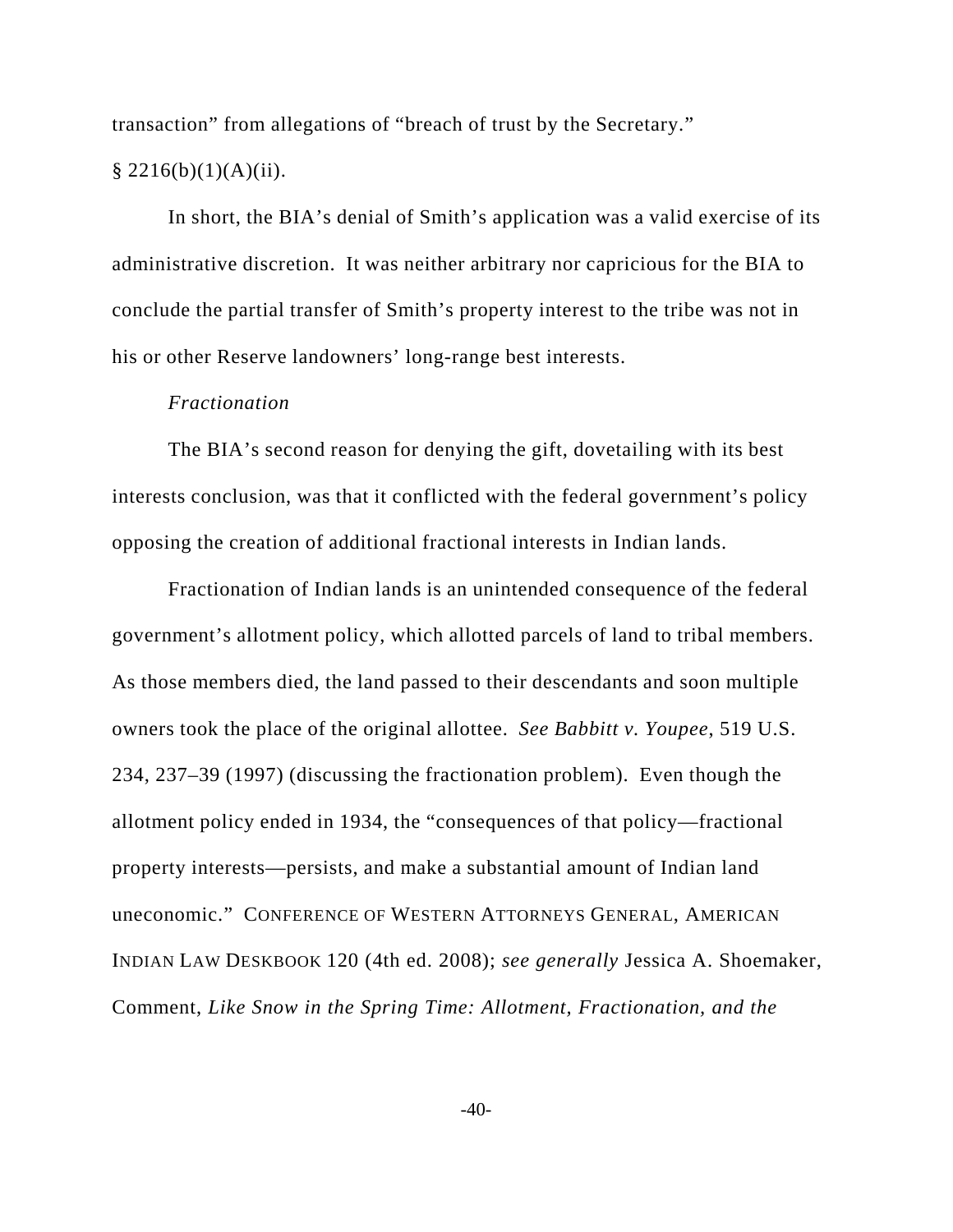*Indian Land Tenure Problem*, 2003 WIS. L. REV. 729 (2003); DAVID H. GETCHES,

ET. AL., FEDERAL INDIAN LAW 174–75 (5th ed. 2005).<sup>19</sup>

In 2000, Congress amended the ILCA "to slow future fractionation and to

consolidate existing fractional interests." CONFERENCE OF WESTERN ATTORNEYS

GENERAL, *supra*, at 123. The amendments reiterated its concerns regarding

fractionation and stated

It is the *policy of the United States*–

(1) *to prevent the further fractionation* of trust allotments made to Indians;

(2) to consolidate fractional interests and ownership of those interests into usable parcels;

(3) to consolidate fractional interests in a manner that enhances tribal sovereignty;

A fractional property interest is a small, undivided interest in a tract of land held in common with a number of other small interests. When the original owners of allotments died, their heirs received joint undivided interests in the original allotment. Thus 40-, 80-, and 160-acre parcels became splintered into multiple undivided interests in land, with some parcels having hundreds, and many parcels having dozens, of owners. Because the land was held in trust and often could not be alienated or partitioned, the fractionation problem grew and grew over time. . . . Fractionated land interferes with comprehensive and constructive tribal land use plans. It presents financing barriers, and the costs of assembling sites or pooling rights for natural resource development and other projects may be unsurmountable. Consequently, the land is usually leased rather than improved and used by the owners. At times, it is impossible to secure agreement among all owners to lease and, as a result, valuable land is in a state of quasi-abandonment.

<sup>19</sup> *See* CONFERENCE OF WESTERN ATTORNEYS GENERAL, *supra*, at 120–21 (4th ed. 2008) (quotation omitted):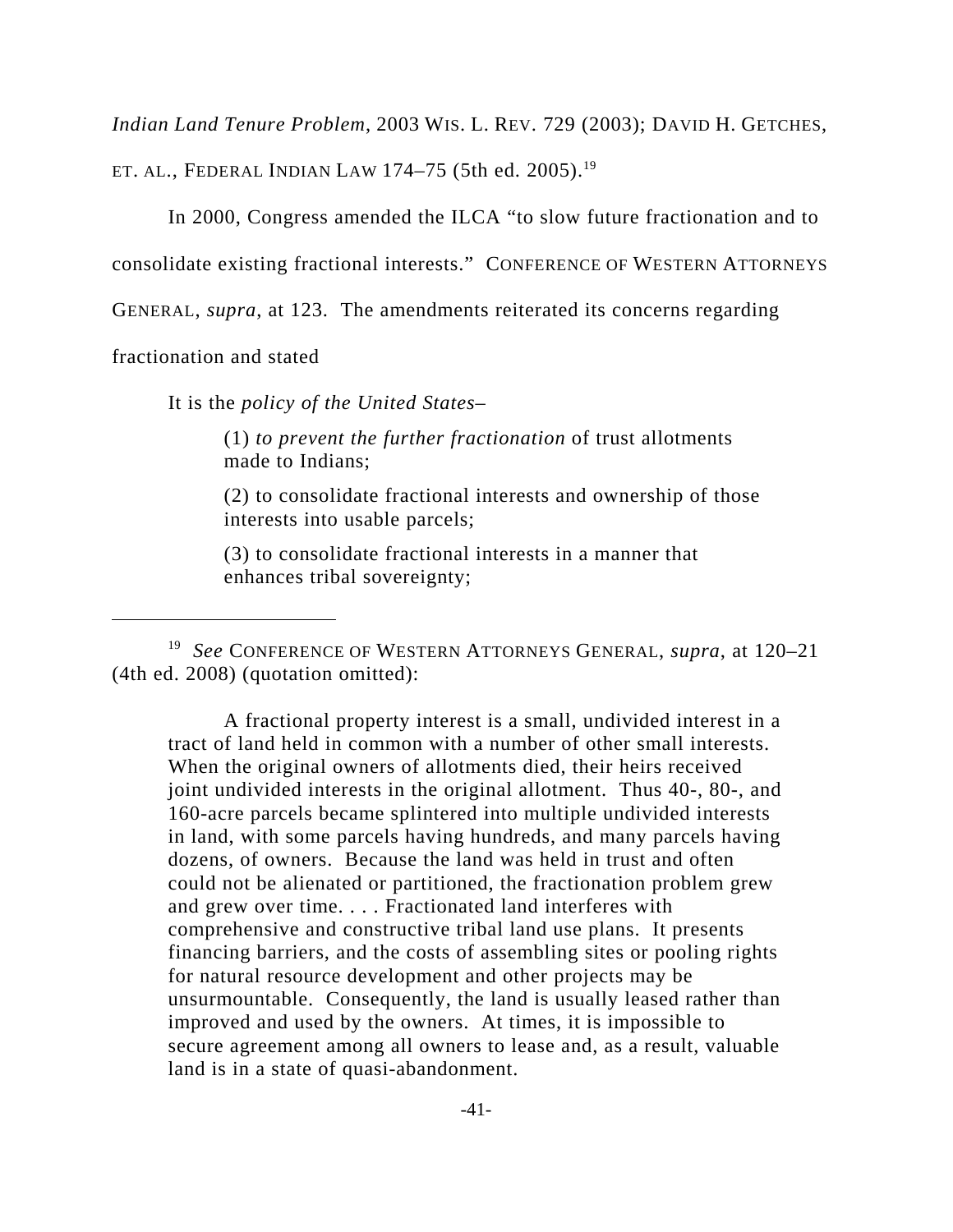(4) to promote tribal self-sufficiency and self-determination; and

(5) to reverse the effects of the allotment policy on Indian tribes.

Indian Land Consolidation Act Amendments of 2000, Pub. L. No. 106-462, § 102, 114 Stat. 1991, 1992 (2000) (codified at 25 U.S.C. § 2201 note) (emphasis added). One goal of the ILCA was "to promote consolidation of existing fractional interests, not to create new fractional interests for tribes to purchase." *Downs*, 29 IBIA at 98. It is against this background that the BIA considered what effect Smith's gift would have on fractionation of the Reserve.

At the time of the BIA's decision, it was not seriously contestable that Smith's gift of only 1/3 of his interest would further contribute to the fractionation of the Reserve.<sup>20</sup> If approved, the gift would have divided Smith's interest and made the tribe an additional landowner in the Reserve.<sup>21</sup> The BIA recognized that, in its experience, "highly fractionated ownership interests greatly complicate the [BIA's] land management efforts and the successful discharge of the federal Government's trust responsibility." Aplt. App. at 133.

<sup>&</sup>lt;sup>20</sup> As we have noted, in 2006 the tribe acquired a  $3/19$  remainder interest in the Reserve subject to Smith's life estate. However, the tribe had not yet obtained this interest when the BIA considered, and denied, Smith's application in 2002.

 $21$  The precise number of landowners is unclear. The government states there are currently over 20 different Reserve landowners. Aplt. Br. at 3. However, as of June 2009, the BIA listed over 65 separate fee or trust interests held in the Reserve. *See* Aplt. App. at 171–78. Some interests were for as little as .03%. *Id.* at 172.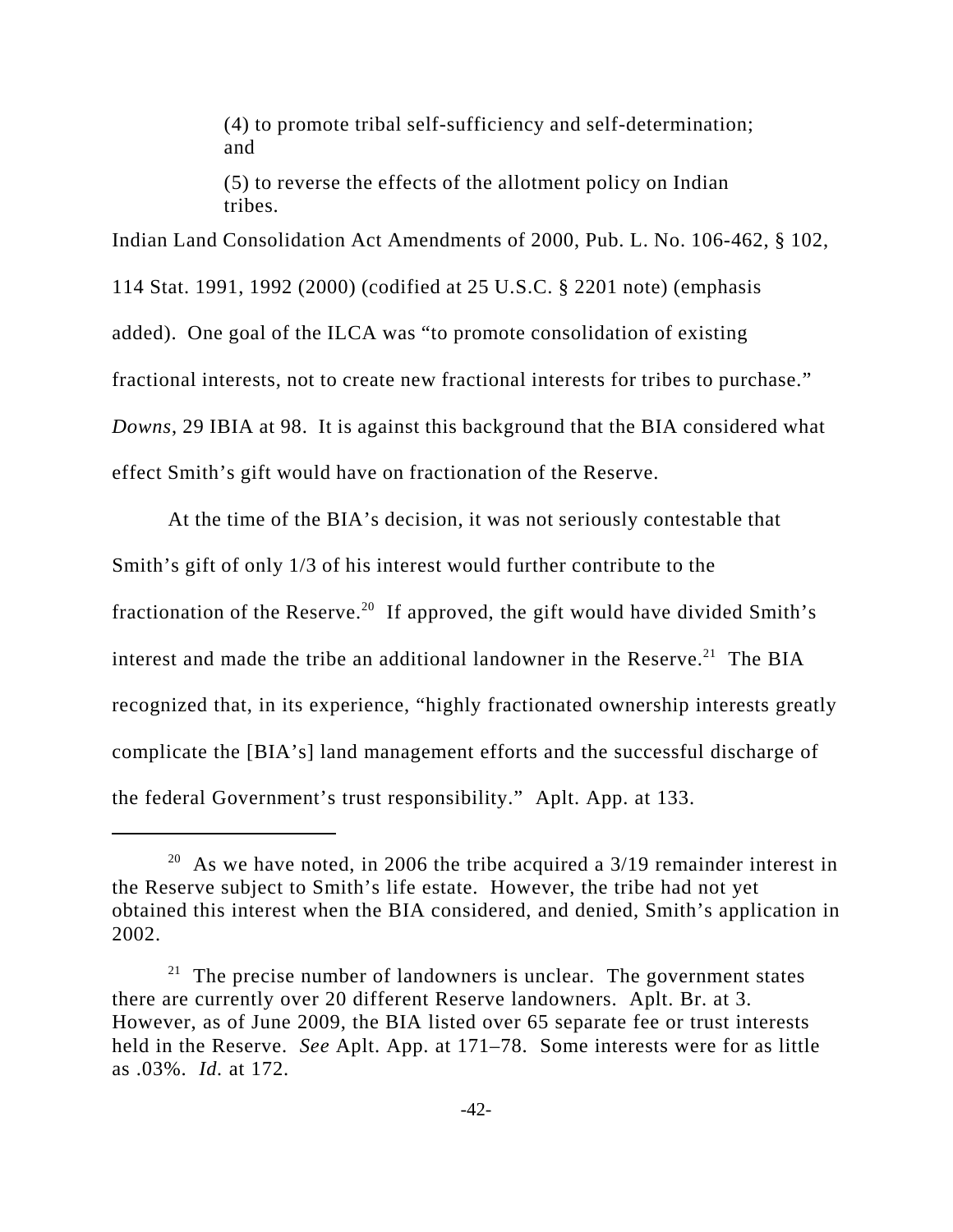When considering Smith's application, the BIA relied on its analysis in *Downs v. Acting Muskogee Area Director*, 29 IBIA 94 (1996),<sup>22</sup> where the BIA had previously denied a request to give an interest in the Reserve to Miami Tribe. The BIA found Smith's gift presented the same issues as presented in *Downs*. 23 In *Downs*, the BIA denied the gift transfer because there was no special relationship—Downs was not a member of Miami Tribe—and, like here, the conveyance was not in Downs's or the other landowners' best interests from a "practical land management standpoint, nor as a sound estate planning strategy." *Id.* at 96. The BIA determined the continued fractionation of the Reserve, and injection of a tribal ownership interest, would "present very significant tract management issues which would affect not only [Downs], but the other owners as

Smith and Miami Tribe attempted to offer new evidence to the IBIA during their appeal that (1) a plan existed to consolidate the fractional interests of the heirs to the allotments, and (2) heirs representing 25% of the interests had agreed to transfer their interests to the tribe. The new evidence of a consolidation plan was offered to distinguish Smith's situation from *Downs* with respect to the ILCA fractionation considerations. The IBIA declined to consider this information because it was not presented to the BIA and concluded Smith and the tribe failed to distinguish their case from *Downs* with respect to fractionation.

 $22$  Earline Smith Downs held a 16.4592% interest in the Reserve and sought to give 1% to the Miami Tribe and retain a 15.4592% interest.

<sup>&</sup>lt;sup>23</sup> When the IBIA affirmed the BIA's decision, it noted Smith's request for a gift conveyance was similar to that made in *Downs*, with the one difference that Smith is a member of the tribe, and Downs was not. *Smith v. Acting E. Okla. Reg'l Dir*., 38 IBIA 182 (2002).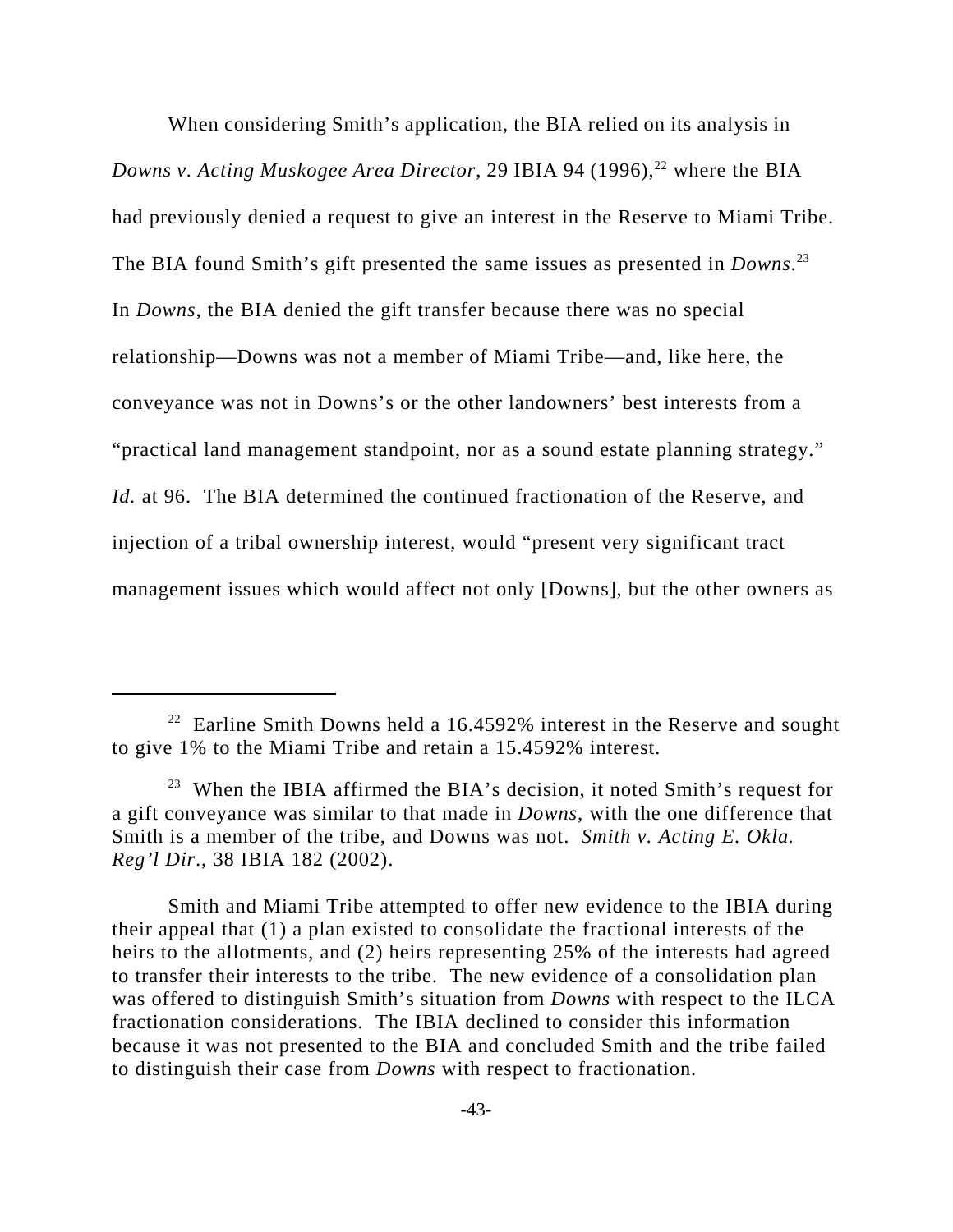well."<sup>24</sup> *Id.* Despite being framed as a gift, the BIA also found Downs's proposed conveyance was "obviously not a conveyance without compensation," and expressed its "concern over the propriety of the proposed transaction." *Id.*

As in *Downs*, here, the BIA found "[c]onveying only 1/3 of [Smith's] undivided interest in the allotment would add to, rather than eliminate, the further fractionation of individually-owned Indian lands." Aplt. App. at 133–34. The transfer of only a portion of Smith's interest (1) "would not serve to consolidate fractional interests and the ownership of those interest [*sic*] into usable parcels," (2) "would not enhance tribal sovereignty or promote tribal self-sufficiency and self-determination over what can be accomplished through the lease," and (3) "does not reverse the effects of the allotment policy on the Miami Tribe due to the off-reservation, out-of-state location of the tract." *Id.* at 133. For these reasons, the BIA concluded Smith's gift conveyance should be denied because it would conflict with federal government policy on fractionation.

The district court concluded the BIA's decision was "based upon the immediate, short-term effect of the proposed transfer" and failed to consider Smith's proposed transfer "based upon the long-term impact on fractionation."

 $24$  The BIA concluded managing the Reserve was difficult because of its distance from BIA locations and other trust or restricted lands, and further fractionation of ownership would only make the situation more difficult. Also, the BIA noted that, generally, tribes and individual owners often have competing interests in the use of land when the tribes own only a small interest. Miami Tribe had plans to establish gaming on the reserve, but this plan was speculative and BIA determined the best use of the land was agricultural.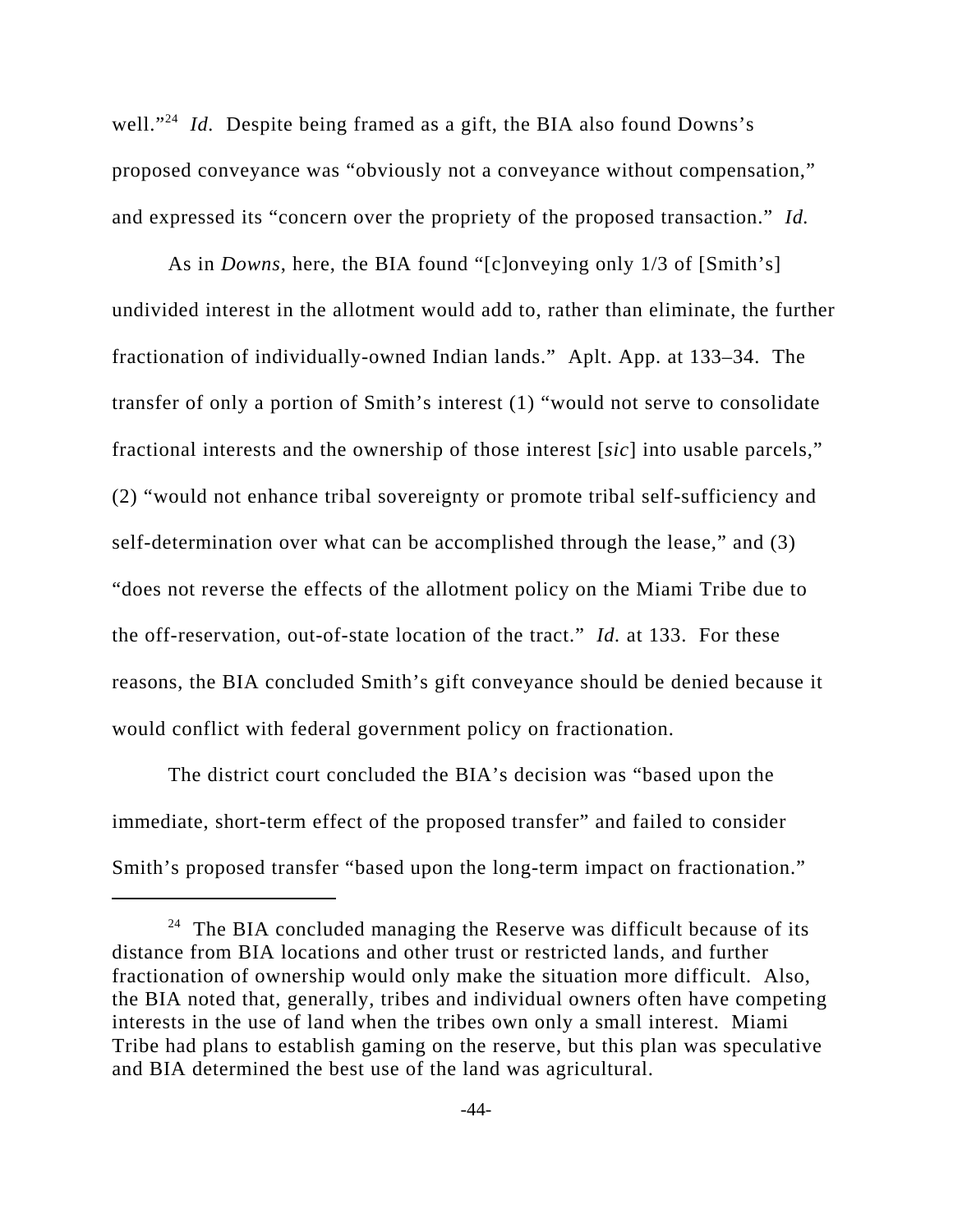*Miami Tribe of Okla.*, 374 F. Supp. 2d 934, 941–42 (D. Kan. 2005). The tribe had included the Reserve in its land consolidation plan approved by the BIA and was actively involved with the Reserve. The BIA's "exclusive focus on the short-term impact" of Smith's gift transfer on further fractionation of individually-owned Indian lands—in light of Miami Tribe's connections and ties with the Reserve—convinced the court that the BIA "failed to consider an important aspect of a factor upon which it relied in making its decision." *Id.* at 942.

We disagree. The BIA gave proper consideration to the potential for additional fractionation of the Reserve. Specifically, it was concerned about "highly fractionated ownership interest greatly complicat[ing] the Bureau's land management efforts . . . [and] tract management, competing interests between the Tribe and the individual Indian landowners, and the potential for land use conflicts." Aplt. App. at 133. And nothing suggests the BIA's focus was solely on any short-term effects. The agency could conclude Smith's gift did not further any of the goals listed in the United States' policy on fractionation—enhancing tribal sovereignty, or promoting tribal self-sufficiency and self-determination, *see* 25 U.S.C. § 2201 note—because the Reserve is outside of Miami Tribe's territory in Oklahoma and the tribe has no jurisdiction over the Reserve. The BIA properly determined Smith's gift would cause further fractionation of the Reserve by